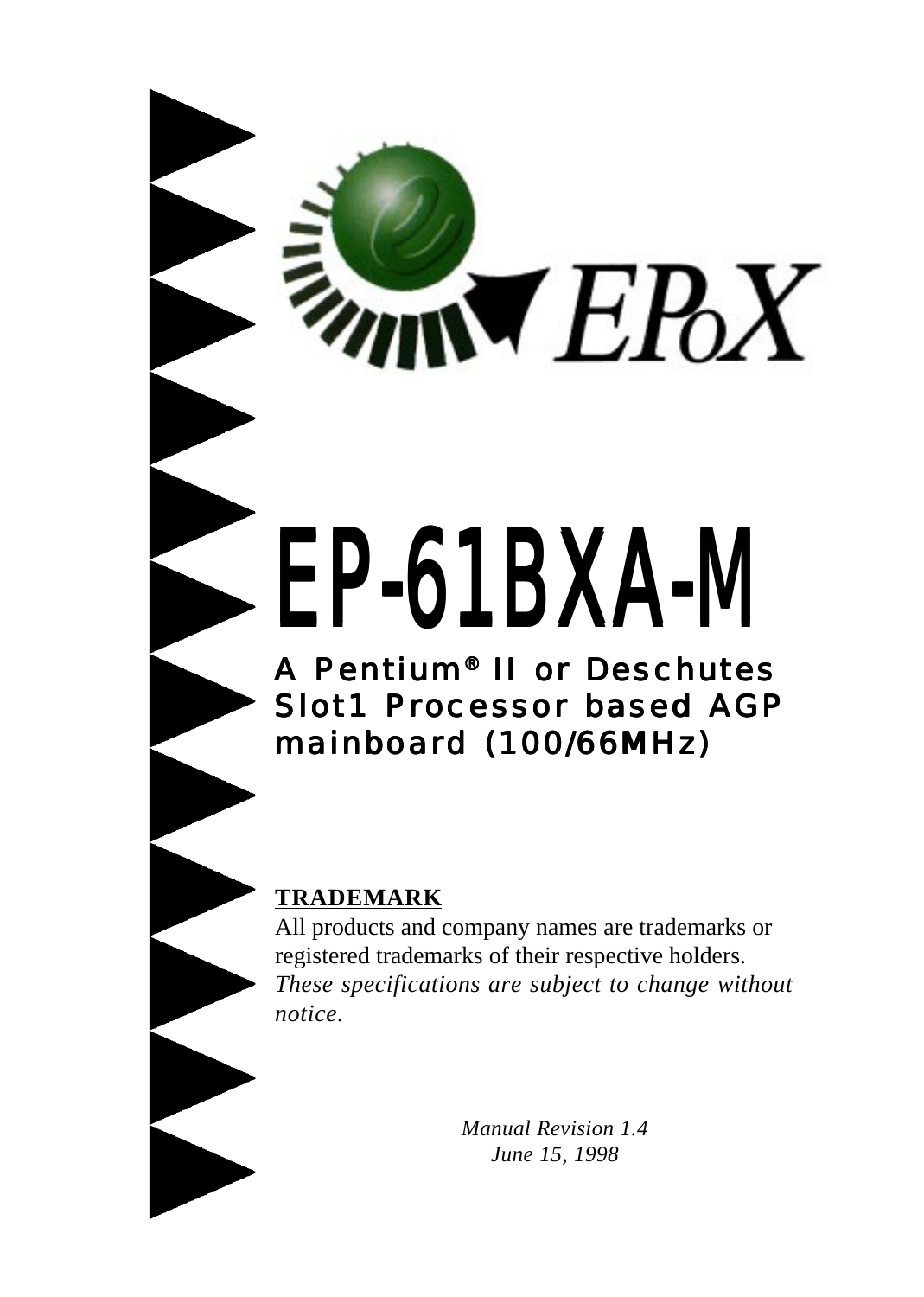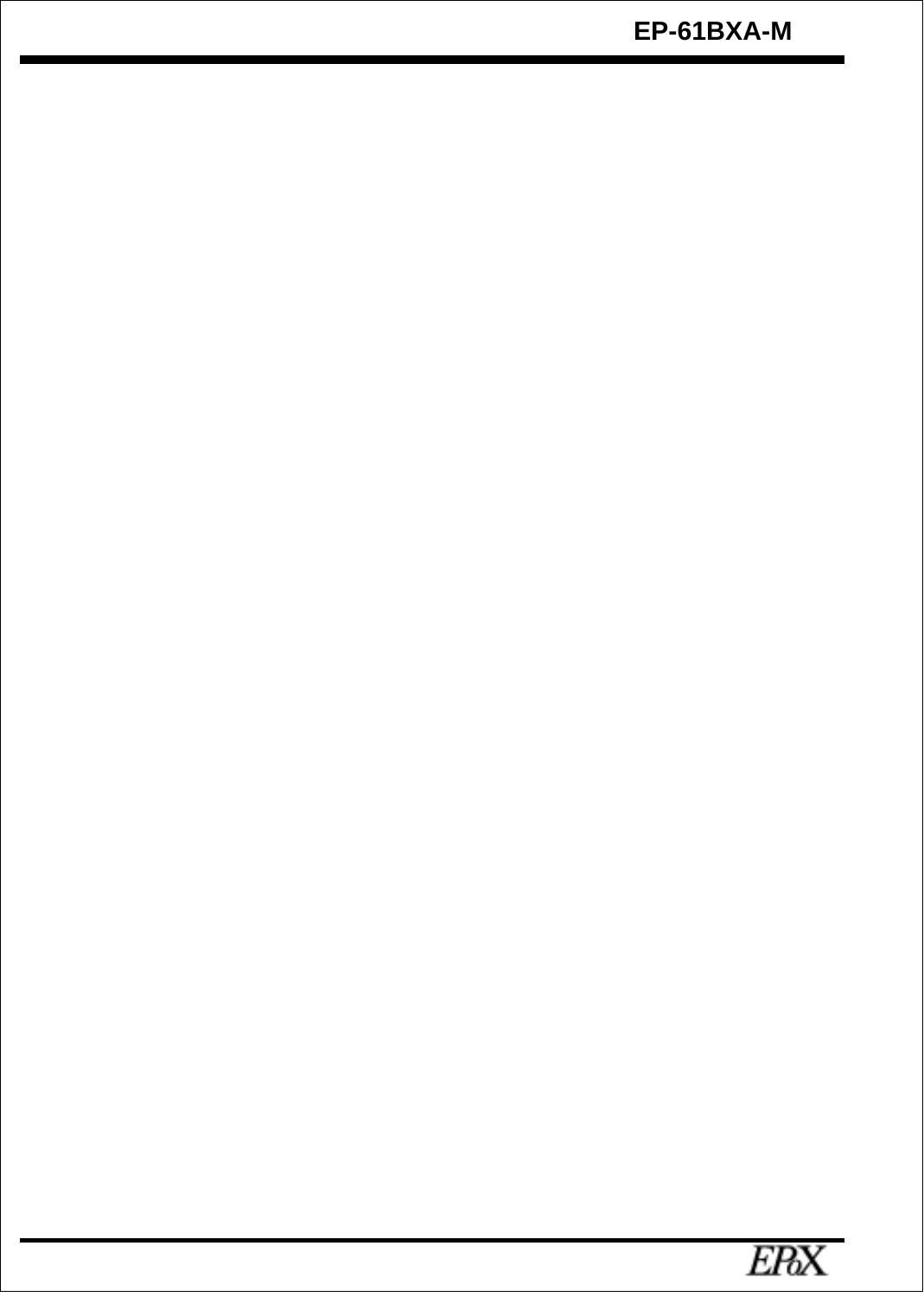#### Technical Support Services

If you need additional information, help during installation or normal use of this product, please contact your retailer. If your retailer can not help, you may E-Mail us with any questions at the following address tech@epox.com

Record your serial number before installing your EP-61BXA-M mainboard. (the serial number is located near the ISA slots at the edge of the board)

#### *EPoX EP-61BXA-M serial number:*

\_\_\_\_\_\_\_\_\_\_\_\_\_\_\_\_\_\_\_\_\_\_\_\_\_\_

BIOS Upgrades

Please use either our Web Site or BBS for current BIOS Upgrades.

#### **Internet Access**

http://www.epox.com sales@epox.com tech@epox.com

#### **Modem Access**

886-2-2218-0997 (Taiwan) 31-182-618451 (The Netherlands)

You can access this number via a Hayes-compatible modem with a 2,400 to 28,800 baud rate. The following setup format is required:

8 Data Bits, No Parity, 1 Stop Bit.

If your modem is unable to connect at higher baud rates, try connecting at 2,400 baud before contacting Technical Support.

## *Thank you for using EPoX mainboards!*

© Copyright 1997 EPoX Computer Company. All rights reserved.

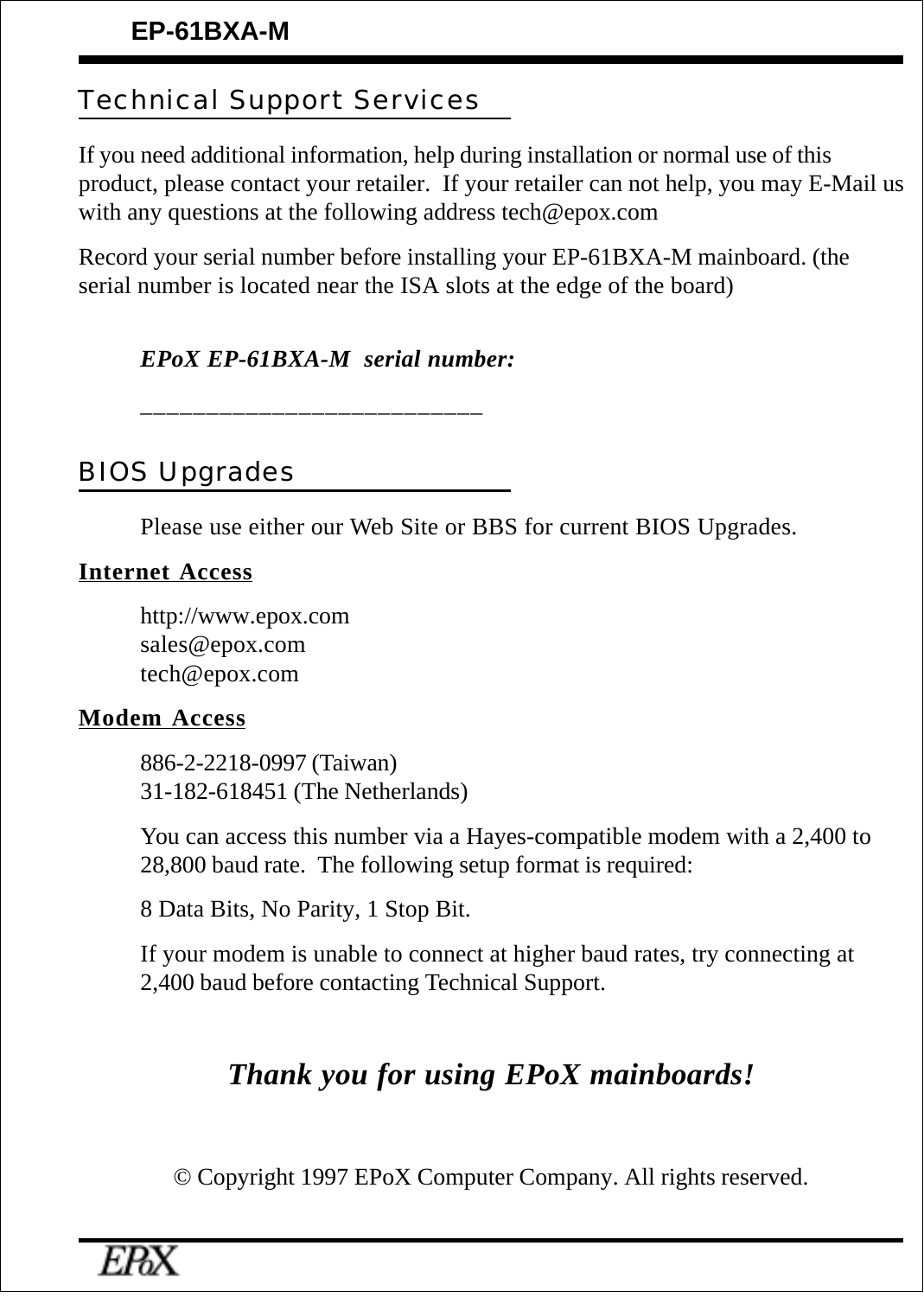#### User Notice

No part of this product, including the product and software may be reproduced, transmitted, transcribed, stored in a retrieval system, or translated into any language in any form by any means without the express written permission of EPoX Computer Company (hereinafter referred to as EPoX) except documentation kept by the purchaser for backup purposes.

EPoX provides this manual "as is" without warranty of any kind, either express or implied, including but not limited to the implied warranties or conditions of merchantability or fitness for a particular purpose. In no event shall EPoX be liable for any loss or profits, loss of business, loss of use or data, interruption of business or for indirect, special incidental, or consequential damages of any kind, even if EPoX has been advised of the possibility of such damages arising from any defect or error in the manual or product. EPoX may review this manual from time to time without notice. For updated BIOS, drivers, or product release information you may visit EPoX's home page at: http://www.epox.com

Products mentioned in this manual are mentioned for identification purposes only. Product names appearing in this manual may or may not be registered trademarks or copyrights of their respective companies.

#### **The product name and revision number are both printed on the mainboard itself.**

#### **Handling Procedures**

**Static electricity can severely damage your equipment**. Handle the EP-61BXA-M and any other device in your system with care and avoid unneccessary contact with system components on the mainboard.

Always work on an antistatic surface to avoid possible damage to the motherboard from static discharge.

We assume no responsibility for any damage to the EP-61BXA-M mainboard that results from failure to follow installation instructions or failure to observe safety precautions.



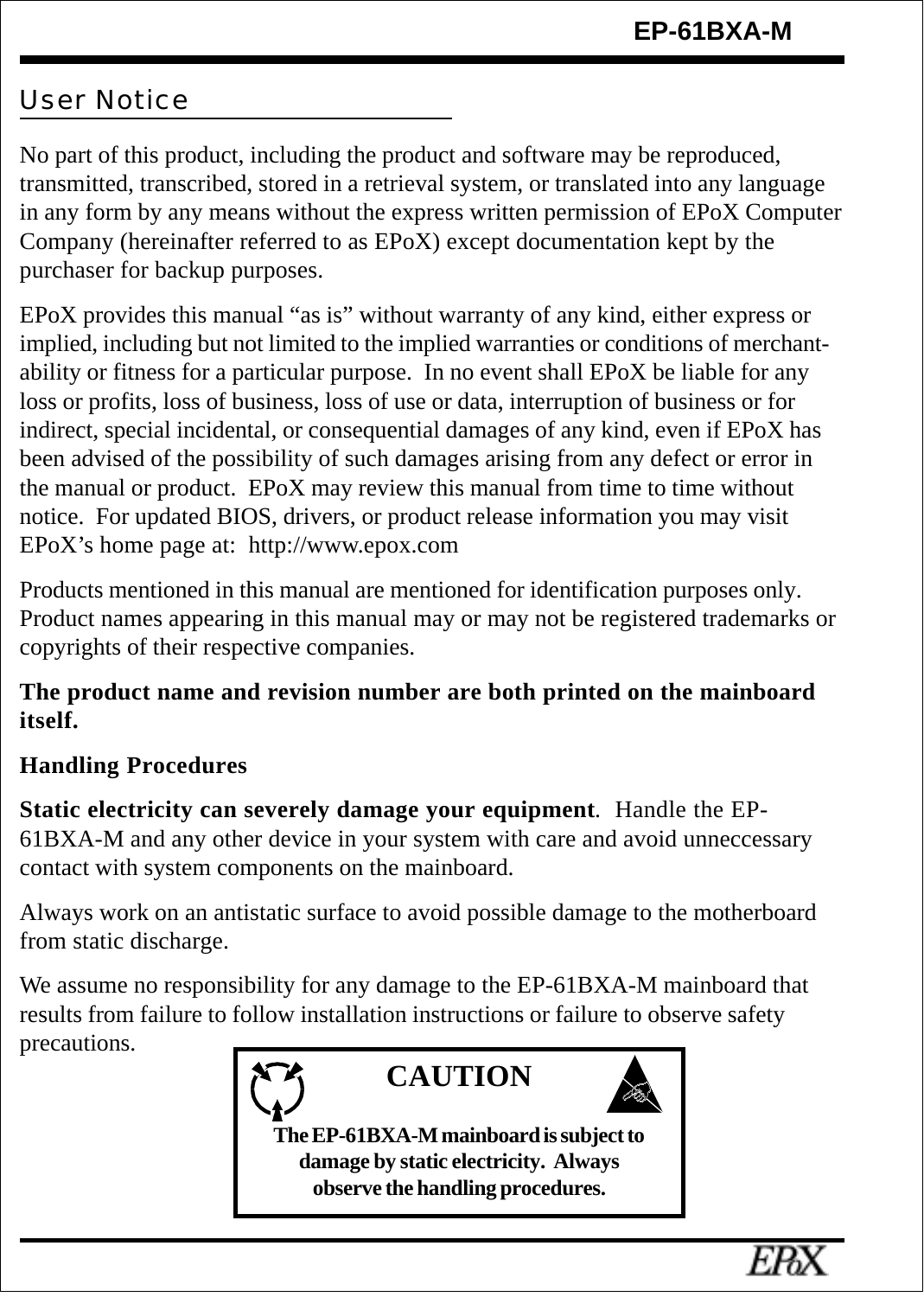# Table of Contents

| <b>Section 1</b> | <i>Introduction</i>                     |  |  |  |  |  |  |
|------------------|-----------------------------------------|--|--|--|--|--|--|
|                  |                                         |  |  |  |  |  |  |
|                  | Overview                                |  |  |  |  |  |  |
|                  | Pentium II or Deschutes Processor  1-2  |  |  |  |  |  |  |
|                  |                                         |  |  |  |  |  |  |
|                  |                                         |  |  |  |  |  |  |
|                  |                                         |  |  |  |  |  |  |
|                  | Desktop Management Interface  1-4       |  |  |  |  |  |  |
|                  |                                         |  |  |  |  |  |  |
|                  |                                         |  |  |  |  |  |  |
|                  |                                         |  |  |  |  |  |  |
|                  |                                         |  |  |  |  |  |  |
| <b>Section 2</b> | <b>Features</b>                         |  |  |  |  |  |  |
|                  |                                         |  |  |  |  |  |  |
| <b>Section 3</b> | <i><b>Installation</b></i>              |  |  |  |  |  |  |
|                  | EP-61BXA-M Detailed Layout  3-2         |  |  |  |  |  |  |
|                  | <b>Easy Installation Procedure</b>      |  |  |  |  |  |  |
|                  |                                         |  |  |  |  |  |  |
|                  |                                         |  |  |  |  |  |  |
|                  | Installing a Pentium® II Processor  3-9 |  |  |  |  |  |  |
|                  |                                         |  |  |  |  |  |  |
|                  | External Modem Ring-in Power ON and     |  |  |  |  |  |  |
|                  | Keyboard Power ON Function (KBPO)  3-12 |  |  |  |  |  |  |
| <b>Section 4</b> | <b>Award BIOS Setup</b>                 |  |  |  |  |  |  |
|                  |                                         |  |  |  |  |  |  |
|                  |                                         |  |  |  |  |  |  |
|                  |                                         |  |  |  |  |  |  |

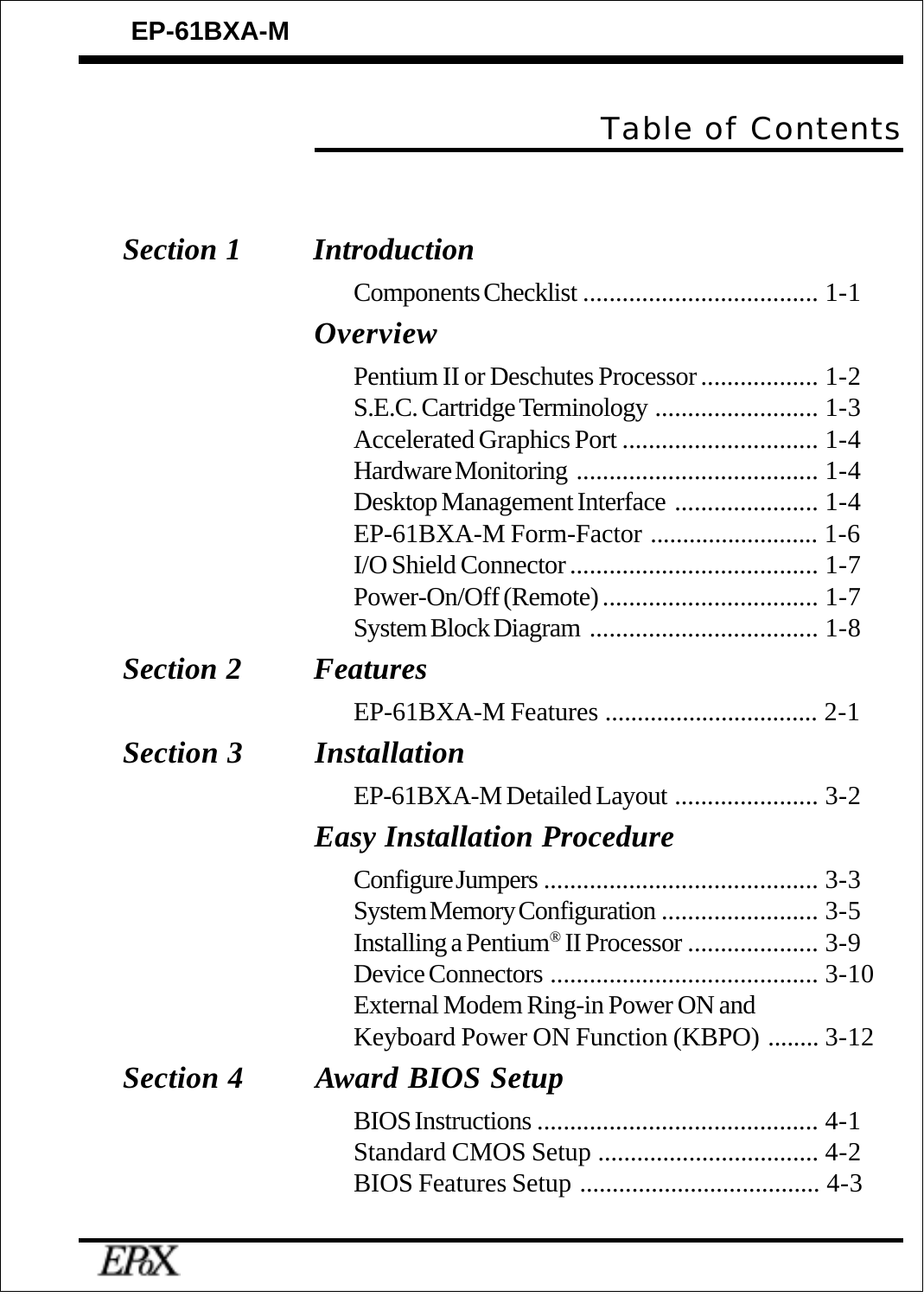|                  | Change Supervisor or User Password  4-23 |  |
|------------------|------------------------------------------|--|
|                  |                                          |  |
|                  |                                          |  |
|                  |                                          |  |
|                  |                                          |  |
| <b>Section 5</b> | DMI                                      |  |
|                  |                                          |  |
| <b>Section 7</b> | <i><b>Appendix</b></i>                   |  |
|                  | Appendix A                               |  |
|                  |                                          |  |
|                  |                                          |  |
|                  |                                          |  |
|                  |                                          |  |
|                  | RTC & CMOS RAM Map  A-3                  |  |
|                  | Appendix B                               |  |
|                  |                                          |  |
|                  |                                          |  |
|                  | Appendix C                               |  |
|                  |                                          |  |
|                  |                                          |  |

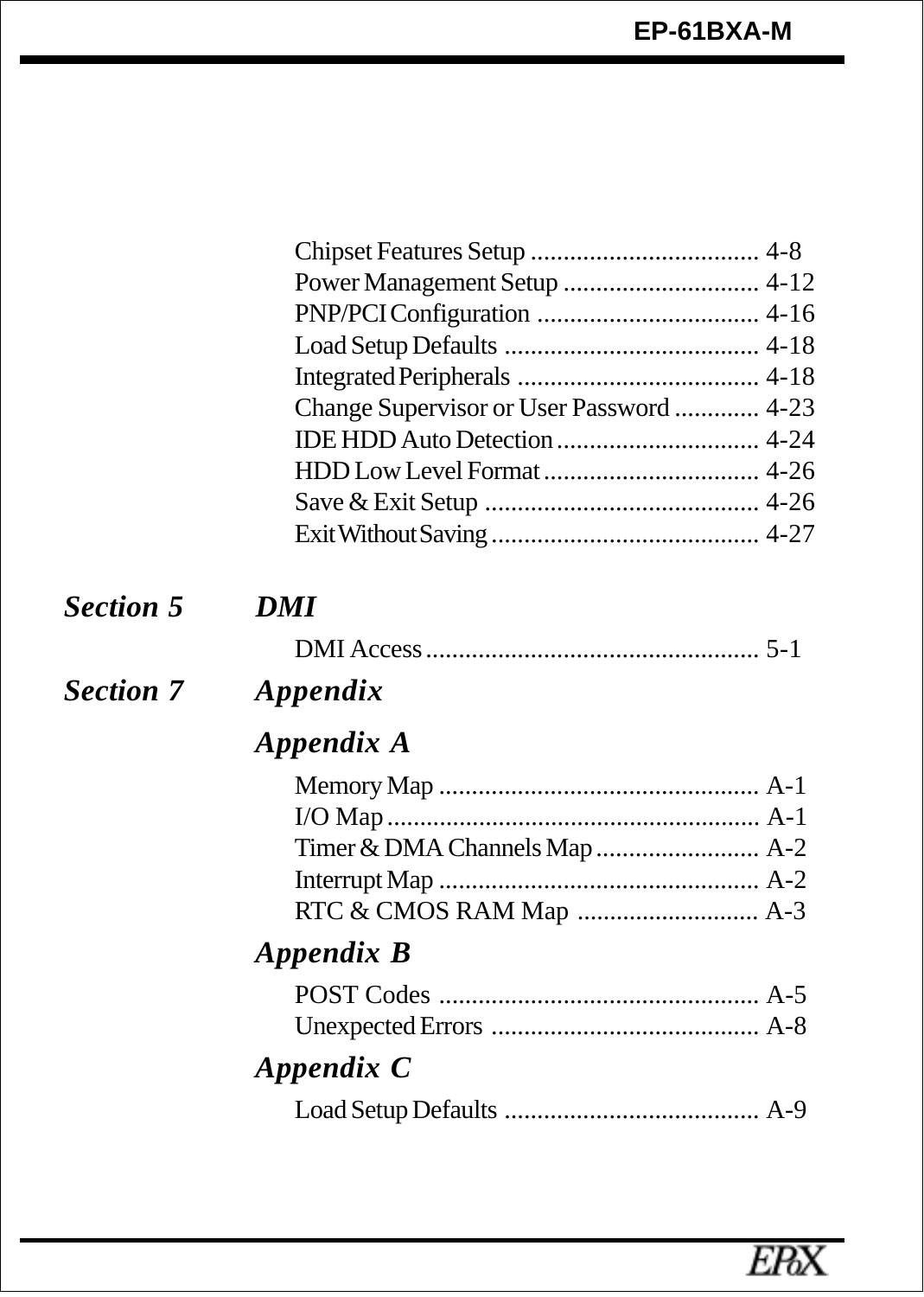## Section 1 INTRODUCTION

#### Components Checklist

- A. (1) EP-61BXA-M mainboard
- B. (1) EP-61BXA-M user's manual
- C. (1) Floppy ribbon cable
- D. (1) Hard drive ribbon cables
	- E. (1) Foldable Retention Module
		- F. (1) Heatsink Support Unit (Optional)
		- G. (1) PS/2 to AT keyboard connector adapter (optional)
	- H. (1) Bus master drivers
		- (1) USDM
		- (1) DMI (optional)



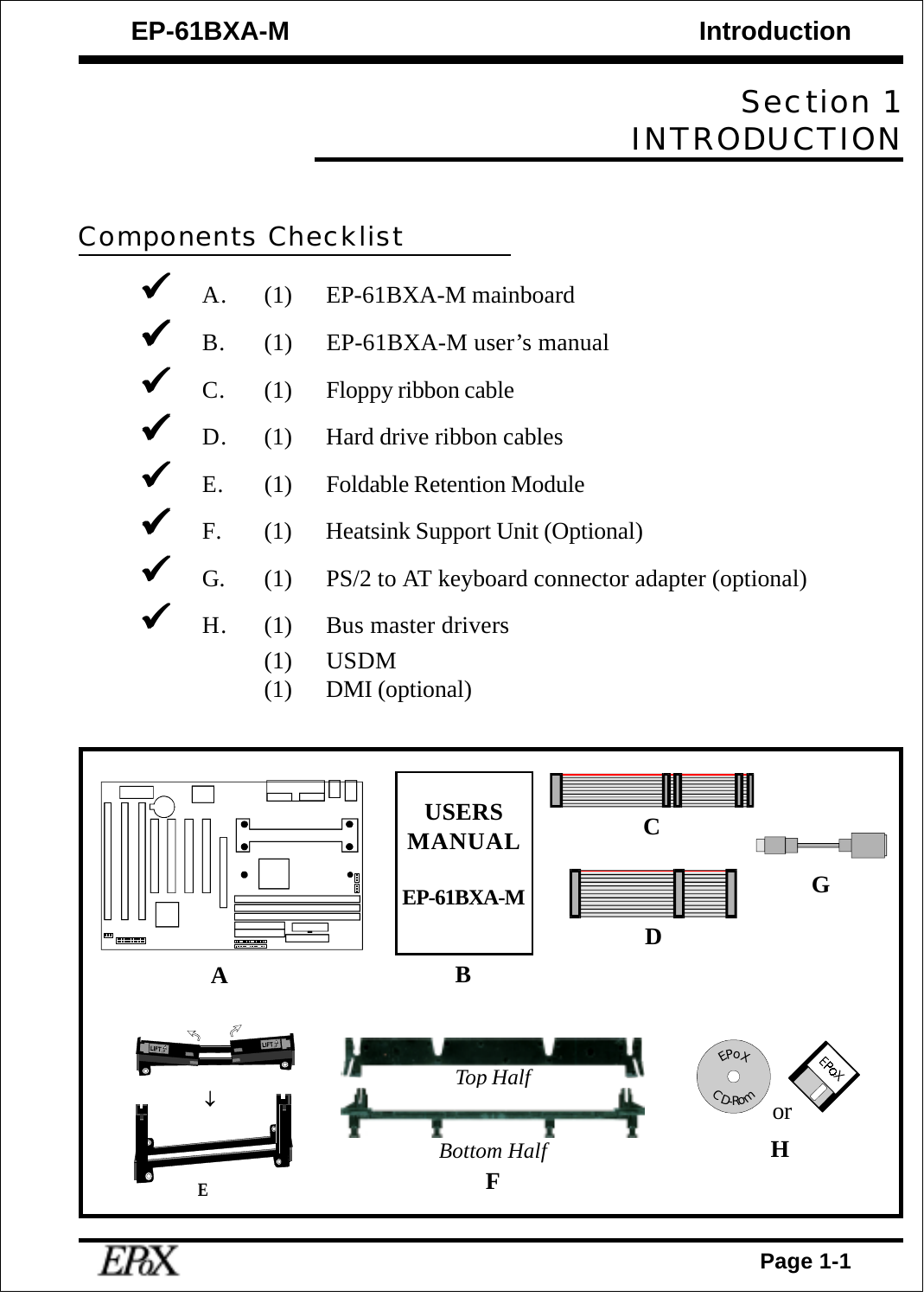## Overview

## Pentium II or Deschutes Processor

The Pentium® II or Deschutes Processor (The Deschutes Processor as 300/ 100MHz, 350/100MHz, 400/100MHz and 450/100MHz speed with 512K-L2 cache Versions.) is the follow-on to the Pentium® Processor. The Pentium® II or Deschutes Processor, like the Pentium® Pro processor, implements a Dynamic Execution micro-architecture -- a unique combination of multiple branch prediction, data flow analysis, and speculative execution. This enables the Pentium® II Processor to deliver higher performance than the Pentium® processor, while maintaining binary compatibility with all previous Intel architecture processors.

A significant feature of the Pentium® II or Deschutes Processor, from a system perspective, is the built-in direct multiprocessing support. In order to achieve multiprocessing, and maintain the memory and I/O bandwidth to support it, new system designs are needed. For systems with dual processors, it is important to consider the additional power burdens and signal integrity issues of supporting multiple loads on a high speed bus. The Pentium® II or Deschutes Processor card supports both uni-processor and dual processor implementations.

The Pentium® II or Deschutes Processor utilizes Single Edge Contact (S.E.C.) (Figure 1) cartridge packaging technology. The S.E.C. cartridge allows the L2 cache to remain tightly coupled to the processor, while maintaining flexibility when implementing high performance processors into OEM systems. The second level cache is performance optimized and tested at the cartridge level. The S.E.C. cartridge utilizes surface mounted core components and a printed circuit board with an edge finger connection. The S.E.C. cartridge package introduced on the Pentium® II Processor will also be used in future Slot 1 processors.

The S.E.C. cartridge has the following features: a thermal plate, a cover and a PCB with an edge finger connection. The thermal plate allows standardized heatsink attachment or customized thermal solutions. The thermal plate enables a reusable heatsink to minimize fit issues for serviceability, upgradeability and replacement. The full enclosure also protects the surface mount components. The edge finger connection maintains socketabilty for system configuration. The edge finger connector is denoted as 'Slot 1 connector' in this and other documentation.

The entire enclosed product is called the Pentium® II or Deschutes Processor. The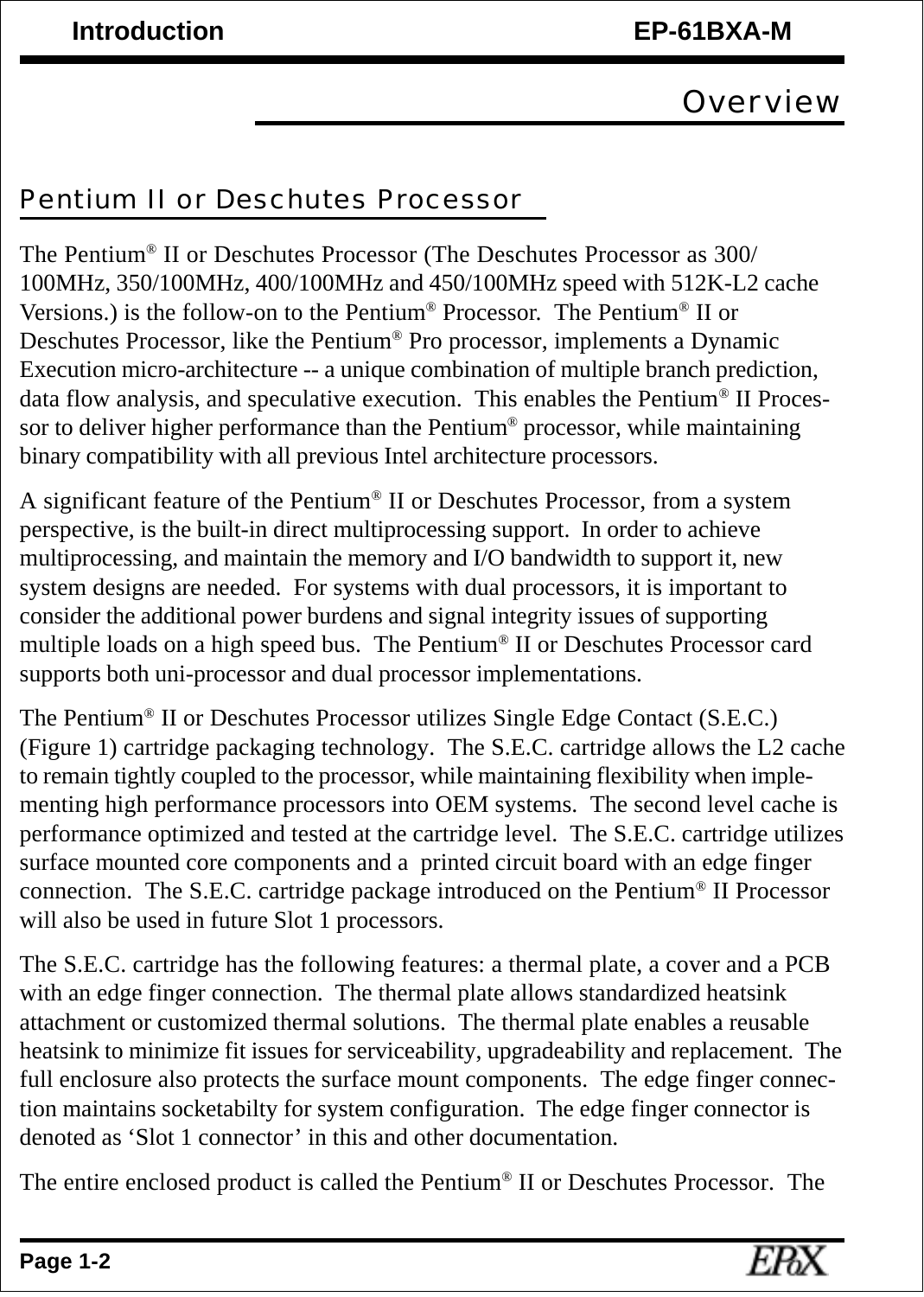packaging technology and each of the physical elements of the product are referred to using accurate technical descriptions. This allows clear reference to the products as just a processor. This is the model used in past packaging technologies like PGA, TCP, PQFP, DIP, etc.

#### S.E.C. Cartridge Terminology

• Pentium® II or Deschutes Processor The new enclosed card packaging technology is called a "Single Edge Contact cartridge." This is similar to previous names for packaging technology such as PGA or TCP.

Processor card The green PCB (with or without components on it)

- Processor core The silicon on the PLGA package on the PCB
- **Cover**

The plastic cover on the opposite side from the thermal plate.

• Slot 1

The slot that the S.E.C. cartridge plugs into, just as the Pentium<sup>®</sup> Pro processor uses Socket 8.

• Retention mechanism

Formerly 'retention module' the dual posts, etc. that holds the cartridge in place.

- Thermal plate The heatsink attachment plate.
- Heat sink supports

The support pieces that are mounted on the mainboard to provide

added support for heatsinks.

The L2 cache (TagRAM, PBSRAM) components keep standard industry names.

The Pentium® II or Deschutes Processor is the first product to utilize the S.E.C. cartridge technology and Slot 1 connector. Unless otherwise noted, any references to "Pentium® II Processor," "Pentium® II or Deschutes Processor/ Slot 1 processor" or "Deschutes Proces-





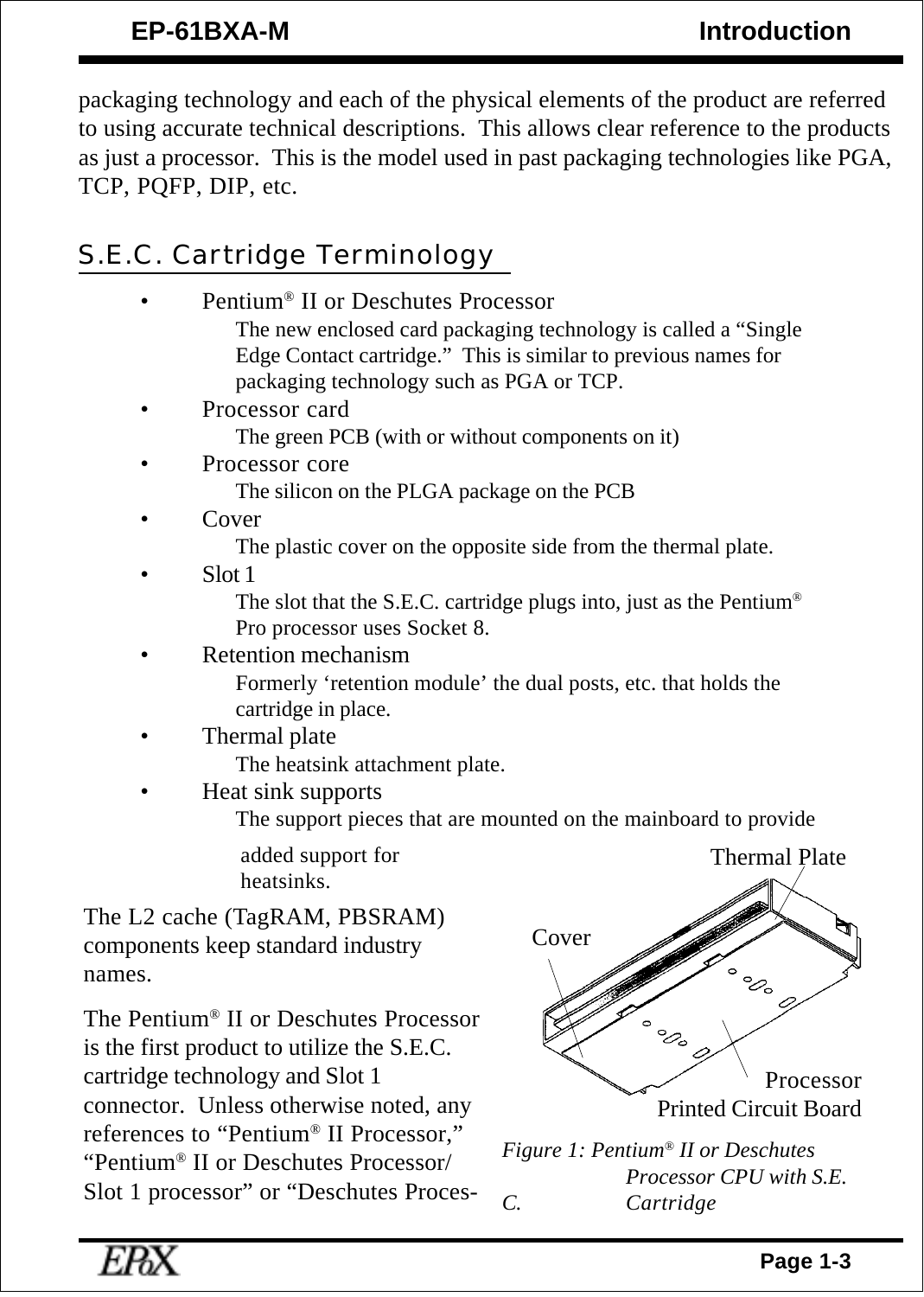sor" will apply to both the Pentium® II Processor desktop processors.

Accelerated Graphics Port (AGP or A.G.P.)

Typically, 3D graphics rendering requires a tremendous amount of memory, and demands ever increasing throughput speed as well. As 3D products for the personal computer become more and more popular, these demands will only increase. This will cause a rise in costs for both end users and manufacturers. Lowering these costs as well as improving performance is the primary motivation behind AGP. By providing a massive increase in the bandwidth available between the video card and the processor, it will assist in relieving some of these pressures for quite sometime.

#### Hardware Monitoring

Hardware monitoring allows you to monitor various aspects of your systems operations and status. These include features such as CPU temperature, voltage and fan RPM's.

Desktop Management Interface (DMI)

DMI, or Desktop Management Interface, is a BIOS level method for monitoring specific BIOS related hardware features. It allows the BIOS to collect and store information specific to the system, so that vendors and system integrators will have greater access to information regarding system configuration and design. This allows for better troubleshooting, migration planning, and upgradeability decision making.

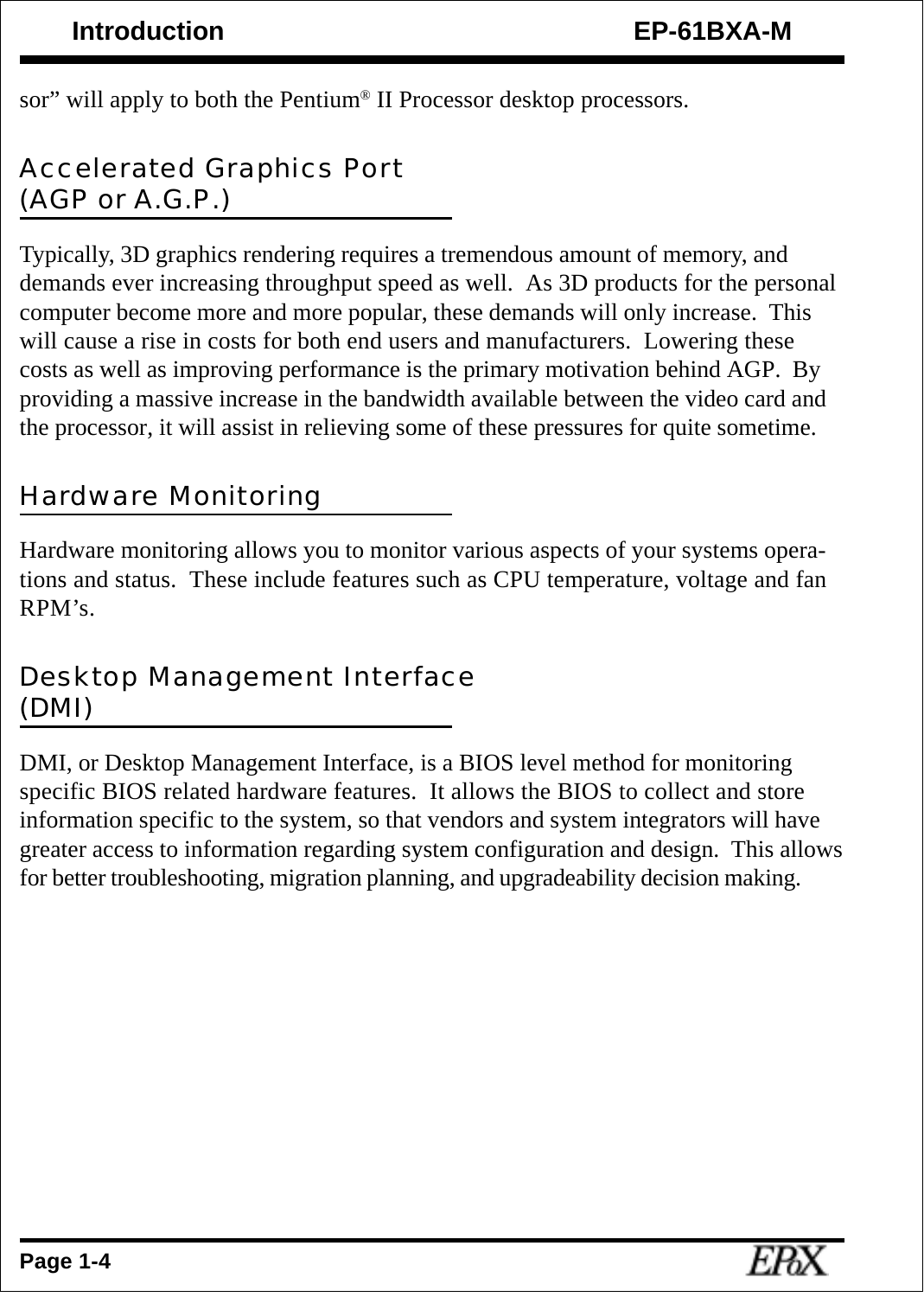# Page Left Blank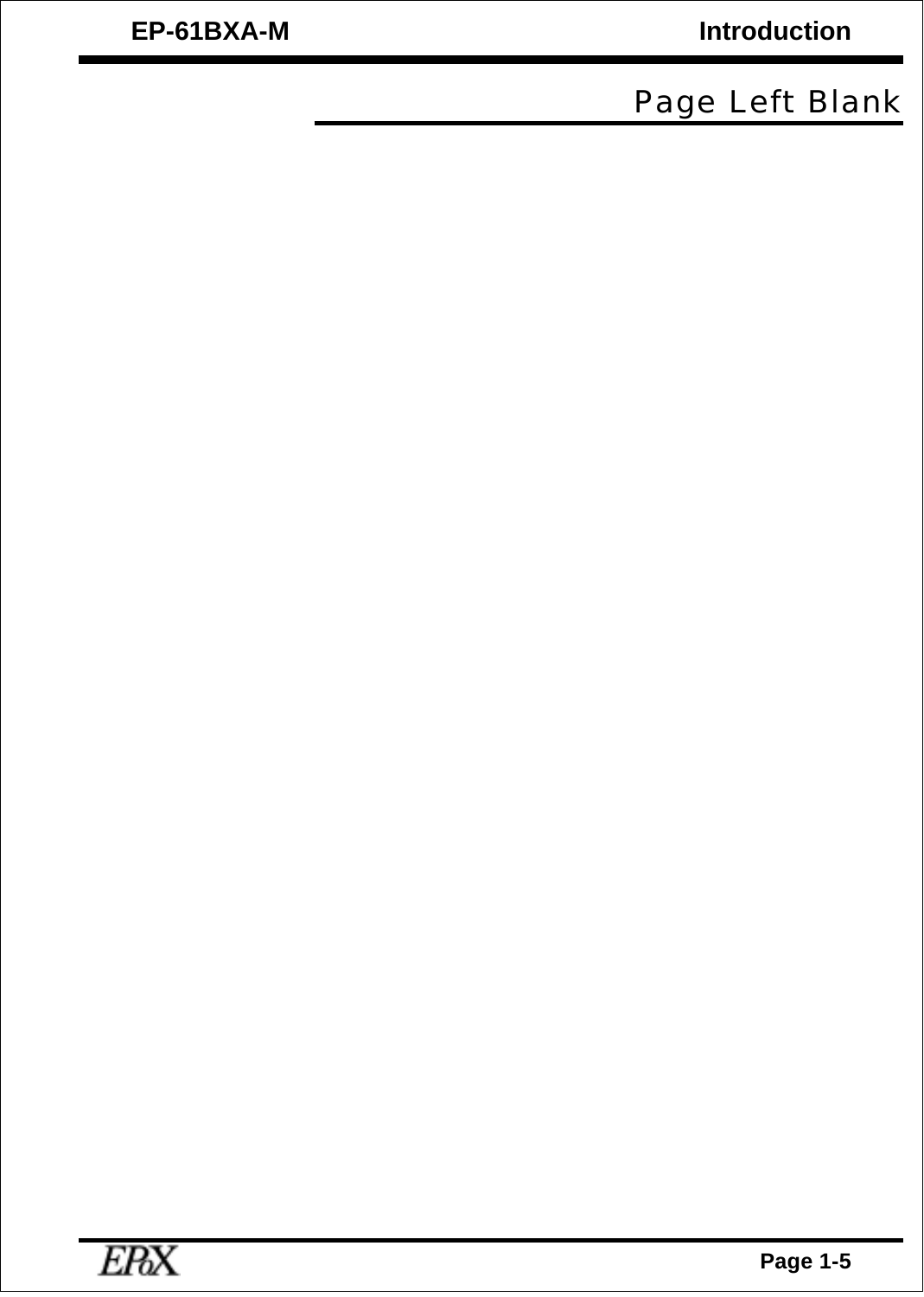#### EP-61BXA-M Form-Factor

The EPoX EP-61BXA-M is designed with ATX form factor - the latest industry standard of chassis. The ATX form factor is essentially a Baby-AT baseboard rotated 90 degrees within the chassis enclosure and a new mounting configuration for the power supply. With these changes the processor is relocated away from the expansion slots, allowing them all to hold full length add-in cards. ATX defines a double height aperture to the rear of the chassis which can be used to host a wide range of onboard I/O. Only the size and position of this aperture is defined, allowing PC manufacturers to add new I/O features (e.g.; TV input, TV output, joystick, modem, LAN, audio, etc.) to systems. This will help systems integrators differentiate their products in the marketplace, and better meet your needs.

- By integrating more I/O down onto the board and better positioning the hard drive and floppy connectors material cost of cables and add-in cards is reduced.
- By reducing the number of cables and components in the system, manufacturing time and inventory holding costs are reduced and reliability will increase.
- By using an optimized power supply, it's possible to reduce cooling costs and lower acoustical noise. An ATX power supply, which has a side-mounted fan, allows direct cooling of the processor and add-in cards making a secondary fan or active heatsink unnecessary in most system applications.



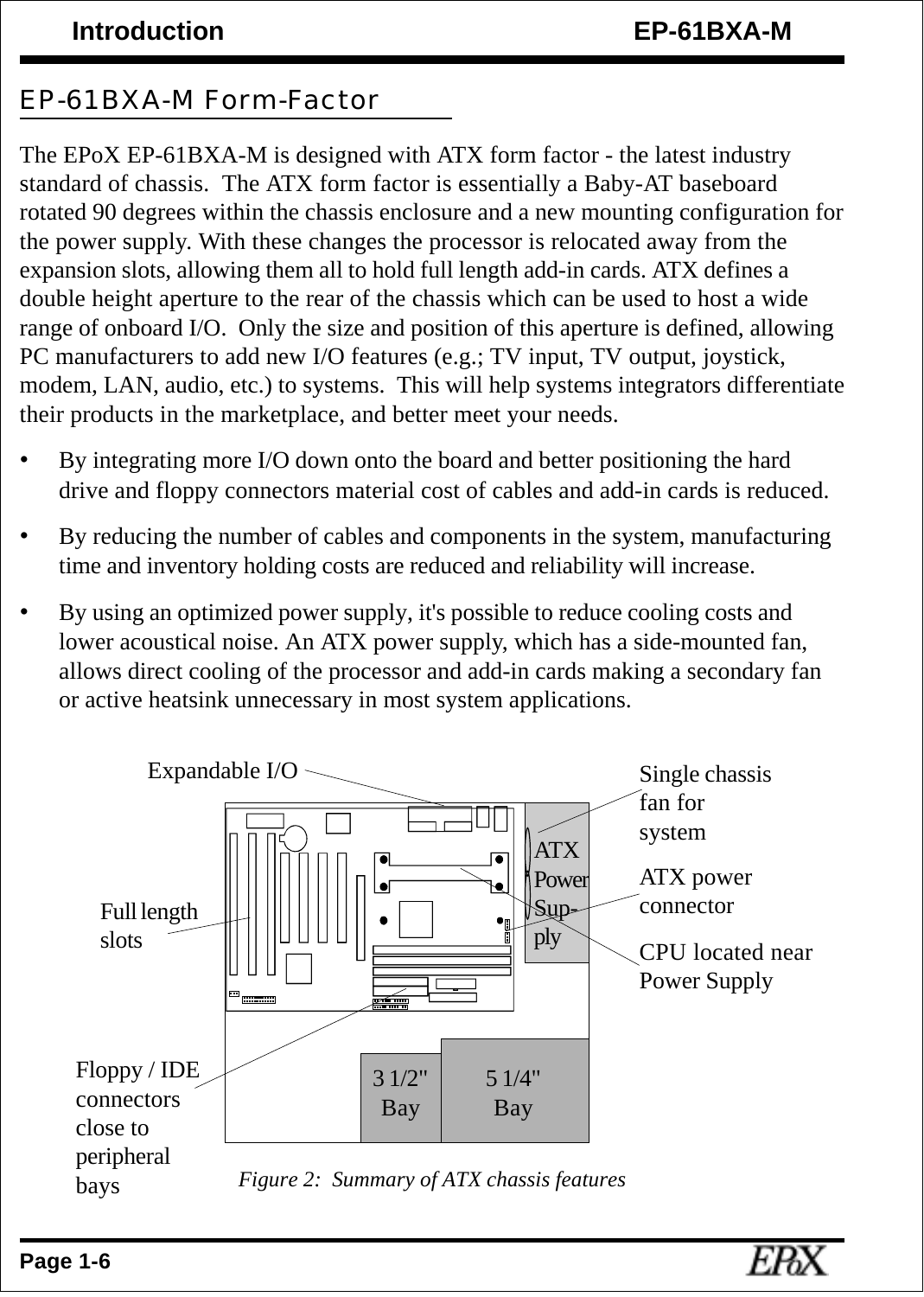#### I/O Shield Connector

**The EP-61BXA-M** is equipped with an I/O back panel. Please use the appropriate I/O shield (figure 3).



**The EP-61BXA-M** has a single 20-pin connector for ATX power supplies. For ATX power supplies that support the **Remote On/Off** feature, this should be connected to the systems front panel for system Power On/Off button. The systems power On/ Off button should be a momentary button that is normally open.

**The EP-61BXA-M** has been designed with "Soft Off" functions. You can turn Off the system from one of two sources: The first is the front panel Power On/Off button, and the other is the "Soft Off" function (coming from the EP-61BXA-M's onboard circuit controller) that can be controlled by the operating system. Windows 95 will control this when the user clicks that they are ready to Shutdown the system.

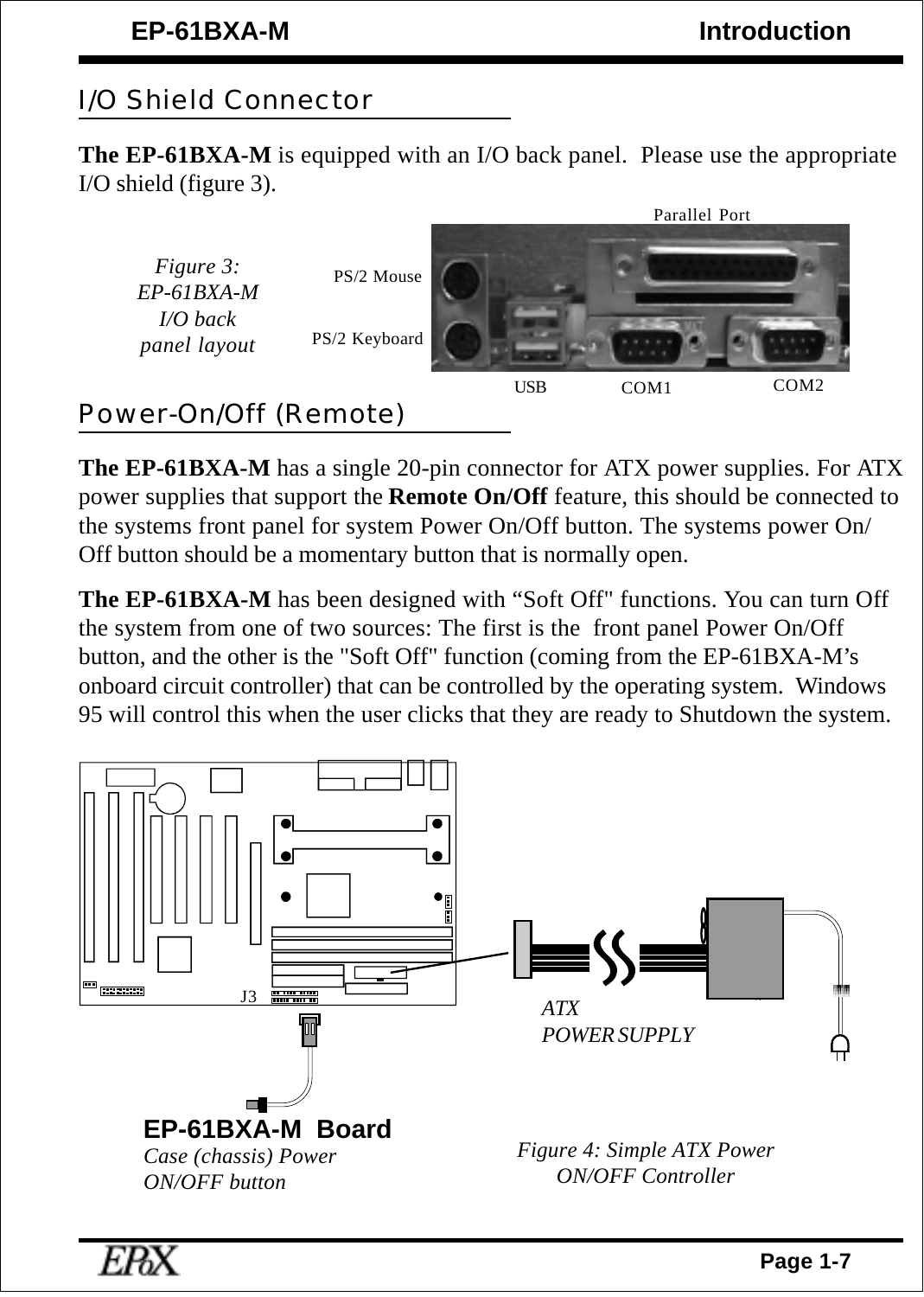## System Block Diagram





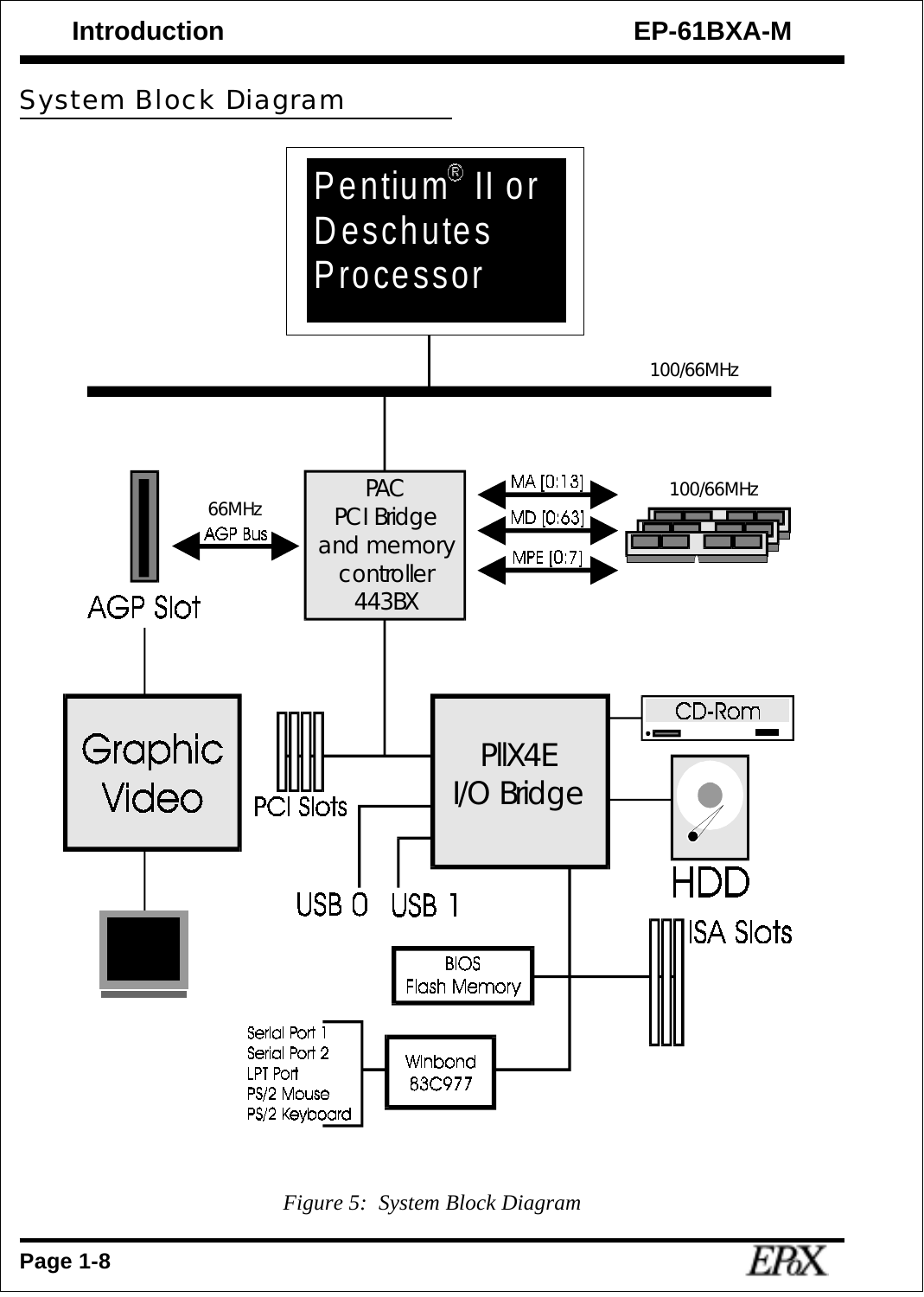## Section 2 FEATURES

#### EP-61BXA-M Features:

- EP-61BXA-M is based on the Pentium<sup>®</sup> II or Deschutes Processor operating at 233 ~ 333MHz (66MHz) or 300 ~ 550MHz (100MHz) on Slot 1. The board is configured by an Easy-Setting-Single-Jumper (E.S.S.J.) to match your CPU clock speed.
- Designed with Intel's 82443 BX AGPset.
- Supports up to 768 Mega of DRAM (minimum of 16 MB) on board, You can use 168-pin DIMM x 3. It will automatically detect Extended Data Output (EDO) DRAM at 66MHz only or Synchronous DRAM memory (SDRAM) at 66MHz or 100MHz (please see Section 3-2).
- EP-61BXA-M will support Error Checking and Correcting (ECC) when using paritys DRAM memory modules. This will detect multiple bit errors and correct 1-bit memory errors.
- Supports (3) 16 bit ISA slots, (4) 32 bit PCI slots, (1) AGP slot and provides (2) independent high performance PCI IDE interfaces capable of supporting PIO Mode 3/4 and Ultra DMA 33 devices. The EP-61BXA-M supports (4) PCI Bus Master slots and a jumperless PCI INT# control scheme which reduces configuration confusion when plugging in PCI card(s).
- Supports ATAPI (e.g. CD-ROM) devices on both Primary and Secondary IDE interfaces.
- Designed with Winbond W83977TF Multi I/O: (1) floppy port, (1) parallel port (EPP, ECP), and (2) serial ports (16550 Fast UART). Note: Japanese "Floppy 3 mode" is also supported
- Includes a PS/2 mouse connector.
- Allows use of a PS/2 keyboard.
- Features Award Plug & Play BIOS. With Flash Memory you can always upgrade to the current BIOS as they are released. (http://www.epox.com please visit our Technical Support section for the latest updates)

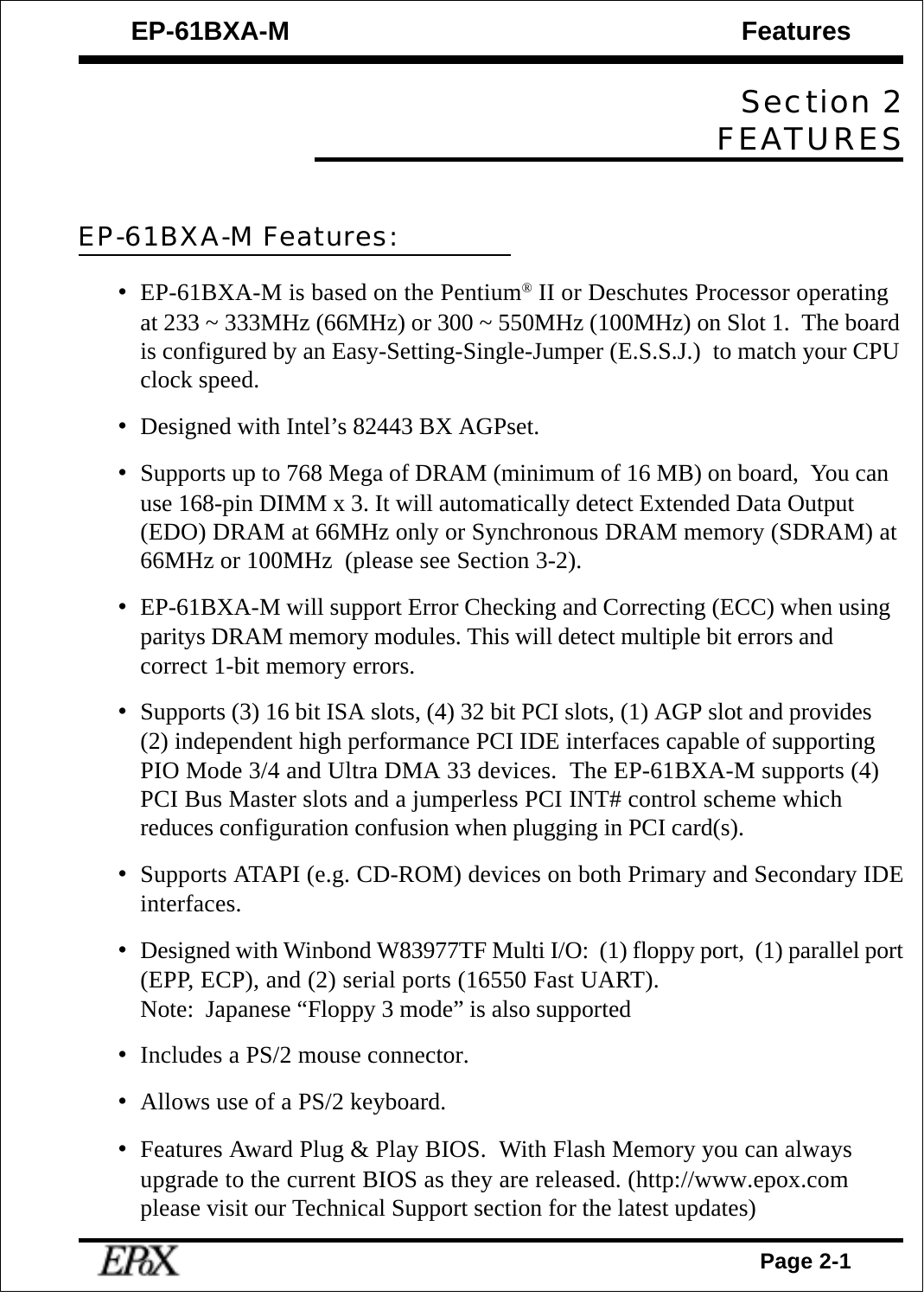- EP-61BXA-M utilizes a Lithium battery which provides environmental protec tion and longer battery life.
- Supports the Universal Serial Bus (USB) connector. The onboard PIIX4E chip provides the means for connecting PC peripherals such as; keyboards, joysticks, telephones, and modems.
- Built-in ATX 20-pin power supply connector.
- Software power-down when using Windows<sup>®</sup> 95.
- Supports ring-in feature (remote power-on through external modem, allows system to be turned on remotely.
- Resume by Alarm Allows your system to turn on at a preselected time.
- Power Loss Recovery In the event of a power outtage your system will automatically turn itself back on without user intervention.
- Supports CPU Hardware sleep and SMM (System Management Mode).
- Supports Desktop Management Interface (DMI) facilitating the management of desktop computers, hardware and software components and peripherals, whether they are stand-alone systems or linked into networks. (optional)
- Supports Hot key, Any key or password Keyboard power ON function (KBPO).
- Supports USDM software to offer motherboard various status on Windows® 95/98, or Windows® NT 4.0/5.0.
- Supports the CPU, PWR and Chassis fan Auto stop in sleep mode.
- Supports the System Power LED (PANEL) blinks in the sleep mode.
- Built-in WOL (Wake On Lan) Connector.
- Built-in SB-LINK Header for Creative Blaster® AWE64D PCI Bus Sound Card.

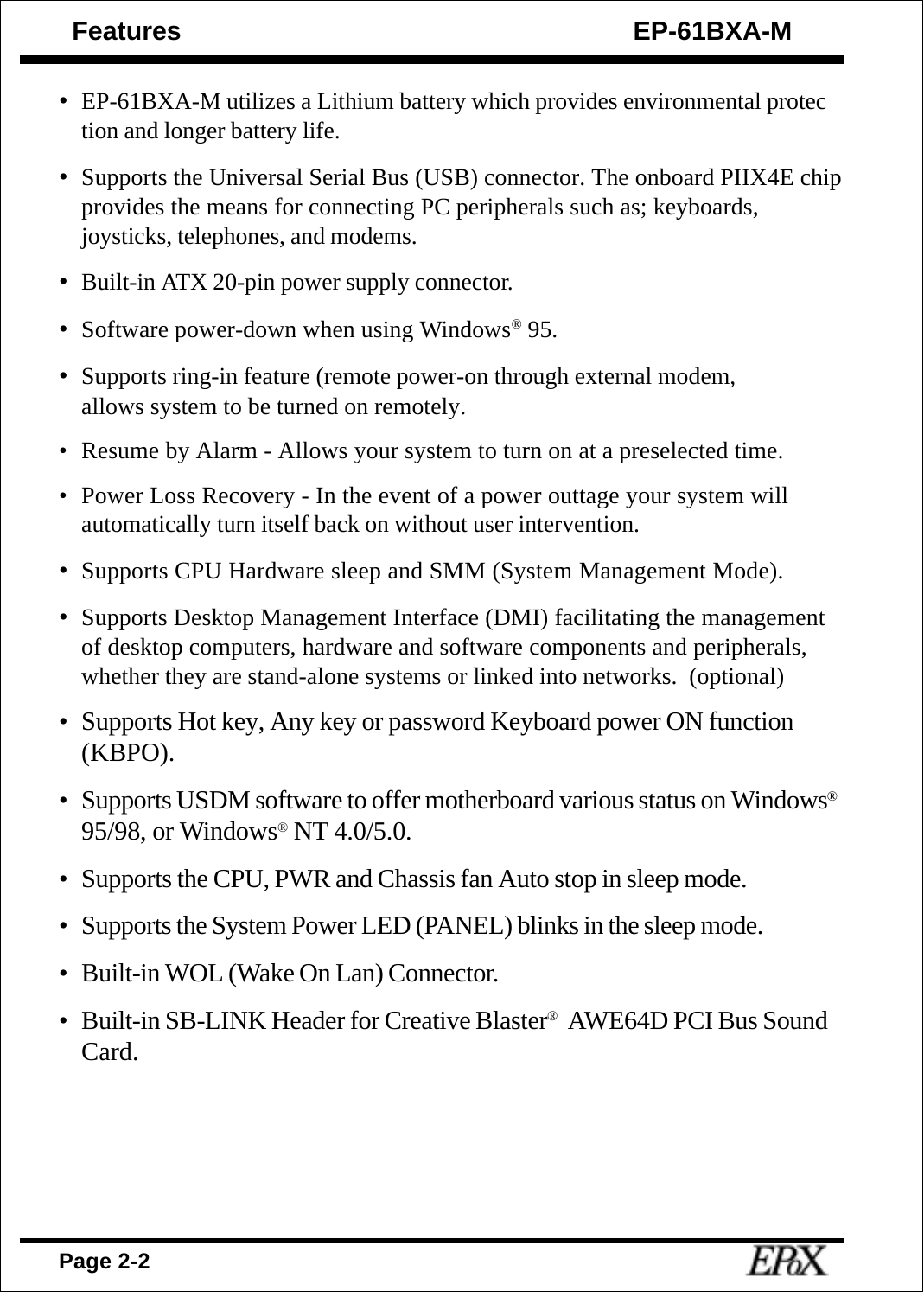## Section 3 INSTALLATION



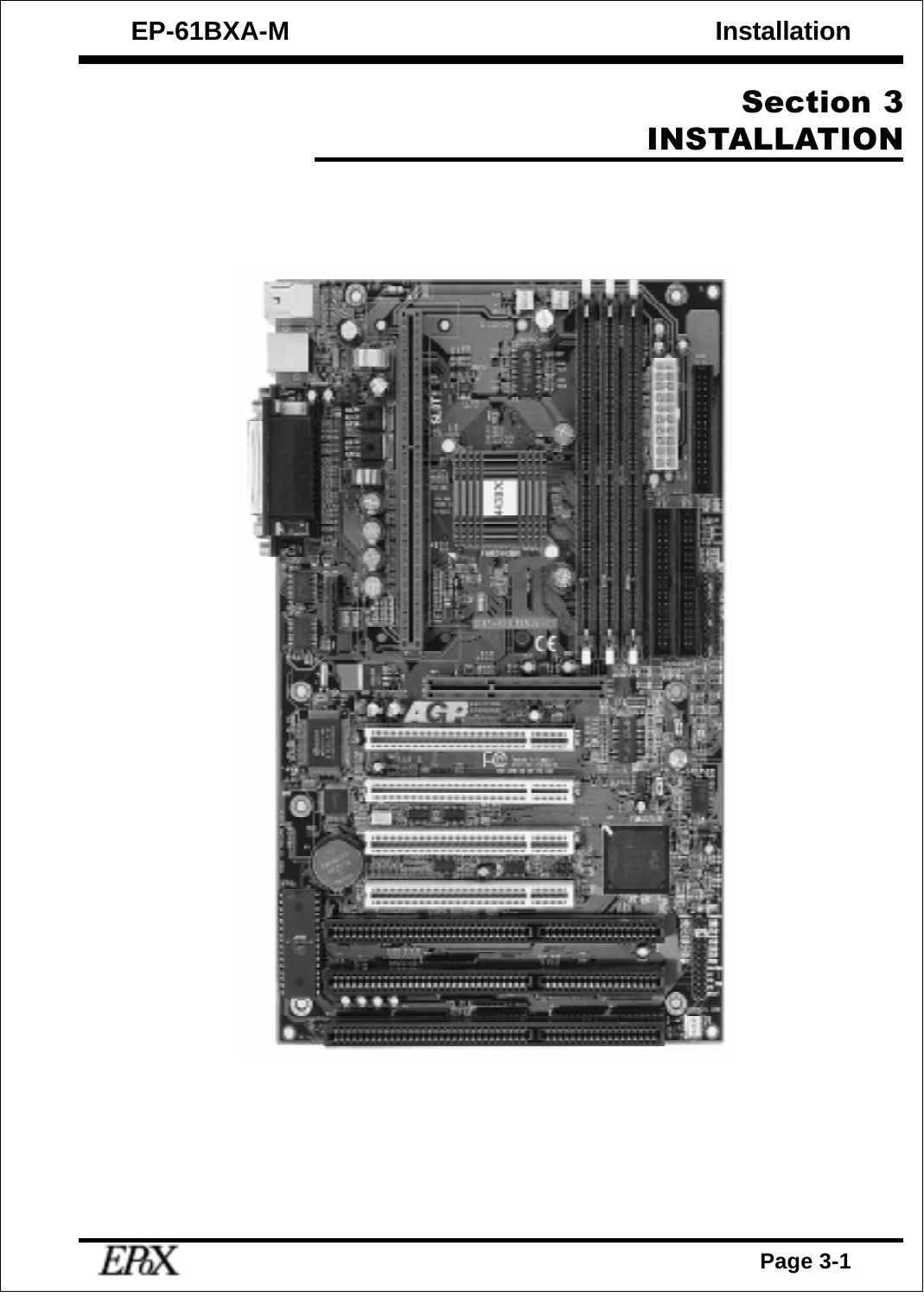## **EP-61BXA-M Detailed Layout**





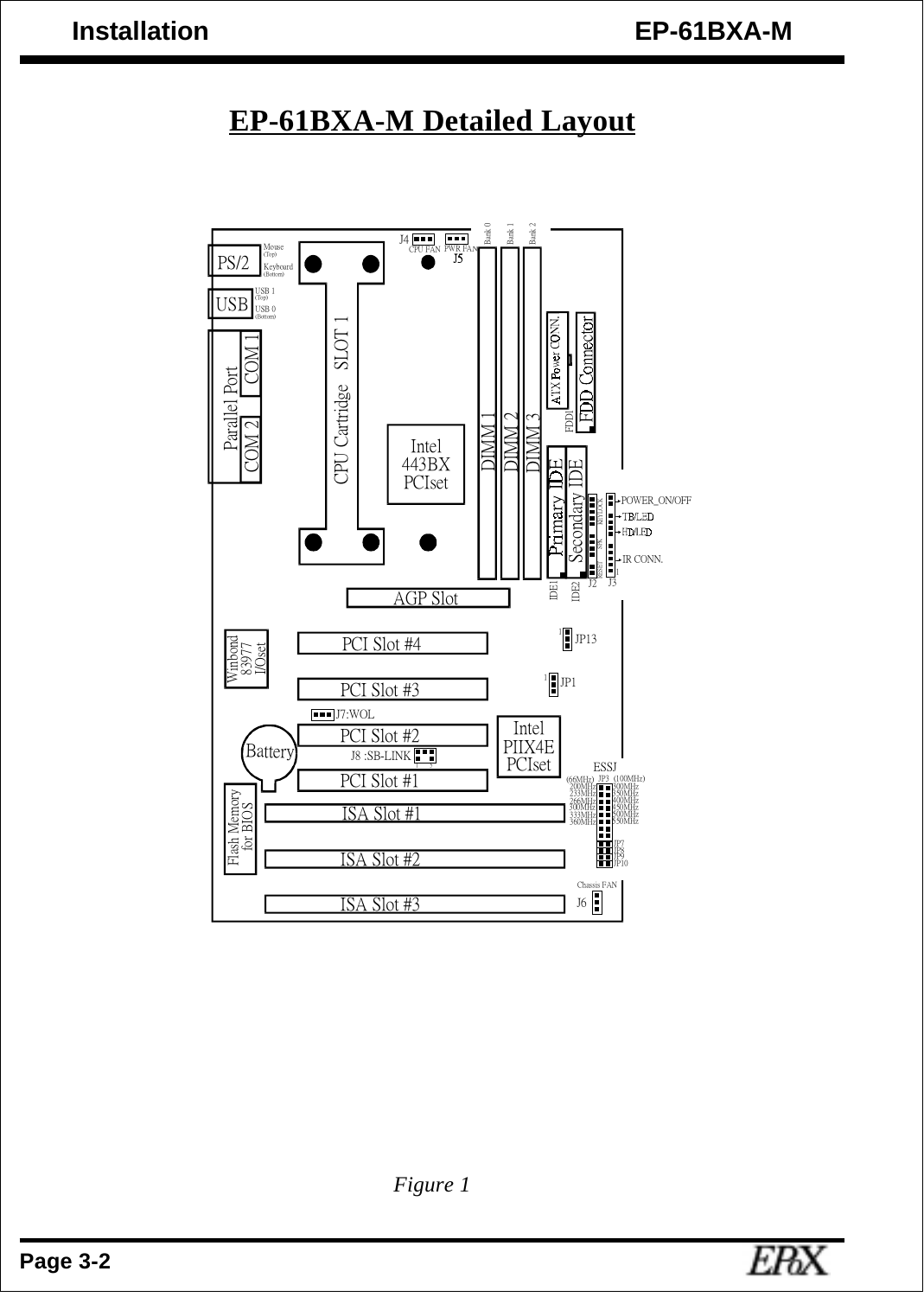## Easy Installation Procedure

#### Easy Installation Procedure

The following must be completed before powering on your new system:

- **3-1. Configure Jumpers to match your hardware**
- **3-2. Install memory chips**
- **3-3. Install Pentium II or Deschutes Processor**
- **3-4. Device Connectors**

#### Section 3-1 Configure Jumpers

EPoX designs all motherboards with the fewest jumpers to make your install fast and easy.

The following will describe all of the jumpers that you are required to set before moving on to step 3-2.

*Note: The jumpers as depicted as shown (Figure 1) in their correct physical orientation.*



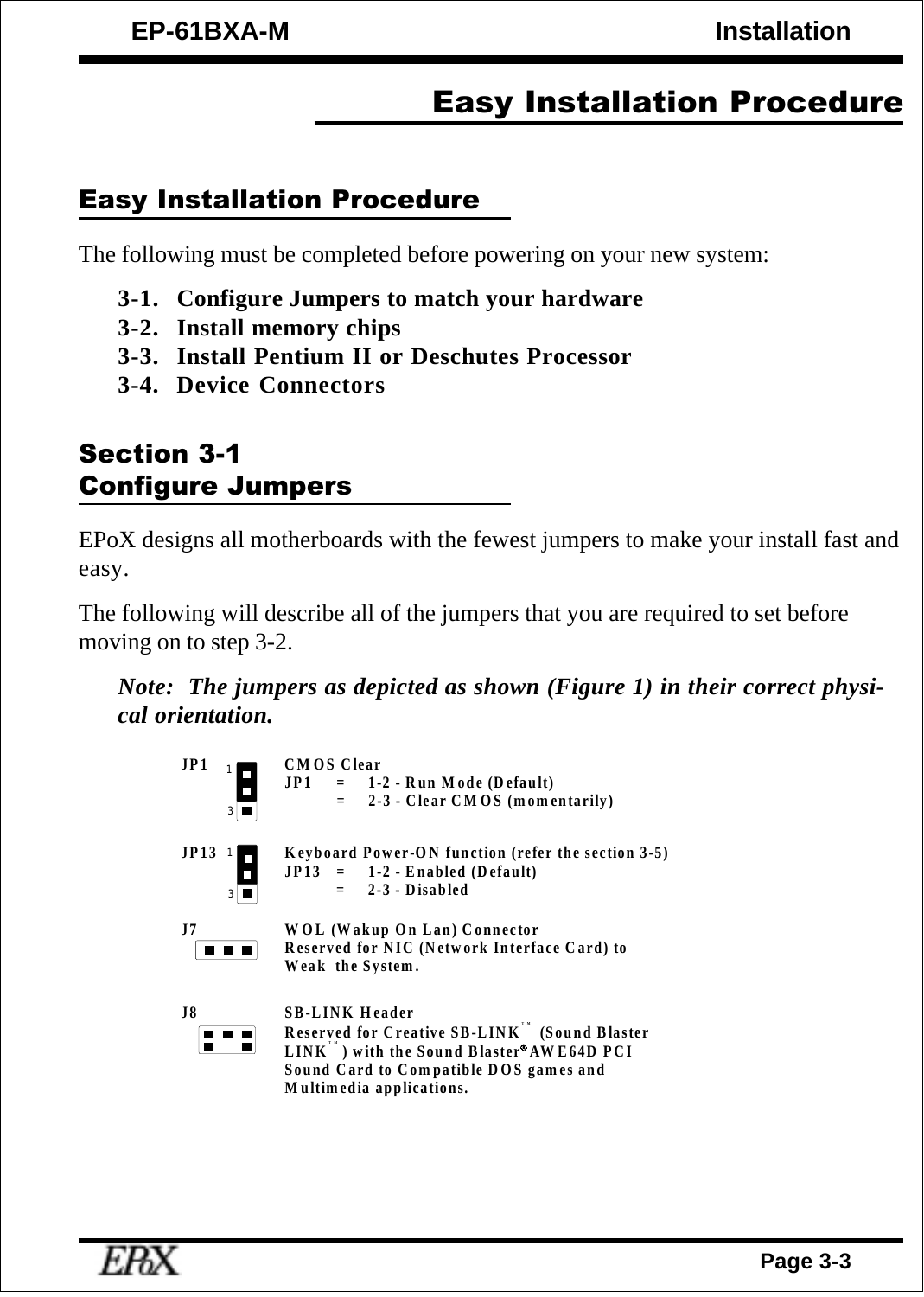

#### **CPU Processor Selection**

\* Default at Pentium<sup>®</sup> II 266MHz (66MHz System Clock Rate)

**Note**: Based on the implementation of Intel 440BX PCIset, EP-61BXA-M is able to provides two host bus frequencies -- either 66 or 100MHz for Slot1 processor and memory operating. Automatically, the default is at 66MHz once Pentium® II processor to be mounted onto this mainboard. In case of Deschutes processor, it is self-adjusted to 100MHz without any manual modification required. However, no matter what kind of Slot1 processor you installed, it should come with right memory modules for normal and stable operation. For example, if you install a Deschutes processor, you should use the SDRAM module with 100MHz based(or above) to match the CPU speed. Furthermore, one thing you may need to bear in mind, before the CPU installation, it is anyway our advice to use JP3 and set up right speed of Slot1 processor at any time. You may feel like to know about AGP interface, which always runs under 66MHz no matter what frequency of processor you installed.



 $JP100 = 1-2 - AUTO$  (Default) **= 2-3 - PC100 Only**

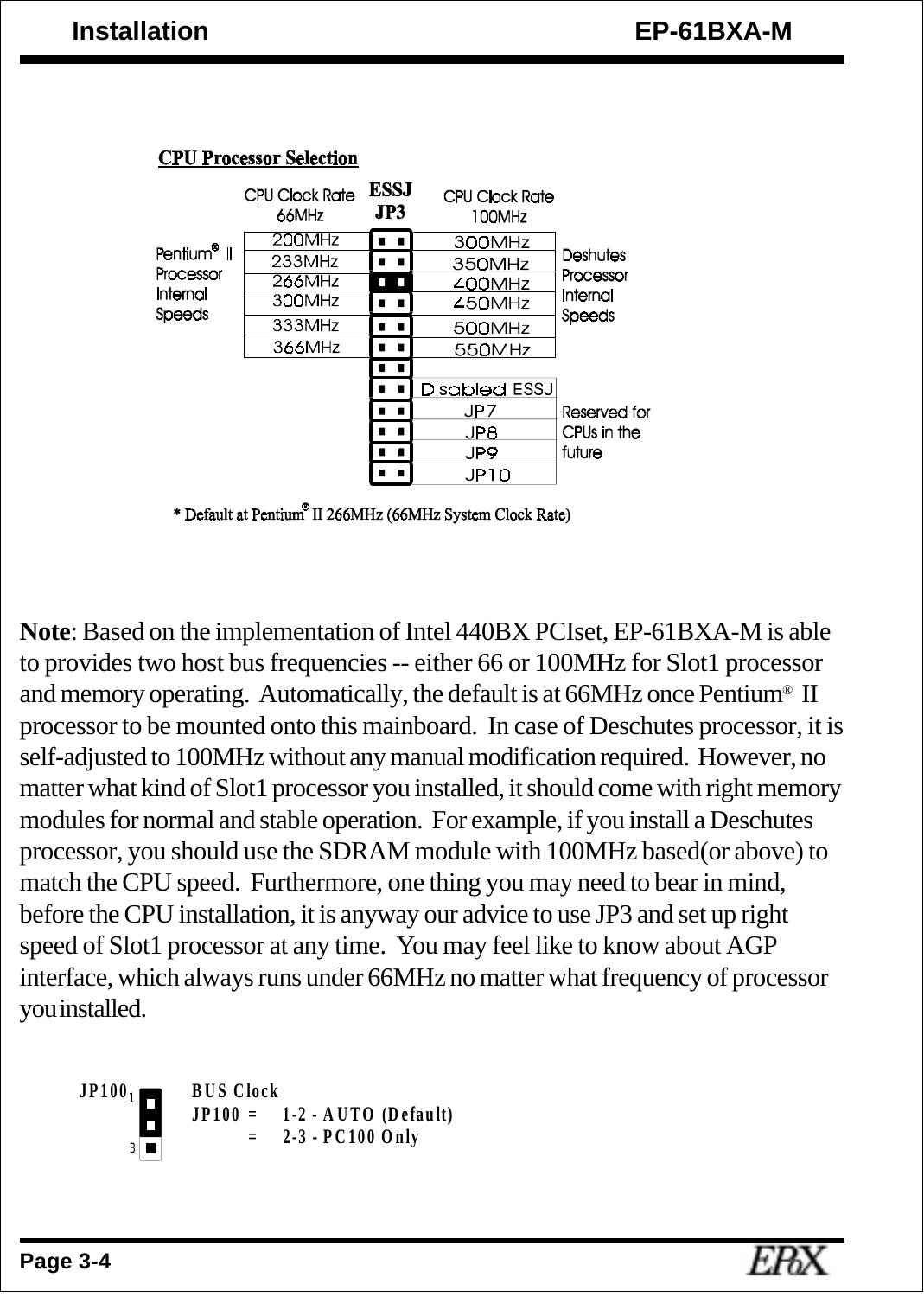## Section 3-2 System Memory Configuration

#### Memory Layout

The EP-61BXA-M supports (3) 168-pin DIMMs (Dual In-line Memory Module). The DIMMs can be either EDO (Extended Data Out) or SDRAM (Synchronized DRAM). The DIMMs may be installed using just one chip.

- **We recommend using SDRAM DIMM can not mixing with EDO DIMM modules.**
- The EDO DIMM only support pentium® II Processor at 66MHz, not support Deschutes Processor at 100MHz.
- We recommend when installed the 100MHz Deschutes Processor using DIMM SDRAM must be 125MHz (-8ns) bus speed. If used 100MHz (-10ns) SDRAM may be critical timing for the motherboard.
- About the "PC/100 SDRAM spec." information you may visit Inte's home page at:

http//developer.intel.com/design/pcisets/memory/index.htm

• DIMM SDRAM may be 83MHz (-12ns), 100MHz (-10ns) or 125MHz (-8ns) bus speed.

Figure 2 and Table 1 show several possible memory configurations using

| (M1)              | Bank 0              |
|-------------------|---------------------|
| <b>DIMM</b>       | -Synchronous        |
| (M2)              | Bank 1              |
| DIMM <sub>2</sub> | SDRAM or EDO        |
| (M3)              | $\blacksquare$ DIMM |
| DIMM              | Bank                |

*Figure 2*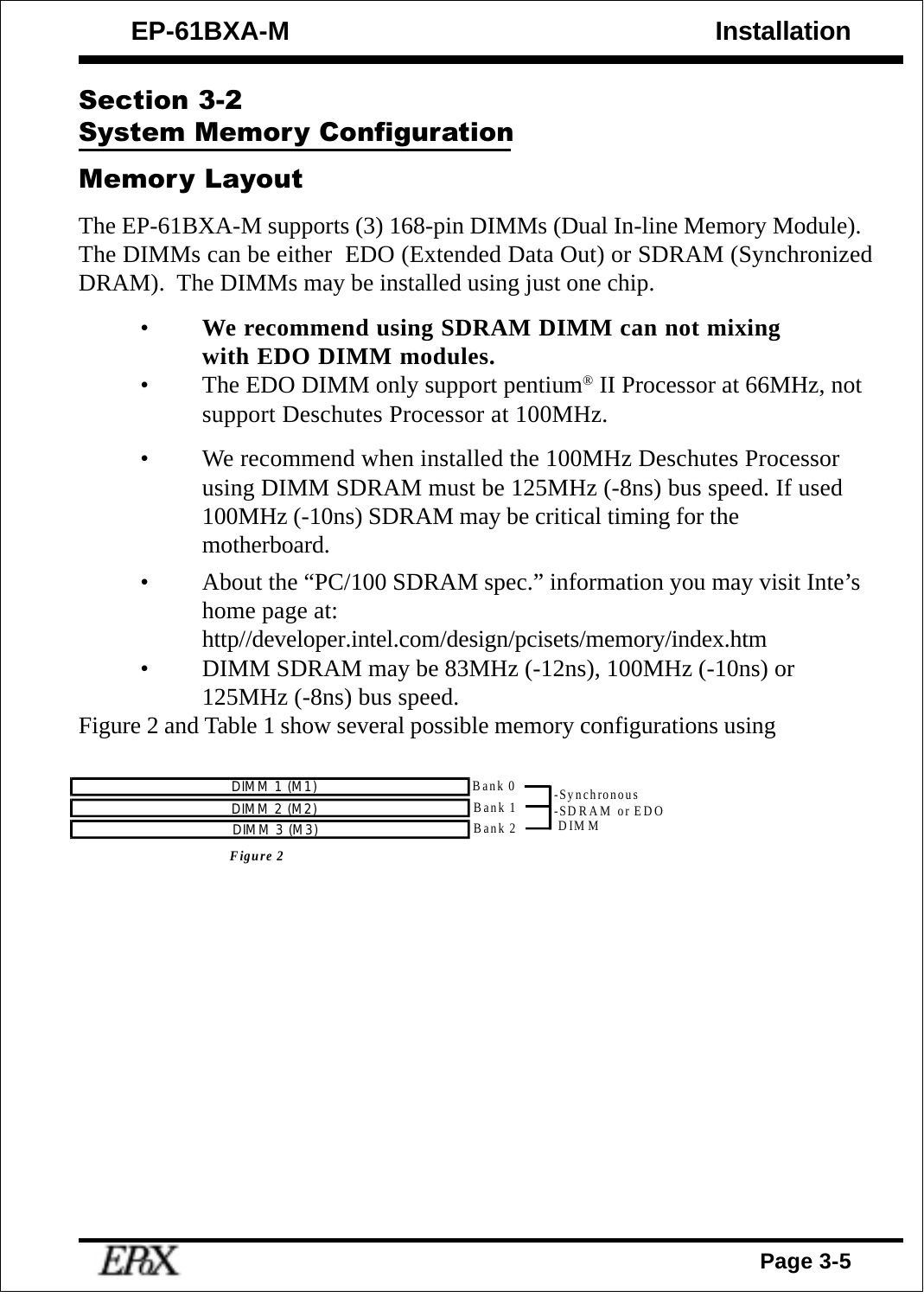| Total Memory         | $DIMM$ 1<br>(Bank 0)                                                     | DIMM <sub>2</sub><br>(Bank 1)                                            | DIMM <sub>3</sub><br>(Bank 2)                                            |
|----------------------|--------------------------------------------------------------------------|--------------------------------------------------------------------------|--------------------------------------------------------------------------|
| $= 768MB$<br>Maximum | $EDO/SDRAM*$<br>8MB, 16MB, 32MB.<br>64MB, 128MB, 256MB<br>$\times 1$     | $EDO/SDRAM*$<br>8MB, 16MB, 32MB,<br>64MB, 128MB, 256MB<br>$\times 1$     | $EDO/SDRAM*$<br>8MB, 16MB, 32MB.<br>64MB, 128MB, 256MB<br>X <sub>1</sub> |
| $= 512MB$<br>Maximum | $EDO/SDRAM*$<br>8MB, 16MB, 32MB.<br>64MB, 128MB, 256MB<br>X <sub>1</sub> | $EDO/SDRAM*$<br>8MB, 16MB, 32MB.<br>64MB, 128MB, 256MB<br>X <sub>1</sub> | <b>None</b>                                                              |
| $= 256MB$<br>Maximum | $EDO/SDRAM*$<br>8MB, 16MB, 32MB.<br>64MB, 128MB, 256MB<br>$\times 1$     | None                                                                     | <b>None</b>                                                              |

*Table 1*

 *\* SDRAM only supports 8, 16, 32, 64, 128MB DIMM modules. 256MB only supports Registered Synchronouts DRAM Memory Modules.*

#### DIMM Module Installation

Figure 3 displays the notch marks and what they should look like on your DIMM memory module.

DIMMs have 168-pins and two notches that will match with the onboard DIMM socket. DIMM modules are installed by placing the chip firmly into the socket at a 90 degree angle and pressing straight down (figure 6) until it fits tightly into the DIMM socket (figure 7).





*<sup>\*</sup> EDO only supports Pentium® II Processor at 66MHz, not supports Deschutes Processor at 100MHz.*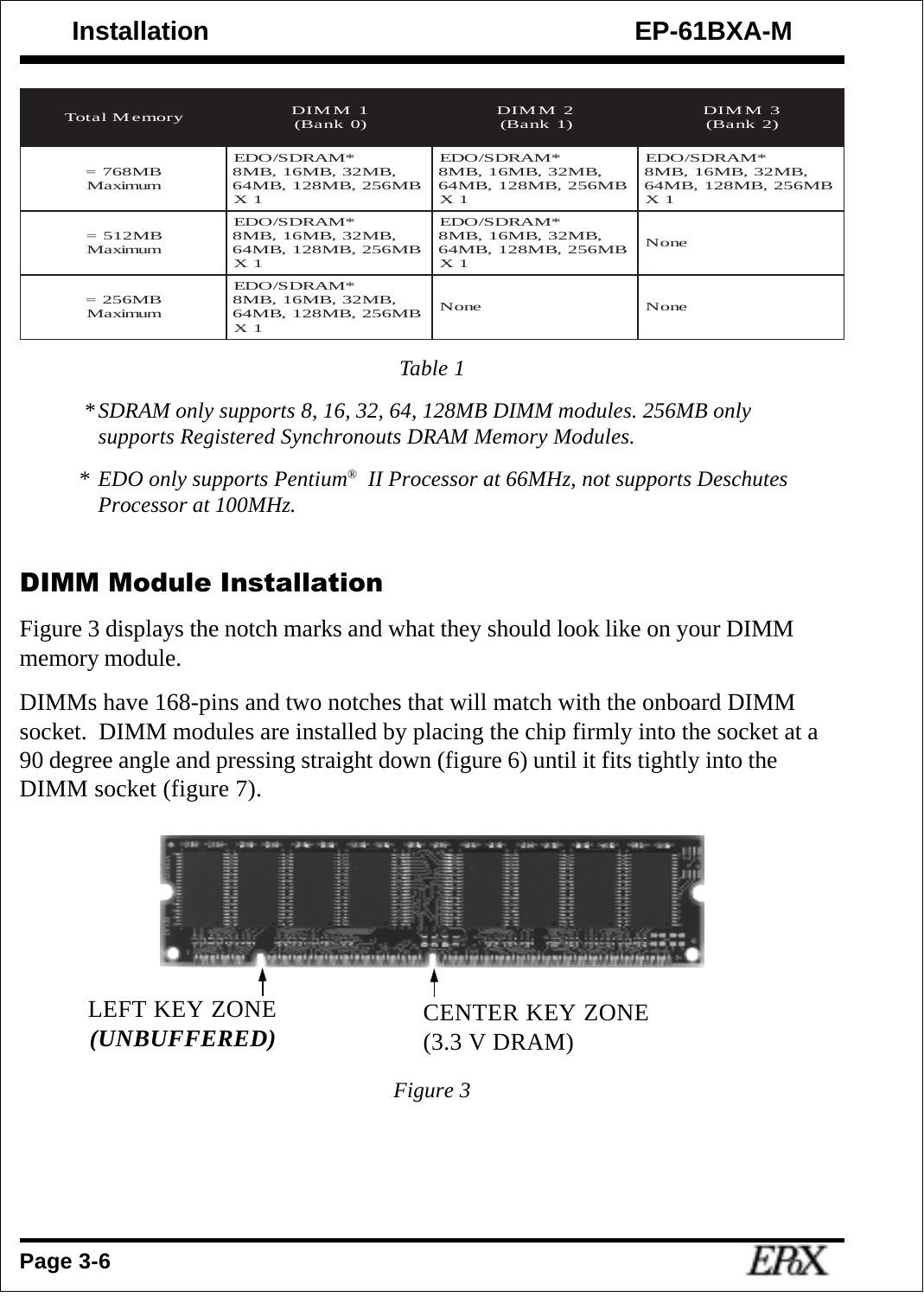

To remove the DIMM module simply press down both of the white clips on either side and the module will be released from the socket.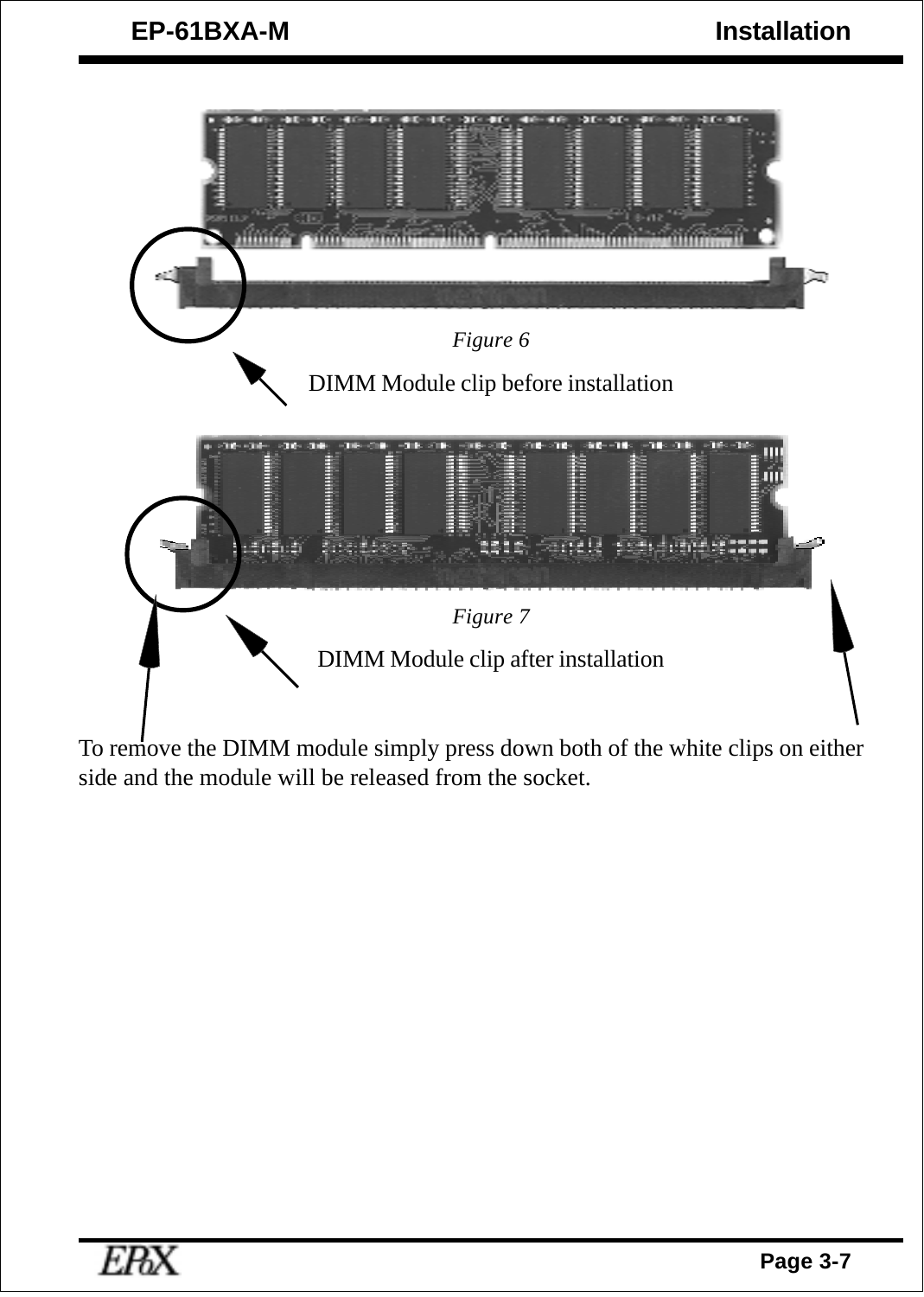## Section 3-3 Installing a Pentium II or Deschutes Processor

The EP-61BXA-M uses the Single Edge Contact (SEC) slot for a Pentium II processor packaged in an SEC cartridge. The SEC slot is not compatible with other non-Pentium II processors.

Please have ready the following list of components so that we may install the processor onto the motherboard.

- 1. Heat sink support (top/bottom piece)
- 2. Pentium II processor heat sink
- 3. Intel Pentium II Processor

OK, now that you have all of your components ready, we can start.

First, please refer to figure 8 below, and follow the direction to lift up the fixed foldable pentium® II Retention Mechanism. This pre-installed device is designed for you to install Pentium® II CPU more easier and to avoide any damage on the board due to overtightening the four screws.

One thing must be kept in your mind that please make sure to lift upright the foldable parts of the Retention module to fit and install CPU properly.



*Figure 8*

Now we are going to install the heatsink support base piece (figure 9) onto the motherboard. There is both a large and small hole (figure 10) so that the base will only fit in one direction. This piece needs to be pushed into the holes firmly until it is seated.

Now we are ready to install the SEC Cartridge (Pentium II Processor) into the Retention Module. The SEC Cartridge is mounted by sliding the SEC Cartridge into the Retention Module and letting it slide all the way down. Once it reaches the

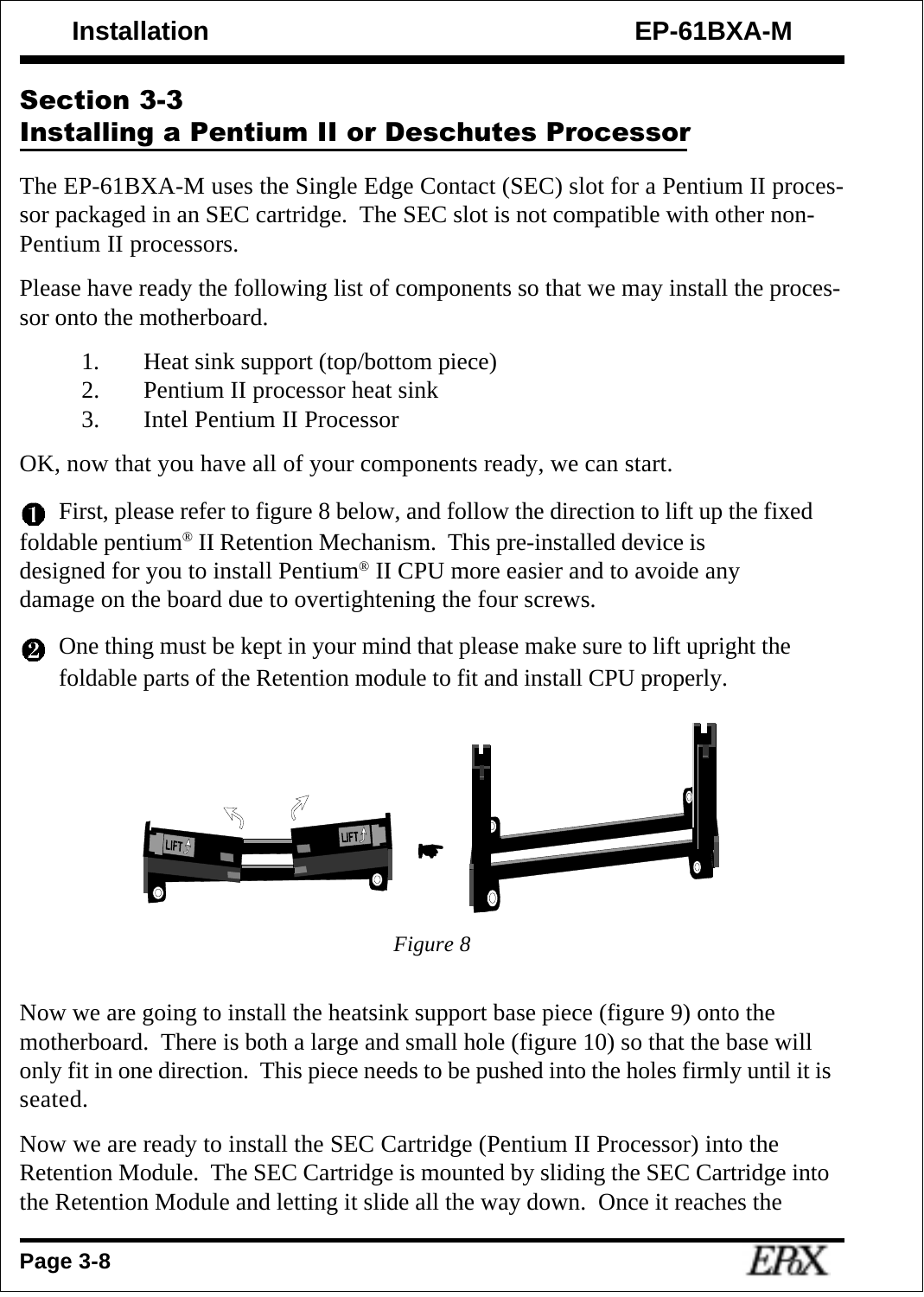bottom make sure you press firmly on SEC cartridge to firmly secure into the Slot 1 Socket.

Now we need to secure the heatsink with the top half of the support (figure 11). Take the top piece of the support and slide it into the bottom fin (figure 11) on the heatsink and then push forward until it clips into the bottom base (figure 9) that is already there (figure 11).



*Figure 9*

Figure 9 shows the layout of Slot 1 and the holes for mounting the Heatsink base piece (figure 8).

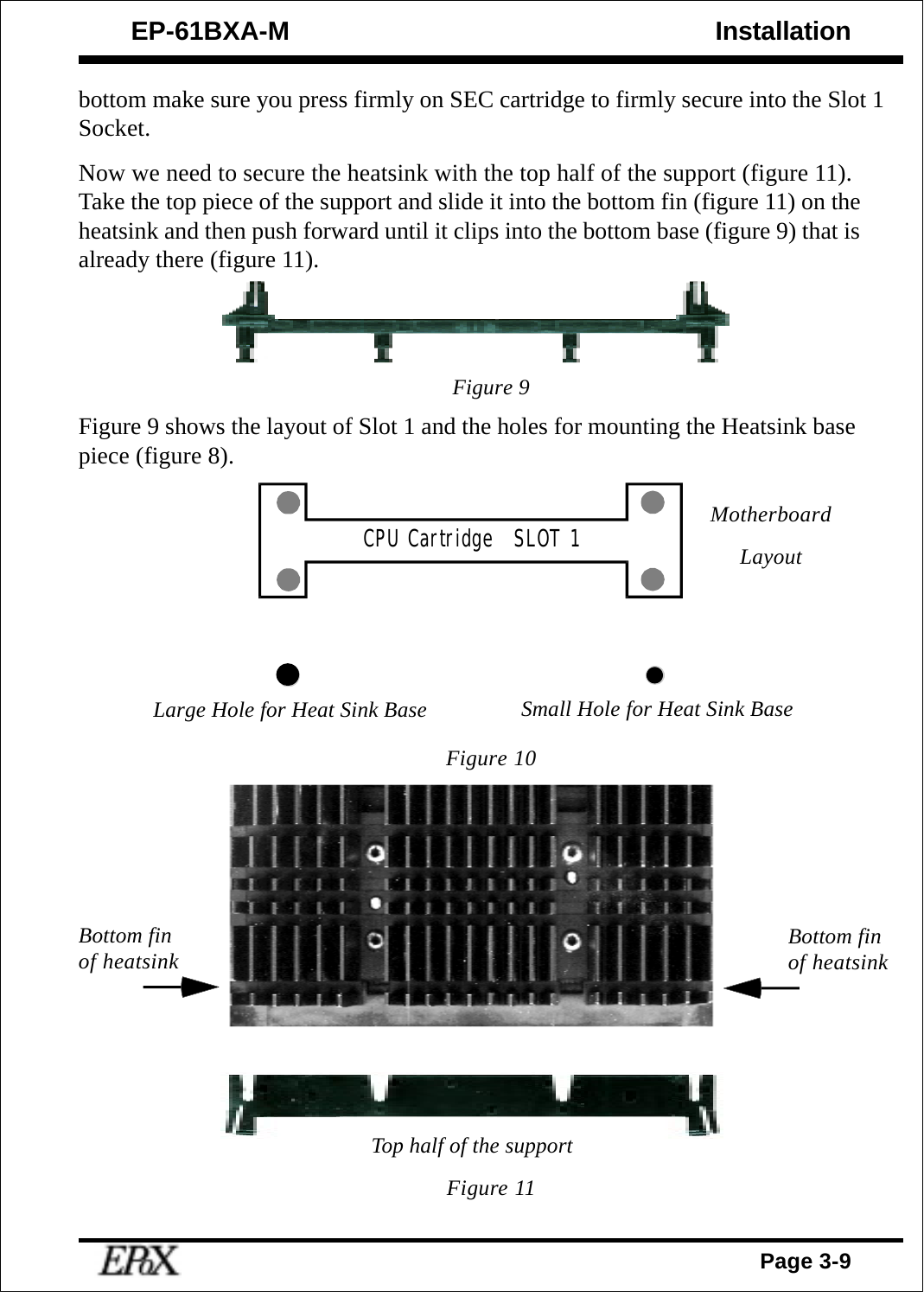#### Section 3-4 Device Connectors

#### **Please install the motherboard into the chassis.**

Now that your motherboard is installed you are ready to connect all your connections (figure 12).



| PS/2 Mouse    | USB 1    |
|---------------|----------|
| (Top)         | (Top)    |
| PS/2 Keyboard | USB 0    |
| (Bottom)      | (Bottom) |

Com1 Com2 (Bottom Left) (Bottom

(Top)

Right)

*Figure 12*

- **J4**: CPU Fan Power
	- A plug-in for the CPU Fan Power
- **J5**: Power Supply Fan Monitoring
	- A plug-in for the Power supply so that BIOS can monitor the RPM's
- **J6**: Chassis Fan Power
	- A plug-in for the chassis Fan Power
- **J7**: WOL (Wake On Lan) Connector
- **J8**: SB-LINK Connector
	- 5-PIN Header for Creative Blaster<sup>®</sup> AWE64D PCI Sound Card.
- **PW2**: ATX Power Connector
	- 20-pin power connector
- **J2,J3**:Chassis Panel Connector
	- Keylock, Speaker, Reset, Sleep, Turbo LED and HDD LED
- **IDE1**:Primary IDE Connector
- **IDE2**:Secondary IDE Connector
- **FDD1**:Floppy Controller Connector

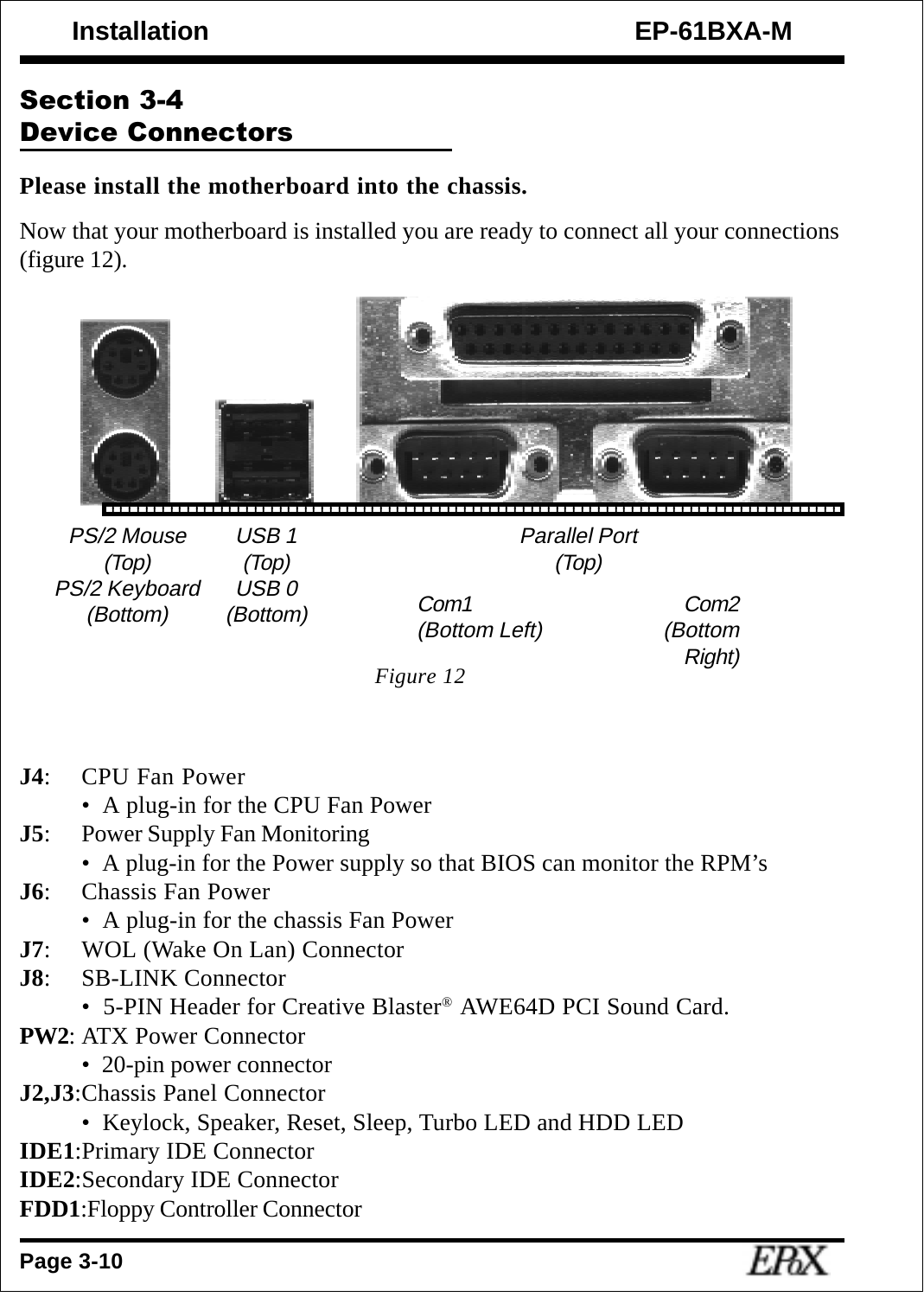## Section 3-4 Device Connectors (continued)

- **J2 1 Reset** - Closed to restart system.  $\blacksquare$  $\blacksquare$ Ξ **Speaker** - Connect to the system's speaker for beeping ī 1. Speaker 3. GND  $\overline{\phantom{a}}$  $2$  N/C 4. GND  $\blacksquare$ **KeyLock** - Keyboard lock switch & Power LED connector  $\blacksquare$ 1. Power LED(+) 4. Keylock  $\overline{\phantom{0}}$ 2. N/C 5. GND  $\blacksquare$ The power LED lights when the  $\blacksquare$ 3. GND system is powered on and blinks in SLEEP MODE (Suspend mode).  $J3 \Box 1$ **IR Connector**  $\blacksquare$ 
	- 1. VCC 4. GND 2. NC 5. IRTX 3. IRRX



 $\blacksquare$  $\blacksquare$  $\blacksquare$ 

> **IDE LED indicator** - LED ON when Onboard PCI IDE Hard disks is activate

**Turbo LED indicator** - LED ON when higher speed is selected

**Power On/Off - This is connected to the power button on the case.** Using the Soft-Off by Pwr-BTTN feature, you can choose either Instant Off (turns system off immediatly), or 4 sec delay (you need to hold the button down for 4 seconds before the system turns off). When the system is in 4 sec delay mode, EPoX has added a special feature to make the system go into suspend mode when the button is pressed momentarily.

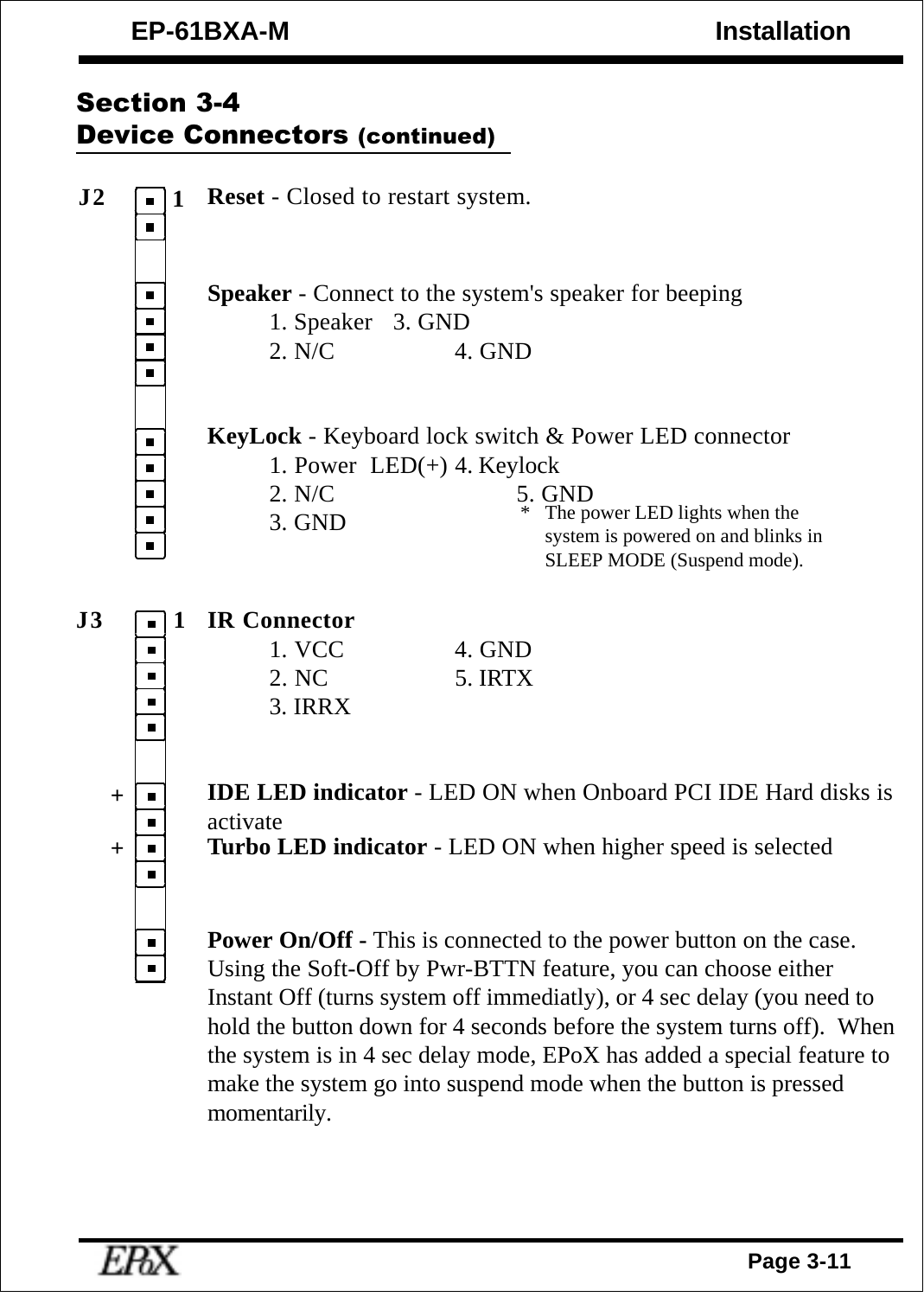#### Section 3-5 External Modem Ring-in Power ON and Keyboard Power ON Functions (KBPO)

On the basis of bounded functions in I/O chipset, the two serial ports are able to support the External Modem Ring-in Power ON function. Once users connect the external modem to COM1 or COM2, the EP-61BXA-M mainboard allows users to turn on their system through the remote and host's dial-up control.

#### **Exclusive Keyboard Power ON Function**

To innovate a unique feature to benefit users, we devoted the easiest and most convenient way to turn on your system based on the the ATX power supply.

How to work with it

**Step 1:**Please check JP13 at the position 1-2 after you finished the system installation.



*JP13 K eyboard P ower-O N F unction Selection 1-2 : Enabled 2-3 : D isabled (D efault)*

- **Step 2:**Push the momentary switch (J3 PW-ON) to turn on your system and then push again to hold for more than 4 seconds to turn it off affter counted memory as soon as you turn it on.
- **Step 3:**You can enjoy the Keyboard Power ON function (KBPO) by *pressing any 1 key, Hot key (Ctrl-F1, F2.....F12), Password (A maximum of 5 charac ters can be entered.) and BUTTON only to turn on your system. Please refer tothe BIOS Integrated peripherals setup for detail (Page 4-23).The BIOS Default is keyboard Hot key <Ctrl> - <F1> to turn on the system*. Your system will be turned on automatically, after releasing the keys. To power off you system, you can use the Soft-OFF function under Windows 95.

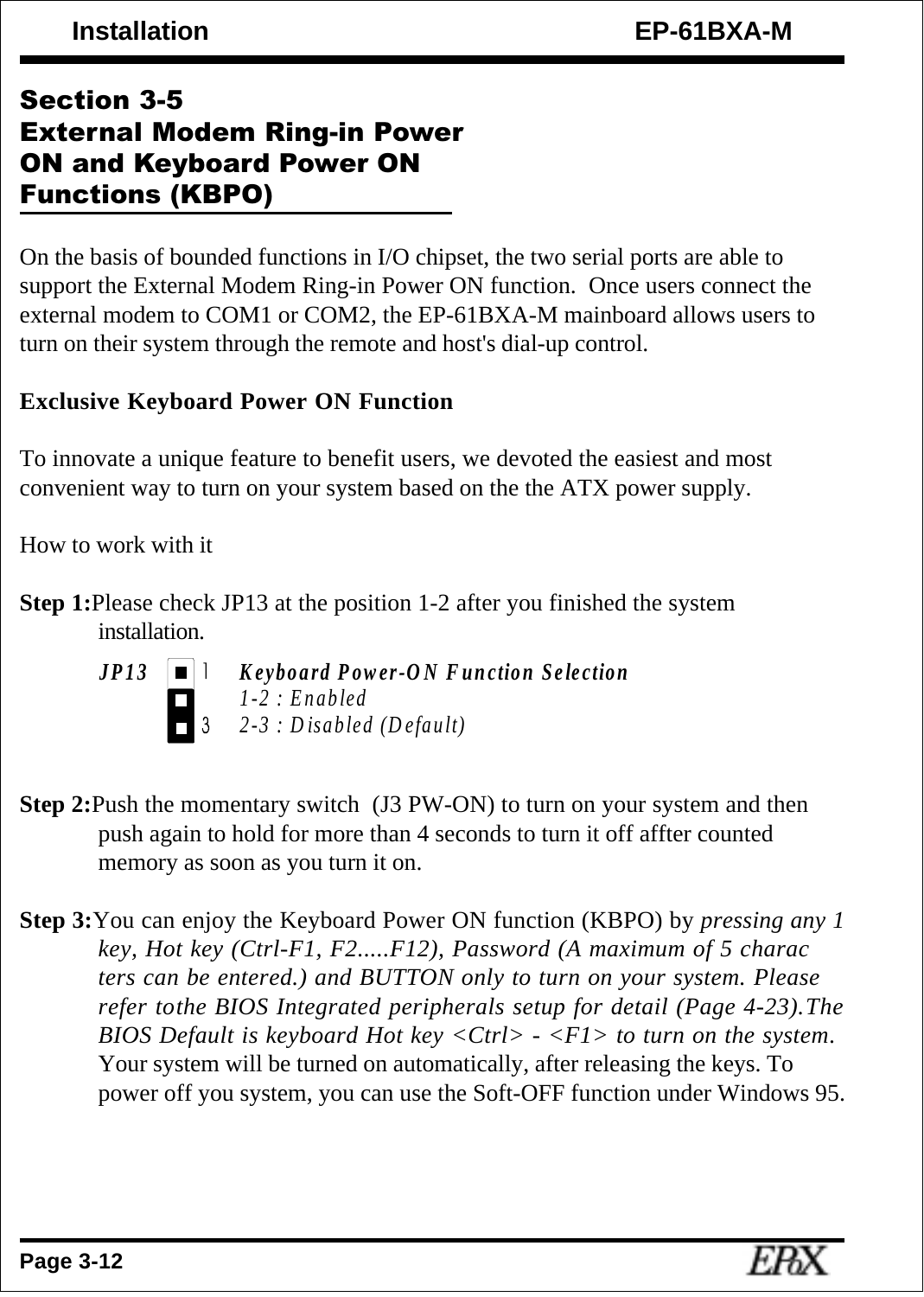#### **Notes:**

1.Intel ATX version 2.0 specification has recommended you use the power supply with 0.72A(720mA) in 5.0VSB. With our EP-61BXA-M mainboard, the 5.0VSB standby power only has to be  $> = 0.1A$ *(100mA)* then you can enjoy this unique benefit. However, the ATX power supply which is < 0.1 (100mA) is still applicable to your system by placed JP13 at the position 2-3 to disable this feature.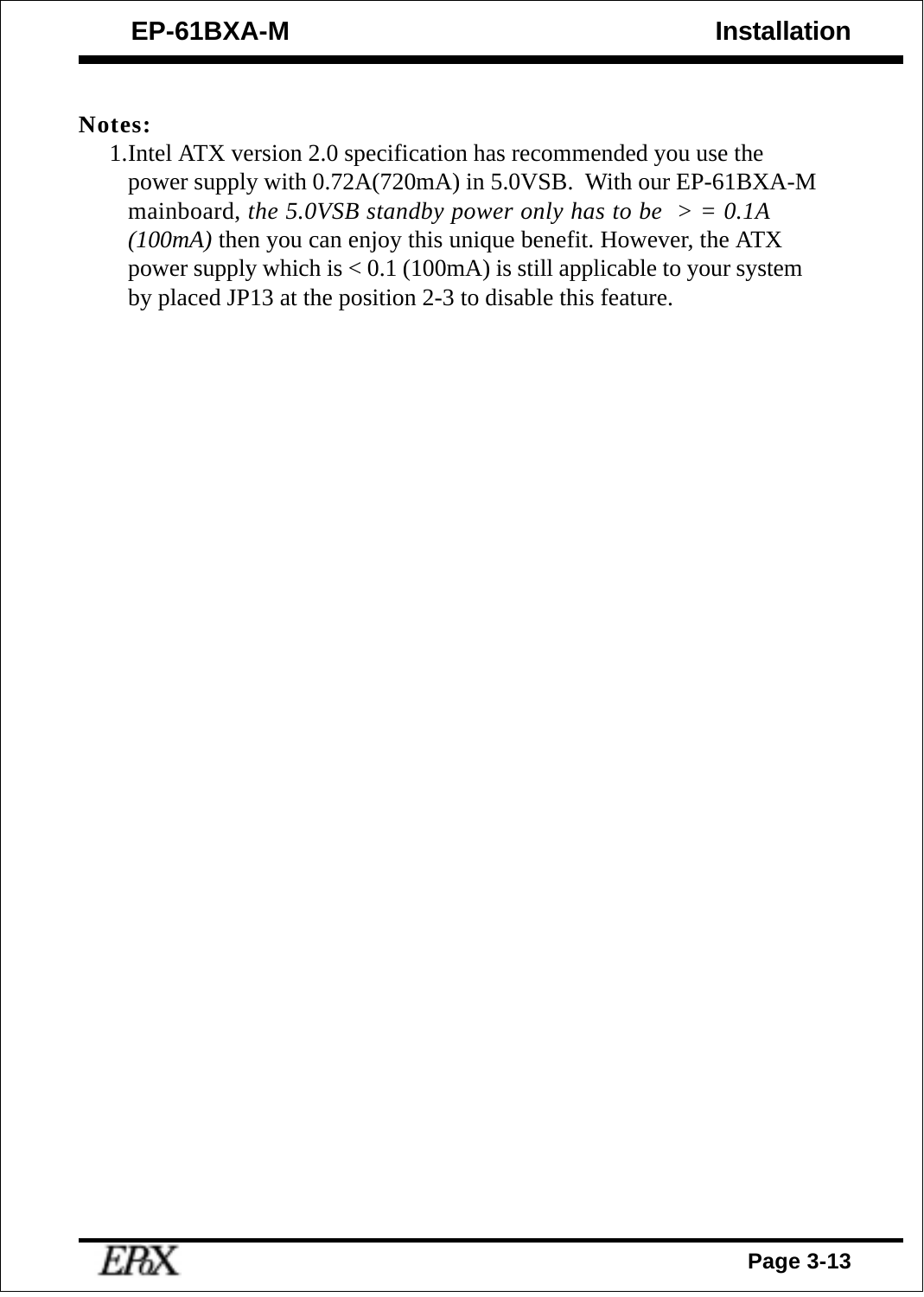# Page Left Blank

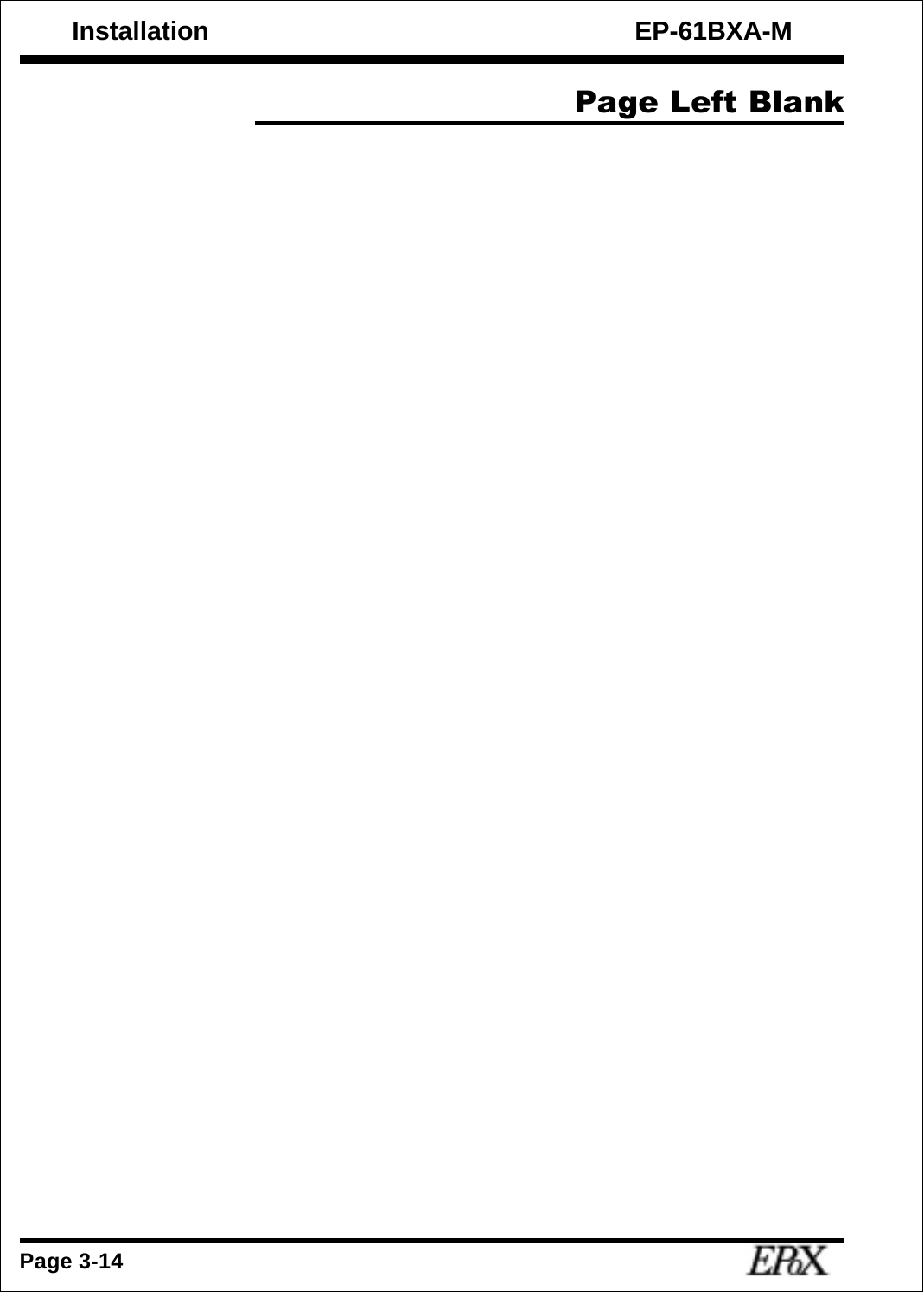## Section 4 AWARD BIOS SETUP

## BIOS Instructions

Award's ROM BIOS provides a built-in Setup program which allows user to modify the basic system configuration and hardware parameters. The modified data will be stored in a battery-backed CMOS, so that data will be retained even when the power is turned off. In general, the information saved in the CMOS RAM will stay unchanged unless there is a configuration change in the system, such as hard drive replacement or a device is added.

It is possible for the CMOS battery to fail, this will cause data loss in the CMOS only. If this does happen you will need to reconfigure your BIOS settings.

#### **To enter the Setup Program :**

Power on the computer and press the <Del> key immediately, this will bring you into the BIOS CMOS SETUP UTILITY.

 $POM PCI / IR A PIOS / 2AGQVDA9$ 

|                                                                                                                                                                                               | $N$ UNI LUI DIO LAUTRIATI<br><b>CMOS SETUP UTILITY</b><br>AWARD SOFTWARE, INC.                                                                                            |
|-----------------------------------------------------------------------------------------------------------------------------------------------------------------------------------------------|---------------------------------------------------------------------------------------------------------------------------------------------------------------------------|
| STANDARD CMOS SETUP<br><b>BIOS FEATURES SETUP</b><br><b>CHIPSET FEATURES SETUP</b><br>POWER MANAGEMENT SETUP<br>PNP/PCI CONFIGURATION<br>INTEGRATED PERIPHERALS<br><b>LOAD SETUP DEFAULTS</b> | <b>SUPERVISOR PASSWORD</b><br><b>USER PASSWORD</b><br><b>IDE HDD AUTO DETECTION</b><br><b>HDD LOW LEVEL FORMAT</b><br><b>SAVE &amp; EXIT SETUP</b><br>EXIT WITHOUT SAVING |
| ESC : QUIT<br>F10 : Save & Exit Setup                                                                                                                                                         | $\uparrow \downarrow \rightarrow$ : SELECT ITEM<br>$(Shift)F2$ : Change Color<br>Time, Date, Hard Disk Type                                                               |

*Figure 1: CMOS Setup Utility*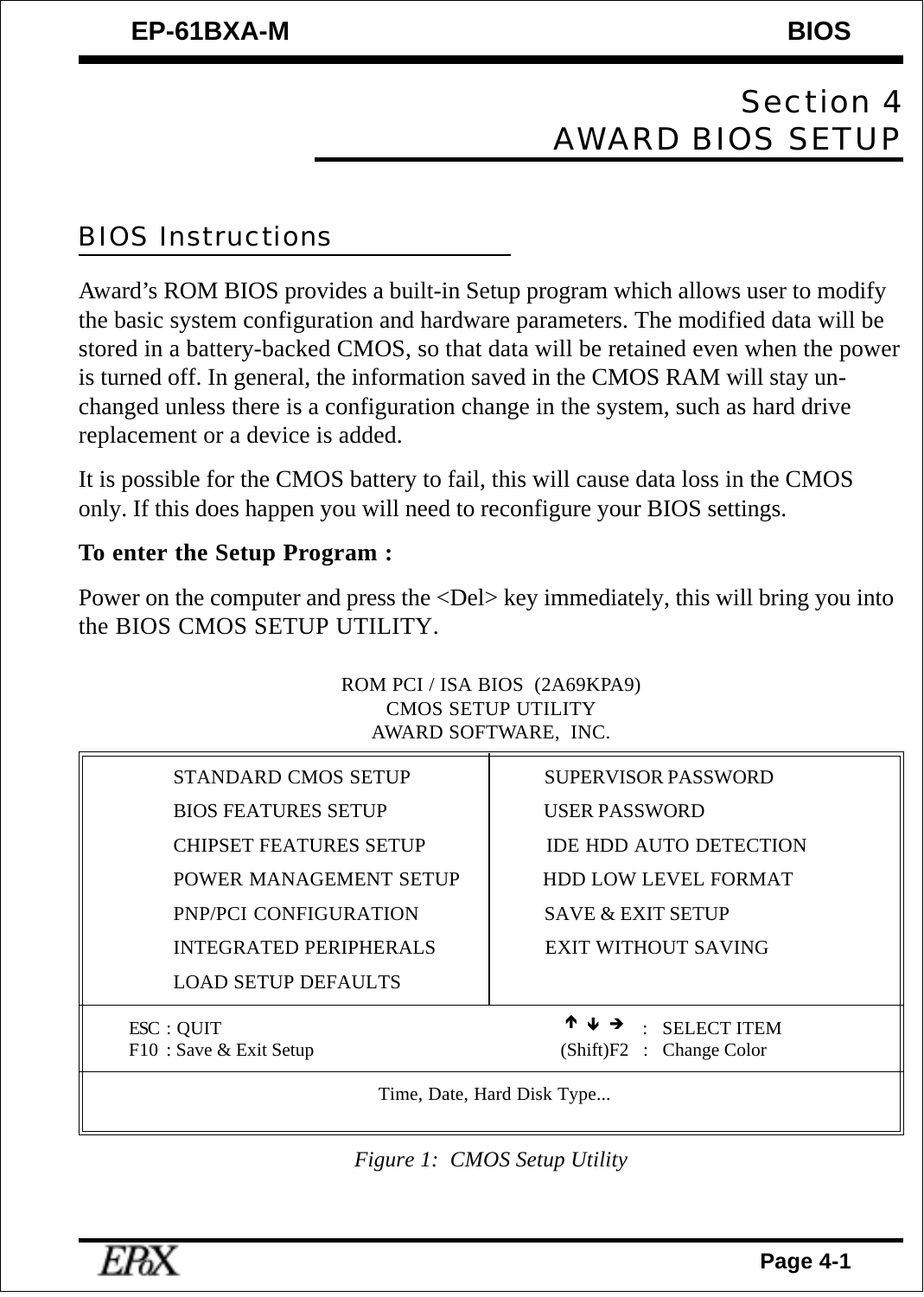The menu displays all the major selection items. Select the item you need to reconfigure. The selection is made by moving the cursor (press any direction key ) to the item and pressing the 'Enter' key. An on-line help message is displayed at the bottom of the screen as the cursor is moved to various items which provides a better understanding of each function. When a selection is made, the menu of the selected item will appear so that the user can modify associated configuration parameters.

## 4-1 Standard CMOS Setup

Choose "Standard CMOS Setup" in the CMOS SETUP UTILITY Menu (Figure 2). The Standard CMOS Setup allows the user to configure system settings such as the current date and time, type of hard disk drive installed, floppy drive type, and display type. Memory size is auto-detected by the BIOS and displayed for your reference. When a field is highlighted (use direction keys to move the cursor and the  $\leq$ Enter $>$ key to select), the entries in the field can be changed by pressing the <PgDn> or the  $<$ PgUp $>$  key.

| ROM PCI/ISA BIOS(2A69KPA9) |
|----------------------------|
| STANDARD CMOS SETUP        |
| AWARD SOFTWARE, INC.       |

|                                                                                                                          | <b>TYPE</b> | <b>SIZE</b>  | <b>CYLS</b> | <b>HEAD</b> | <b>PRECOMP</b>                                                                      | <b>LANDZONE</b> |                                  | SECTORS MODE |
|--------------------------------------------------------------------------------------------------------------------------|-------------|--------------|-------------|-------------|-------------------------------------------------------------------------------------|-----------------|----------------------------------|--------------|
| Primary Master                                                                                                           | : Auto      | $\Omega$     | $\Omega$    | $\Omega$    | 0                                                                                   | $\Omega$        | $\Omega$                         | Auto         |
| Primary Slave                                                                                                            | : Auto      | $\Omega$     | $\Omega$    | $\Omega$    | $\Omega$                                                                            | $\Omega$        | $\Omega$                         | Auto         |
| Secondary Master: Auto                                                                                                   |             | $\mathbf{0}$ | $\Omega$    | $\Omega$    | $\Omega$                                                                            | $\Omega$        | $\Omega$                         | Auto         |
| Secondary Slave : Auto                                                                                                   |             | $\Omega$     | $\Omega$    | $\Omega$    | $\Omega$                                                                            | $\Omega$        | $\Omega$                         | Auto         |
| Drive $A : 1.44M, 3.5$ in.<br>Drive B: None<br>Floppy 3 Mode Support :<br>Video<br>$\pm$ EGA/VGA<br>Halt On : All Errors |             | Disabled     |             |             | <b>Base Memory</b><br><b>Extended Memory</b><br>Other Memory<br><b>Total Memory</b> |                 | 640K<br>31744K<br>384K<br>32768K |              |

*Figure 2: Standard CMOS Setup*

*NOTE: If the hard disk Primary Master/Slave and Secondary Master/Slave are set to Auto, then the hard disk size and model will be auto-detected.*

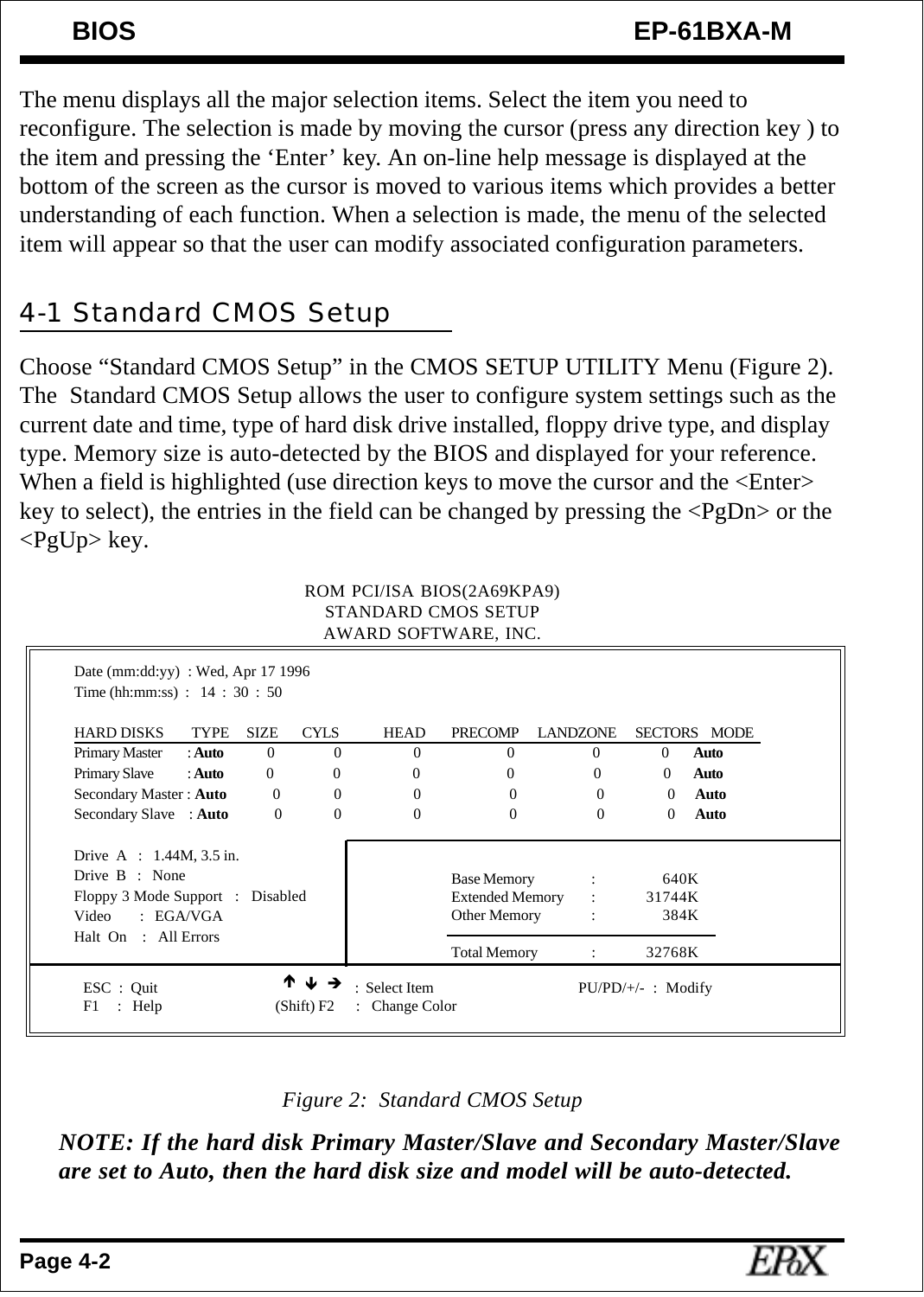*NOTE: The "Halt On:" field is used to determine when to halt the system by the BIOS if an error occurs.*

*NOTE: Floppy 3 Mode support is a mode used to support a special 3.5" drive used in Japan. This is a 3.5" disk that stores only 1.2 MB, the default setting for this is disabled.*

## 4-2 BIOS Features Setup

Selecting the "BIOS FEATURES SETUP" option in the CMOS SETUP UTILITY menu allows users to change system related parameters in the displayed menu. This menu shows all of the manufacturer's default values for the EP-61BXA-M.

Pressing the [F1] key will display a help message for the selected item.

| Virus Warning<br><b>CPU</b> Internal Cache<br>External Cache<br><b>Ouick Power On Self Test</b><br><b>Boot Sequence</b><br>Swap Floppy Drive<br>Boot Up Floppy Seek<br><b>Boot Up NumLock Status</b><br>Boot UP System Speed<br>Gate A20 option<br><b>Typematic Rate Setting</b><br>Typematic Rate (Chars/Sec)<br>Type matic Delay (Msec) | : Disabled<br>: Enabled<br>: Enabled<br>: Enabled<br>: A. C. SCSI<br>: Disabled<br>: Enabled<br>: $On$<br>: High<br>: Fast<br>: Disabled<br>:6<br>: 250 | Video BIOS<br>C8000-CBFFF<br>CC000-CFFFF<br>D0000-D3FFF<br>D4000-D7FFF<br>D8000-DBFFF<br>DC000-DFFFF | Shadow<br>Shadow<br>Shadow<br>Shadow<br>Shadow<br>Shadow<br>Shadow | : Enabled<br>: Disabled<br>: Disabled<br>: Disabled<br>: Disabled<br>: Disabled<br>: Disabled |  |  |
|-------------------------------------------------------------------------------------------------------------------------------------------------------------------------------------------------------------------------------------------------------------------------------------------------------------------------------------------|---------------------------------------------------------------------------------------------------------------------------------------------------------|------------------------------------------------------------------------------------------------------|--------------------------------------------------------------------|-----------------------------------------------------------------------------------------------|--|--|
| Security Option<br>PCI/VGA Palette Snoop<br>Assign IRO For VGA<br>$OS$ Select For DRAM $>64MB$<br>Report NO FDD For Win 95                                                                                                                                                                                                                | $:$ Setup<br>: Disabled<br>: Enabled<br>: Non-OS2<br>: NO                                                                                               | Esc: Quit<br>$\therefore$ Help<br>F1.<br>: Old Values<br>F5<br>: Load Setup Defaults<br>F7           |                                                                    | T.<br>$\rightarrow$ : Select Item<br>w<br>$PU/PD/+/-$ : Modify<br>(Shift) F2<br>: Color       |  |  |

ROM PCI/ISA BIOS(2A69KPA9) BIOS FEATURES SETUP AWARD SOFTWARE, INC.

*Figure 3: BIOS Features Setup*

**Virus Warning**:During and after the system boots up, any attempt to write to the boot sector or partition table of the hard disk drive will halt the system and an error message will appear.

You should then run an anti-virus program to locate the virus. Keep in mind that this feature protects only the boot sector, not the entire hard drive. The default value is Disabled.

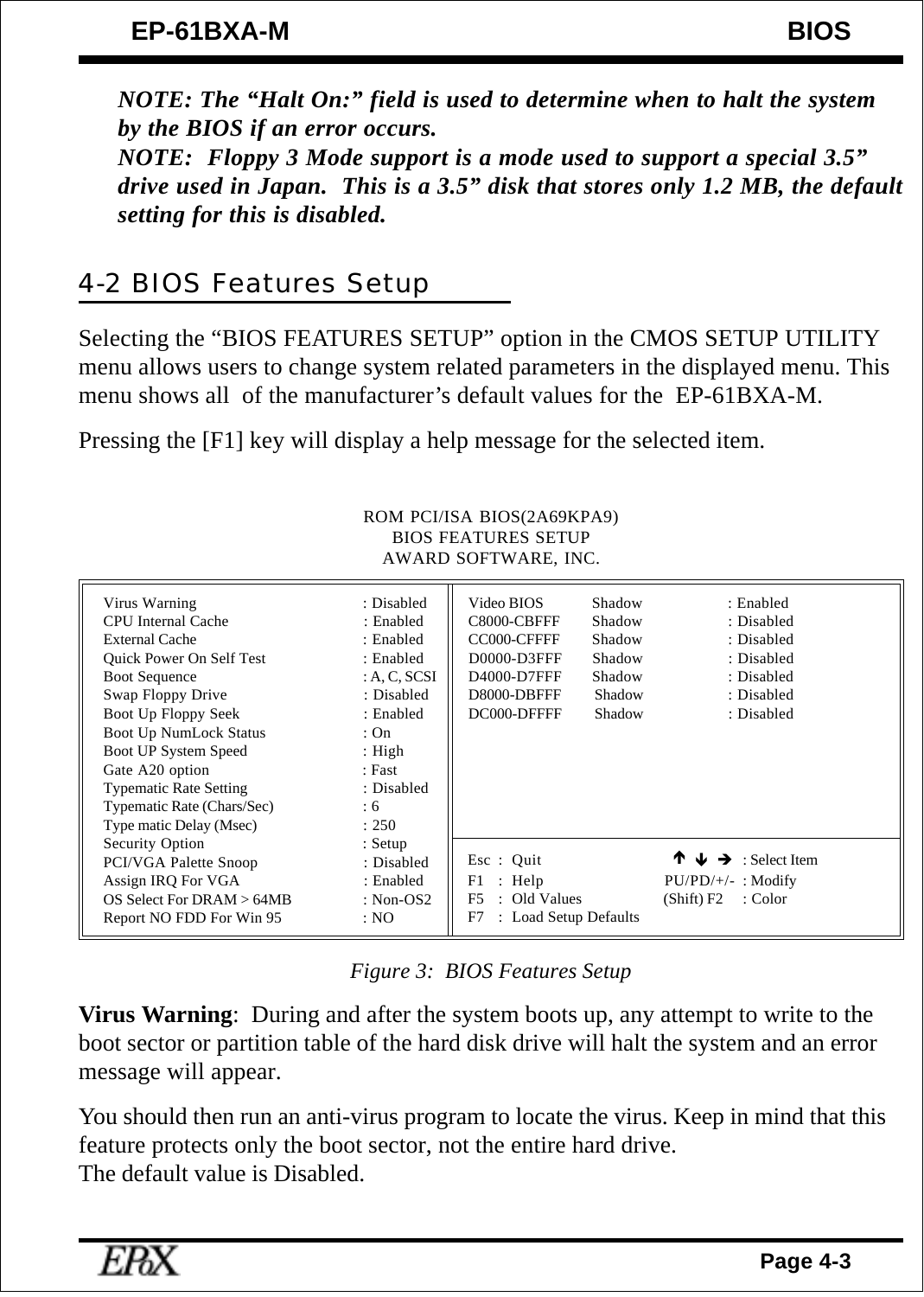*Enabled: Activates automatically when the system boots up causing a warning message to appear when anything attempts to access the boot sector.*

*Disabled: No warning message will appear when anything attempts to access the boot sector.*

*Note: Many disk diagnostic programs that access the boot sector table can trigger the virus warning message. If you plan to run such a program, we recommend that you first disable the virus warning.*

**CPU Internal Cache**: This controls the status of the processor's internal cache area.

The default is Enabled.

*Enabled: This activates the processor's internal cache thereby increasing performance. Disabled: This deactivates the processor's internal cache thereby lowering performance.*

**External (L2) Cache:** This controls the status of the external (L2) cache area. The default is Enabled.

*Enabled: This activates the motherboard's L2 cache thereby increasing performance. Disabled: This deactivates the motherboard's L2 cache thereby lowering performance.*

**Quick Power On Self Test**: This category speeds up the Power On Self Test (POST).

The default is Enabled.

*Enabled: This setting will shorten or skip of the items checked during POST. Disabled: Normal POST.*

**Boot Sequence**: This category determines which drive is searched first by the O/S (Operating System). The default is A,C,SCSI.

*The following is your list of options: [A, C, SCSI] - [C, A, SCSI] - [C, CD-ROM, A] - [CD-ROM, C, A] [D, A,CD-ROM],[E, A, CD-ROM] - [F, A, CD-ROM] - [SCSI, A, C] [SCSI C, A] - [C Only]*

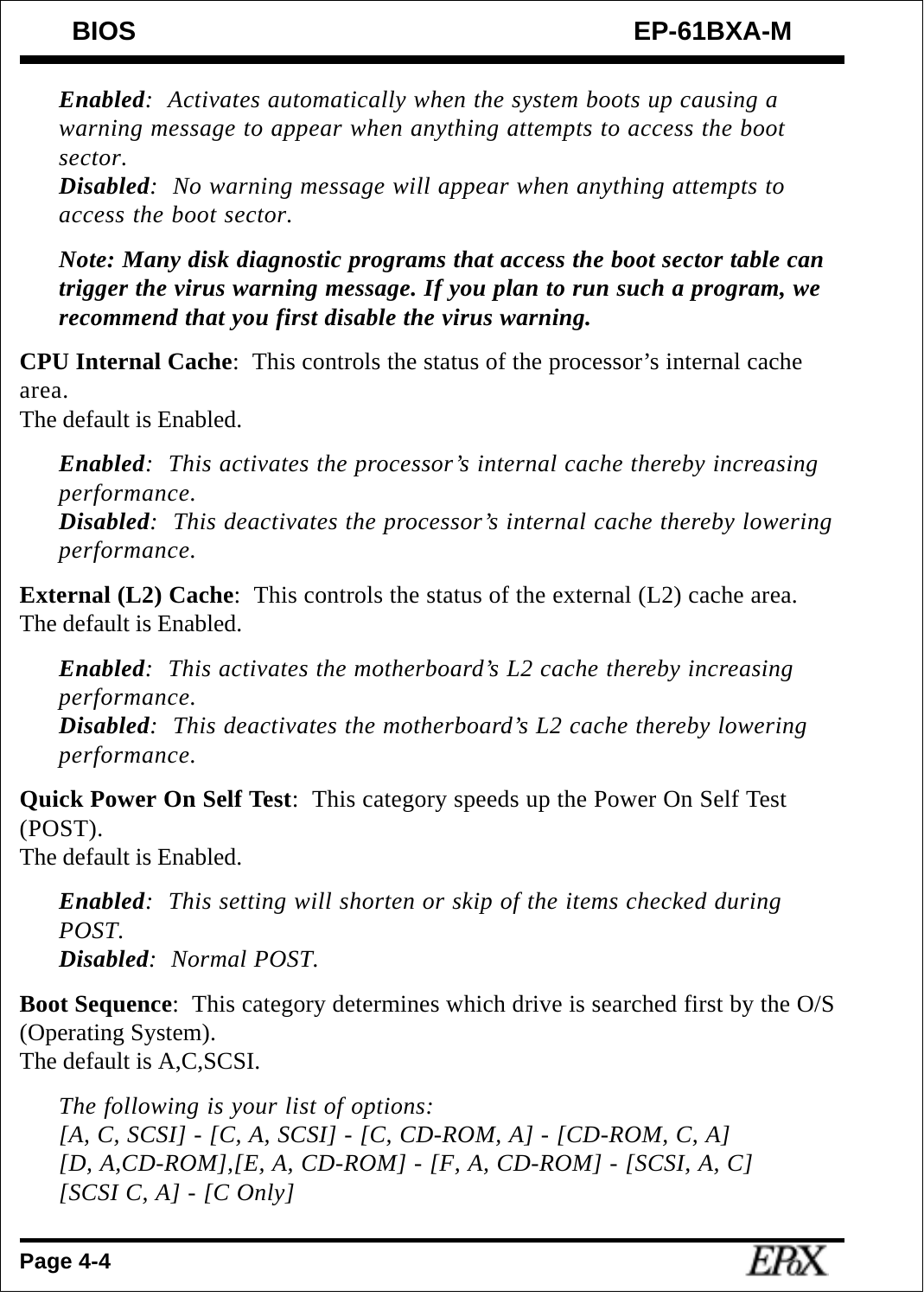**Swap Floppy Drive**: This will swap your physical drive letters A & B if you are using two floppy disks. The default is Disabled.

*Enabled: Floppy A & B will be swapped under the O/S. Disabled: Floppy A & B will be not swapped.*

**Boot Up Floppy Seek**: During Power-On-Self-Test (POST), BIOS will determine if the floppy disk drive installed is 40 or 80 tracks. Only 360K type is 40 tracks while 760K, 1.2MB and 1.44MB are all 80 tracks.

The default is Enabled.

*Enabled: The BIOS will search the floppy disk drive to determine if it is 40 or 80 tracks. Disabled: The BIOS will not search for the type of floppy disk drive by track number.*

*NOTE: BIOS can not tell the difference between 720K, 1.2MB and 1. 44MB drive types as they are all 80 tracks.*

**Boot Up NumLock Status**: This controls the state of the NumLock key when the system boots.

The default is On.

*On: The keypad acts as a 10-key pad. Off: The keypad acts like the cursor keys.*

**Boot UP System Speed**: This controls the initial system speed of the computer. The default is High.

*High: This setting sets the computer into normal operation mode. Low: This setting sets the computer into a slower operating mode. Some add-in peripherals or old software may require this setting. Using CTRL+ALT+(+) will switch you back into high speed mode.*

**Gate A20 Option**: This refers to the way the system addresses memory above 1MB (extended memory). The default is Fast.

*Normal: The A20 signal is controlled by the keyboard controller or chipset hardware. Fast: The A20 signal is controlled by Port 92 or chipset specific method.*

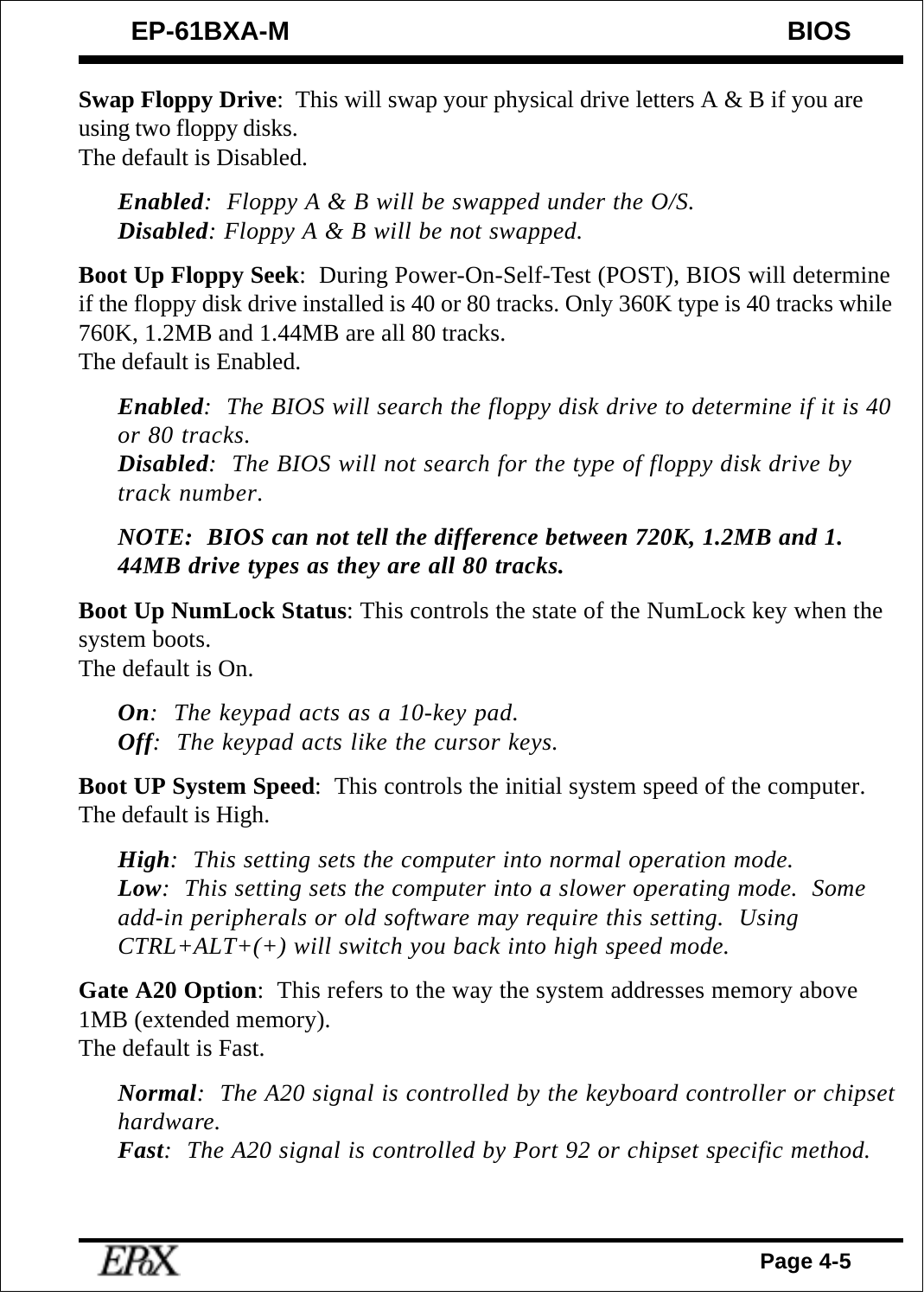**Typematic Rate Setting**: This determines the keystrokes repeat rate. The default is Disabled.

*Enabled: Allows typematic rate and typematic delay programming. Disabled: The typematic rate and typematic delay will be controlled by the keyboard controller in your system.*

**Typematic Rate (Chars/Sec)**: This is the number of characters that will be repeated by a keyboard press. The default is 6.

*: 6 characters per second. 8: 8 characters per second. : 10 characters per second. 12: 12 characters per second. : 15 characters per second. 20: 20 characters per second. : 24 characters per second. 30: 30 characters per second.*

**Typematic Delay (msec)**: This setting controls the time between the first and the second character displayed by typematic auto-repeat. The default is 250.

*: 250 msec. : 500 msec. : 750 msec. : 1000 msec.*

**Security Option**: This category allows you to limit access to the System and Setup, or just to Setup.

The default is Setup.

*System: The system will not boot and the access to Setup will be denied if the correct password is not entered at the prompt. Setup: The system will boot; but the access to Setup will be denied if the incorrect password is not entered at the prompt.*

**PCI/VGA Palette Snoop**: This field controls the ability of a primary PCI VGA controller to share a common palette (When a snoop write cycles) with an ISA video card.

The default is Disabled.

*Enabled: If an ISA card is connected to a PCI VGA card via the VESA connector, and that ISA card connects to a VGA monitor, then that ISA card uses the RAMDAC of the PCI card.*

*Disabled: Disables the VGA card Palette Snoop function.*

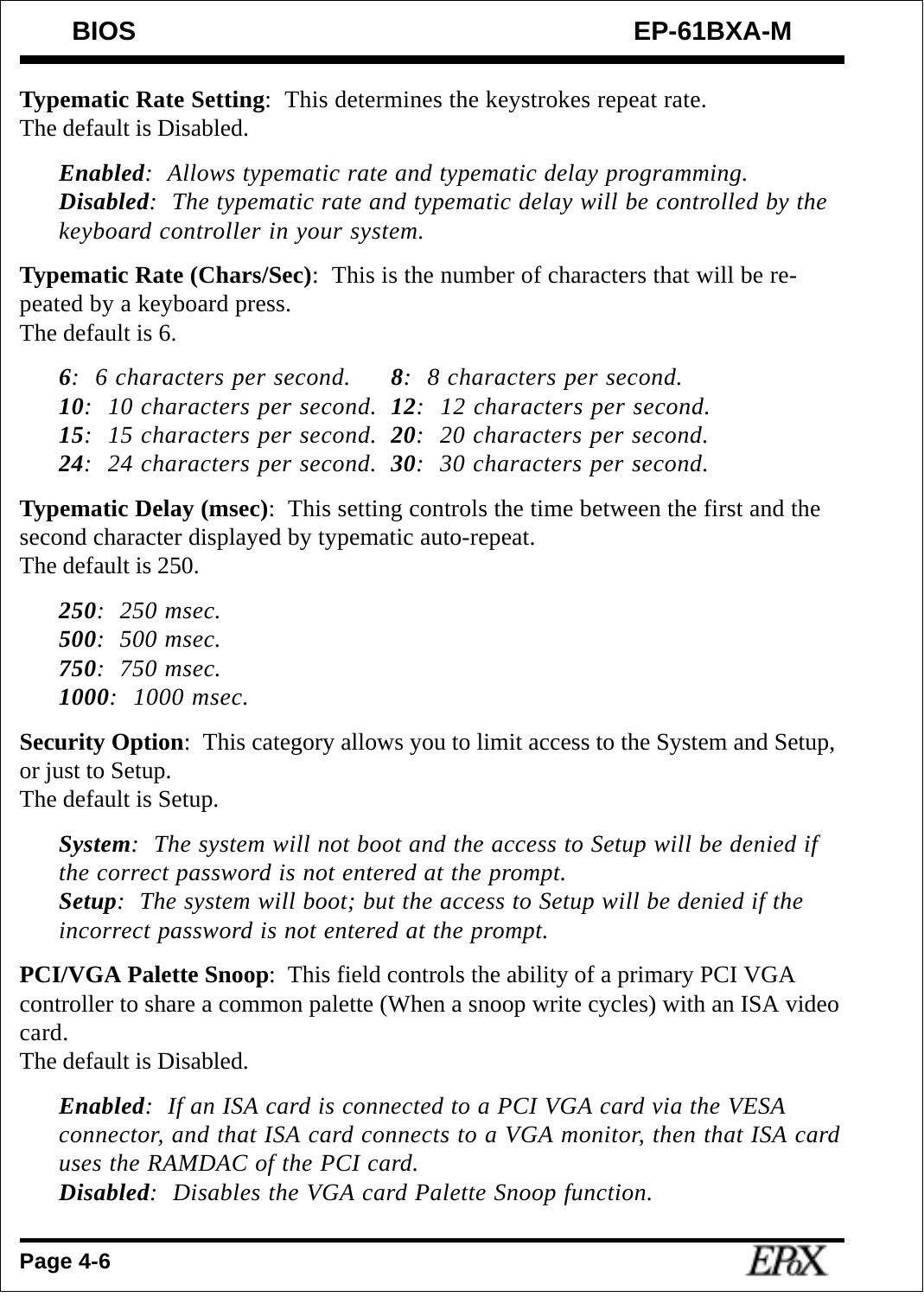**Assign IRQ For VGA:** This option allows BIOS to assign IRQ for VGA device

*Enabled: The system was assigned IRQ for VGA Card. Disabled: The system was not assigned IRQ for VGA Card.*

**OS Select For DRAM > 64MB**: Some operating systems require special handling. Use this option only if your system has greater than 64MB of memory. The default is Non-OS2.

*OS2: Select this if you are running the OS/2 operating system with greater than 64MB of RAM. Non-OS2: Select this for all other operating systems and configurations.*

**Report No FDD For WIN95:** This option allows BIOS to indicate whether WIN95 is with FDD or not. The Default value is NO.

*NO: Report No FDD for WIN95. YES: Report FDD for WIN95*

**Video BIOS Shadow**: This option allows video BIOS to be copied into RAM. Video Shadowing will increase the video performance of your system. The default is Enabled.

*Enabled: Video shadow is enabled. Disabled: Video shadow is disabled.*

**C8000 - CBFFF Shadow**: **CC000 - CFFFF Shadow**: **D0000 - D3FFF Shadow**: **D4000 - D7FFF Shadow**: **D8000 - DBFFF Shadow**: **DC000 - DFFFF Shadow**:

These categories determine whether ROMs from option cards will be copied into RAM. This will be in 16K byte or 32K byte units, and the size will depend on chipset of the option card.

*Enabled: Optional shadow is enabled. Disabled: Optional shadow is disabled.*

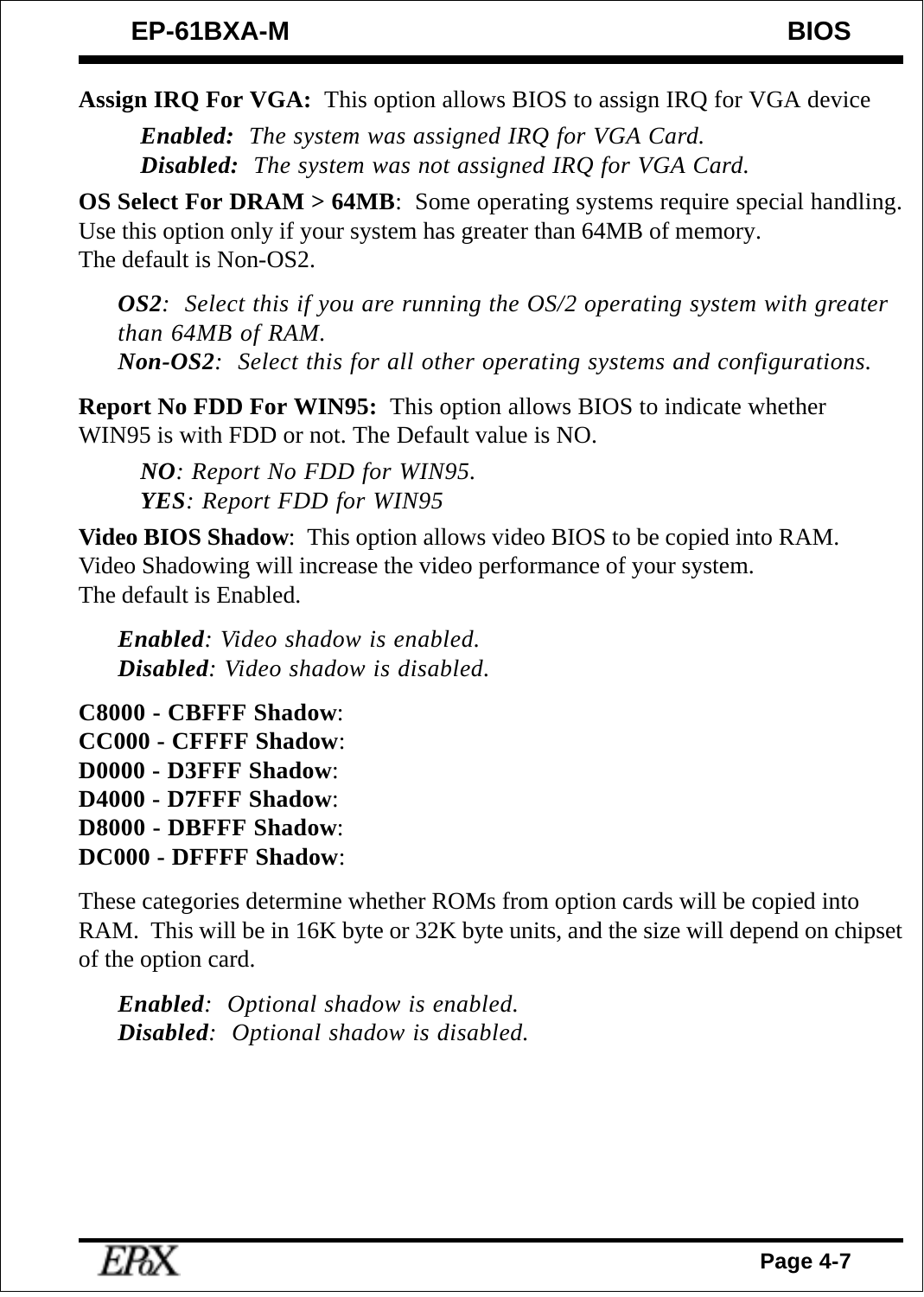## 4-3 Chipset Features Setup

Choose the "CHIPSET FEATURES SETUP" in the CMOS SETUP UTILITY menu to display following menu.

#### ROM PCI/ISA BIOS(2A59IPAB) CHIPSET FEATURES SETUP AWARD SOFTWARE, INC.

| Auto Configuration            | : Enabled          |                                                | Auto Detect DIMM/PCI Clk       |             | : Enabled             |  |
|-------------------------------|--------------------|------------------------------------------------|--------------------------------|-------------|-----------------------|--|
| <b>EDO DRAM Timing</b>        | : 60 <sub>ns</sub> | Spread Spectrum Modulated                      | : Disabled                     |             |                       |  |
|                               |                    |                                                | <b>CPU Warning Temperature</b> | :60C/140F   |                       |  |
| EDO CASx# MA wait state       | $\therefore$ 2     |                                                | Current cpu Temperature        | : $31C/87F$ |                       |  |
| <b>EDO RAS Wait State</b>     | : 2                | Current System Temp                            |                                | : $31C/87F$ |                       |  |
| <b>SDRAM CAS LATENCY Time</b> | $\cdot$ 2          | Current PWR SUP FAN Speed<br>$: 0$ RPM         |                                |             |                       |  |
| DRAM Data Integrity Mode      | : $Non-ECC$        | <b>Current CPU FAN Speed</b><br>: 5578 RPM     |                                |             |                       |  |
| System BIOS Cacheable         | : Disabled         | <b>Current Chiassis FAN Speed</b><br>$: 0$ RPM |                                |             |                       |  |
| Video BIOS Cacheable          | : Disabled         | CPU(V)                                         | : 2.80 V                       | $+1.5V$     | : 1.48 V              |  |
| Video RAM Cacheable           | : Enabled          | $+3.3V$                                        | : 3.36 V                       | $+5V$       | : 5.16 V              |  |
| 8 Bit I/O Recovery Time       | $\pm$ 1            | $+12V$                                         | : 12.28 V                      | $-12V$      | : 11.90 V             |  |
| 16 Bit I/O Recovery Time      | :1                 | $-5V$                                          | : 5.20 V                       |             |                       |  |
| Memory Hole At 15M-16M        | : Disabled         |                                                |                                |             |                       |  |
| Passive Release               | : Enabled          |                                                |                                |             |                       |  |
| Delayed Transaction           | : Disabled         |                                                |                                |             |                       |  |
| AGP Aperture Size (MB)        | :64                |                                                |                                |             |                       |  |
|                               |                    | Esc: Ouit                                      |                                | T.<br>ﯩﻠ    | : Select Item<br>→    |  |
|                               |                    | : Help<br>F1                                   |                                |             | $PU/PD/+/ -$ : Modify |  |
|                               |                    | : Old Values<br>F5                             |                                | (Shift) F2  | : Color               |  |
|                               |                    | F7                                             | : Load Setup Defaults          |             |                       |  |

*Figure 4: Chipset Features Setup*

**Auto Configuration**: This selects predetermined optimal values of the chipset parameters.

The default is Enabled.

*Enabled: This enables auto-configuration and provides the option to select predefined timing modes.*

*Disabled: This allows the user to specify DRAM timing parameters.*

*Note: If you exceed the performance characteristics of memory in your system it will result in lockups, crashes and other problematic system operations.*

**EDO DRAM Speed Selection**: This value must correspond to the speed of the DRAM installed in your system.

The default is 60ns. This item is for EDO DIMM in Pentium® II processor at 66MHz only.

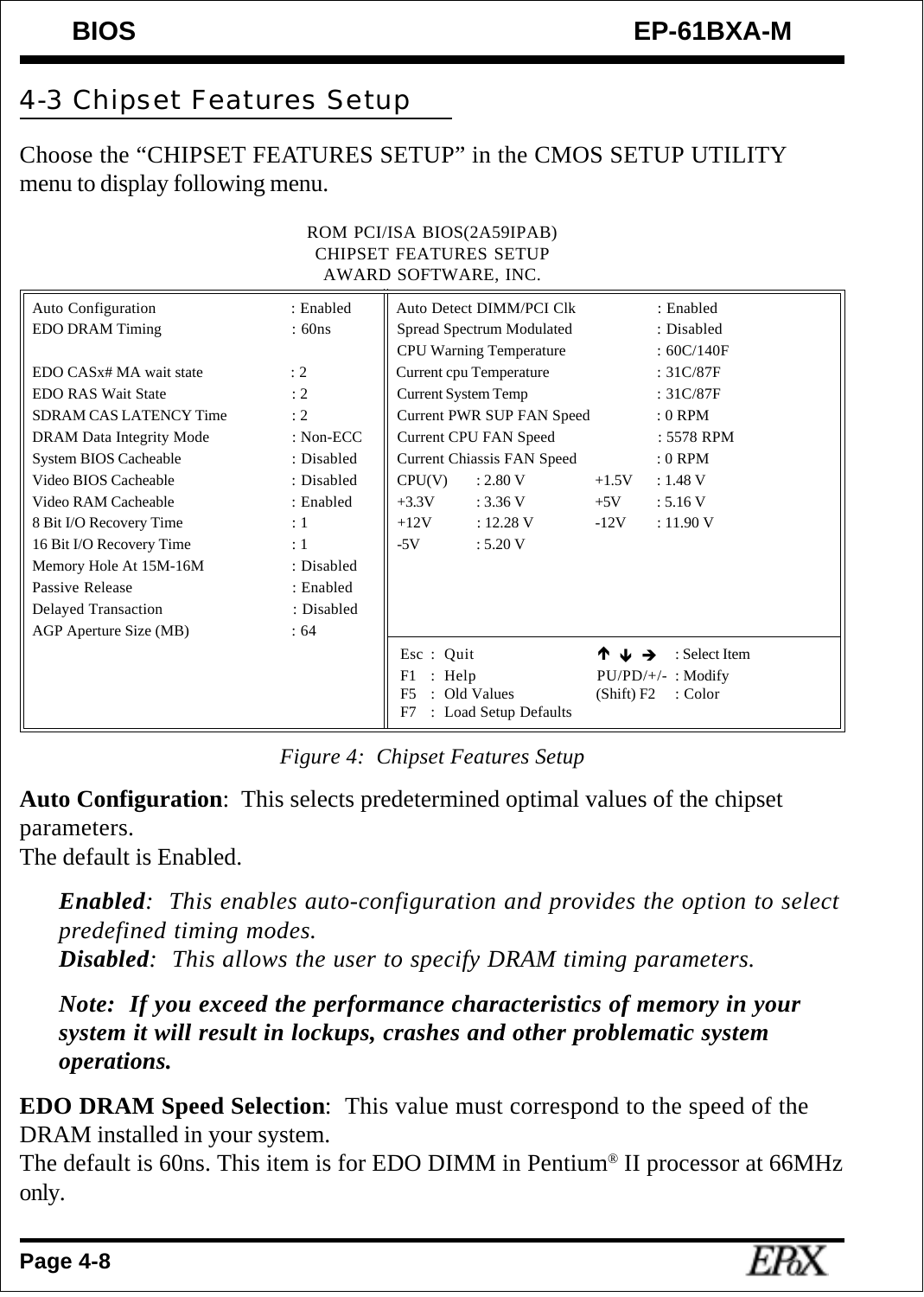**EDO CASx# MA Wait State**: This allows the option to insert an additional wait state before the assertion of the first CASx# for page hit cycle. The default is 2.

*1: Inserts one wait state.*

*2: Inserts two wait states.*

**EDO RASx# Wait State**: This allows the option to insert an additional wait state before RAS# is asserted for row misses.

- *1: Inserts one wait state.*
- *2: Inserts two wait states.*

**SDRAM CAS Latency Time**: This setting defines the CAS timing parameter of the SDRAM in terms of clocks.

The default is 3.

- *2: Provides faster memory performance.*
- *3: Provides better memory compatibility.*

**System BIOS Cacheable**: This allows you to copy your BIOS code from slow ROM to fast RAM.

The default is Disabled.

*Enabled: The option will improve system performance. However, if any program writes to this memory area, a system error may result. Disabled: System BIOS non-cacheable.*

**Video BIOS Cacheable**: This option copies the video ROM BIOS to fast RAM (C0000h to C7FFFh). The default is Enabled.

*Enabled: Enables the Video BIOS Cacheable to speed up the VGA Performance. Disabled: Will not use the Video BIOS Cacheable function.*

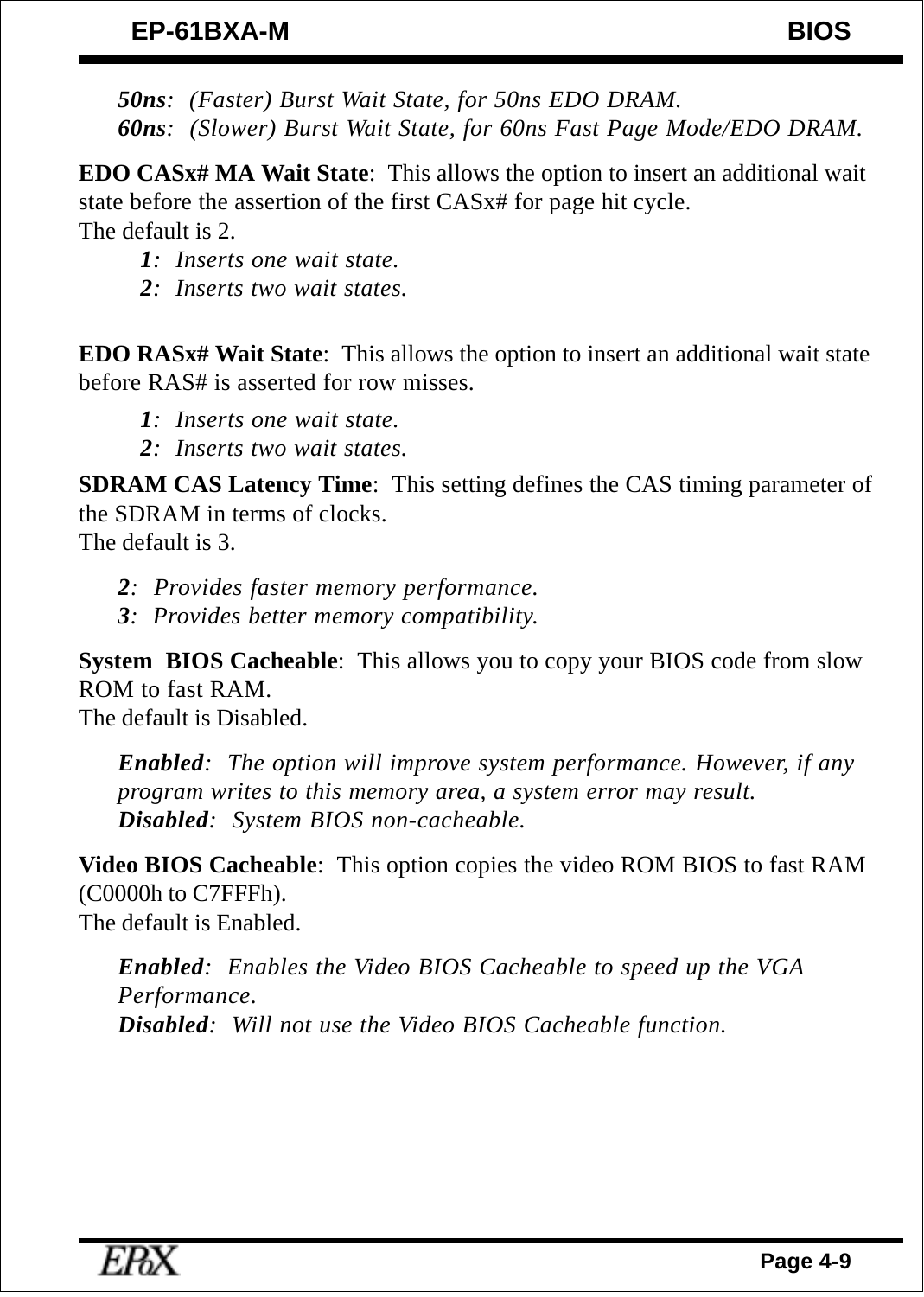**Video RAM Cacheable**: This option allows the CPU to cache read/writes of the video RAM.

The default is Enabled.

*Enabled: This option allows for faster video access. Disabled: Reduced video performance.*

**8 Bit I/O Recovery Time**: This function allows you to set the wait state that is added to an 8 bit ISA instruction originated by the PCI bus. The default is 3.

| NA: No wait state | 8: 8 wait states   |
|-------------------|--------------------|
| 1: I wait states  | $2: 2$ wait states |
| 3: 3 wait states  | 4: 4 wait states   |
| 5: 5 wait states  | 6: 6 wait states   |
| 7: 7 wait states  |                    |

**16 Bit I/O Recovery Time**: This function allows you to set the wait state that is added to an 16 bit ISA instruction originated by the PCI bus. The default is 2.

| NA: No wait state |  | 4: 4 wait states |  |
|-------------------|--|------------------|--|
| 3: 3 wait states  |  | 2: 2 wait states |  |
| 1: I wait states  |  |                  |  |

**Memory Hole at 15M-16M**: You can reserve this memory area for the use of ISA adaptor ROMs.

The default is Disabled.

*Enabled: This field enables the main memory (15~16MB) to remap to ISA BUS. Disabled: Normal Setting.*

*NOTE: If this feature is enabled you will not be able to cache this memory segment.*

**Passive Release**: This option allows access from the CPU to PCI bus to be active during passive release. Otherwise, the arbiter only accepts another PCI master access to local DRAM. The default is Enabled.

*Enabled: Enabled Disabled: Disabled*

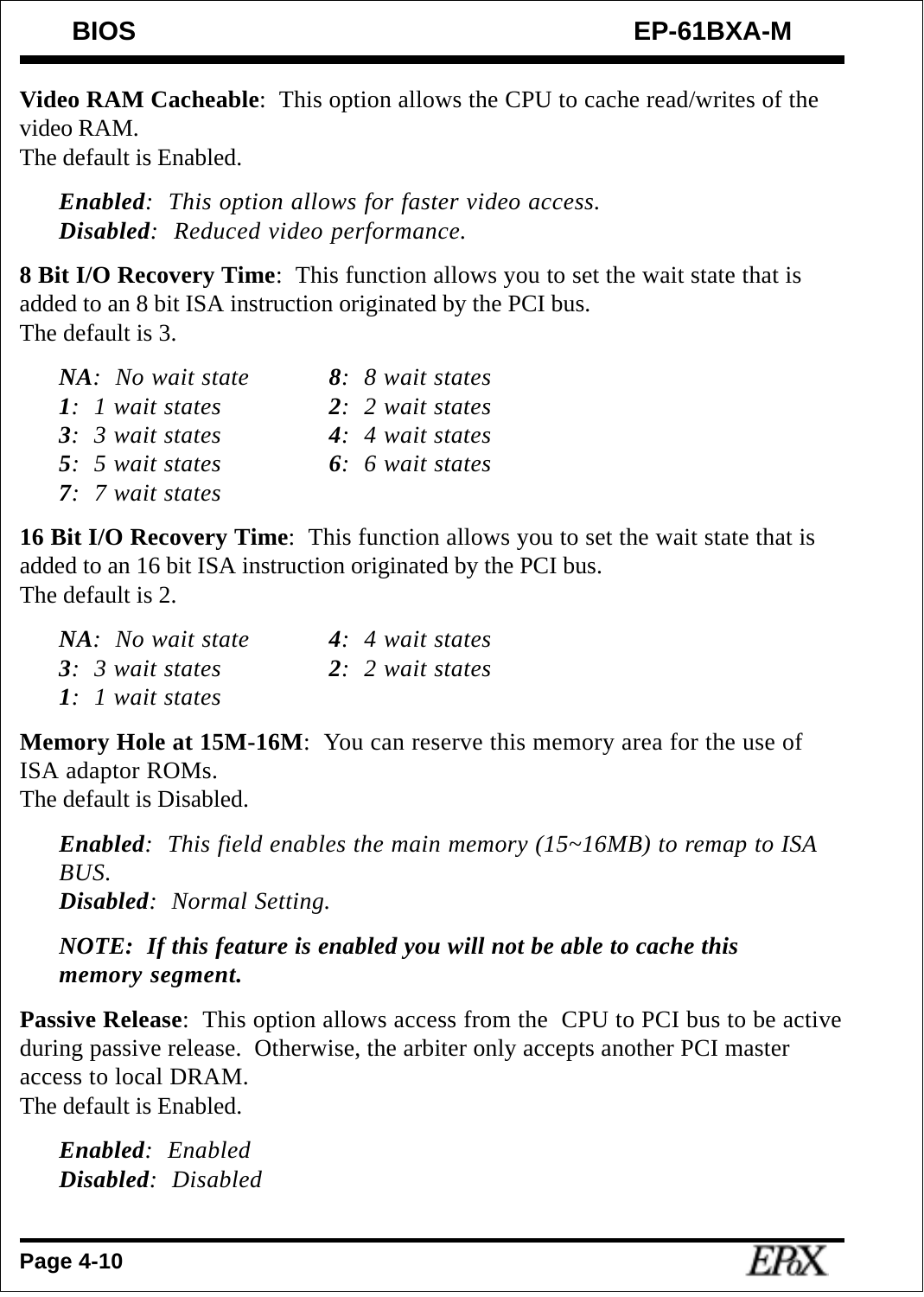**Delayed Transaction:** This option allows the chipset to use its embedded 32-bit posted write buffer to support delay transactions cycles. The default is Disabled.

*Enabled: Select enabled to support PCI 2.1 specification. Disabled: Disabled.*

**AGP Aperture Size**: The amount of system memory that the AGP card is allowed to share.

The default is 64.

*: 4MB of systems memory accessable by the AGP card. : 8MB of systems memory accessable by the AGP card. : 16MB of systems memory accessable by the AGP card. : 32MB of systems memory accessable by the AGP card. : 64MB of systems memory accessable by the AGP card. : 128MB of systems memory accessable by the AGP card. : 256MB of systems memory accessable by the AGP card.*

**Auto Detect DIMM/PCI Clk**: Allows you to stop DIMM/PCI Clock drive when the DIMM site or PCI Slot are not plug. This item may help reduce EMI. The default is Enabled.

*Enabled: Provides unused DIMM/PCI to stop. Disabled: Provides the clock generator always driving.*

**Spread Spectrum Modulated**: Allows you to active the Spread Spectrum Modulation function for reduce EMI. (Note: When Enabled the item that performance will be impacted).

The default is Disabled.

*Enabled: Provides the Spread Spectrum function from clock generator. Disabled: NO Spread Spectrum function.*

**CPU Warning Temperature**: This is the temperature that the computer will respond to an overheating CPU. The default is Disabled.

*Enabled: Temperature is monitored on the CPU Disabled: This feature is turned off.*

**Current CPU Temperature**: This is the current temperature of the CPU.

**Current Power FAN Speed**: The current power fan speed in RPMs.

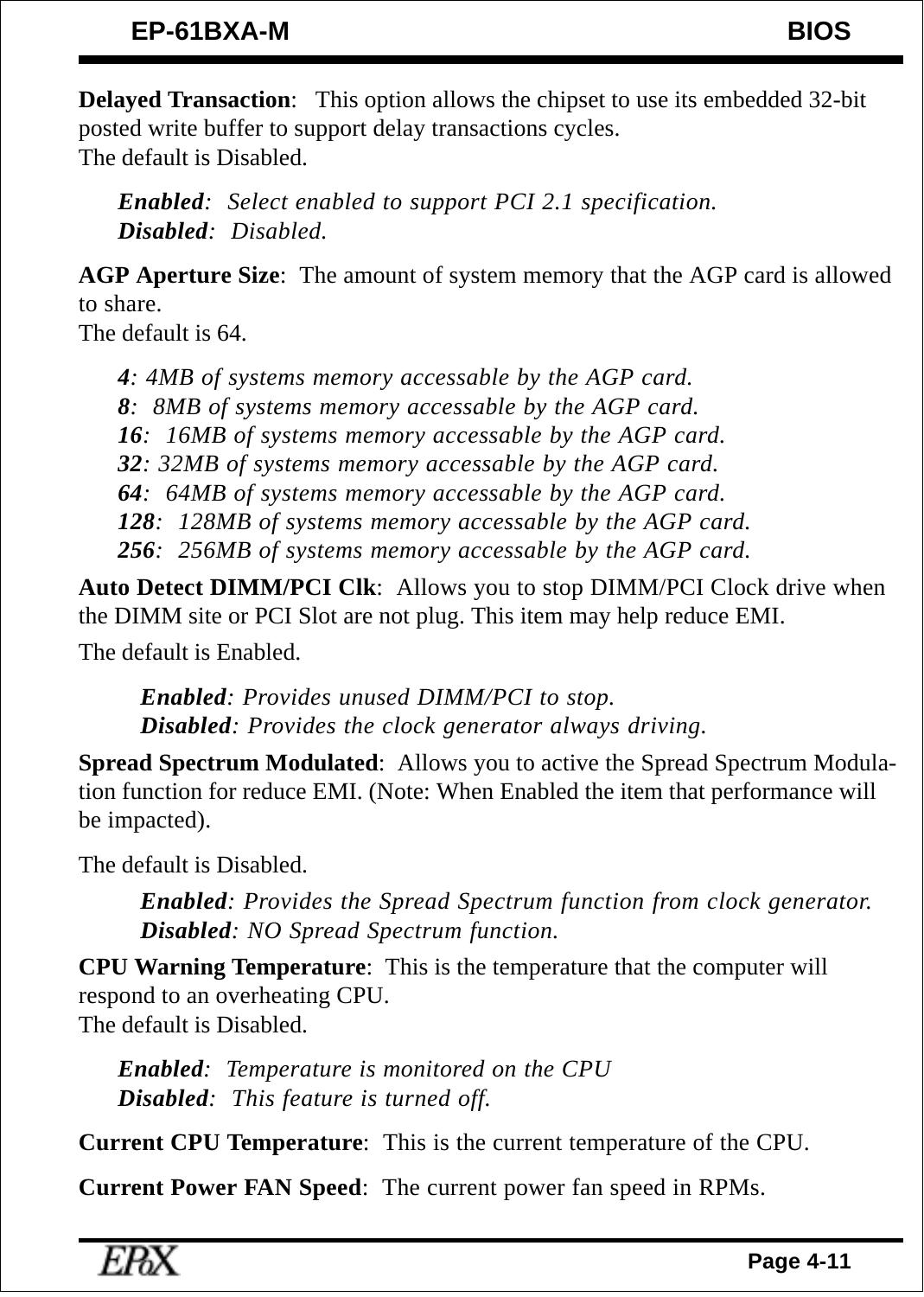**Current CPU FAN Speed**: The current CPU fan speed in RPMs.

**Current Chassis FAN Speed**: The current chassis fan speed in RPMs.

**CPU(V)**: The voltage level of the CPU.

**+1.5V**: The voltage level of the CPU's GTL+ Bus.

**+3.3V**, **+5V, +12V**: The voltage level of the switch power supply.

## 4-4 Power Management Setup

Choose the "POWER MANAGEMENT SETUP" in the CMOS SETUP UTILITY to display the following screen. This menu allows the user to modify the power management parameters and IRQ signals. In general, these parameters should not be changed unless it's absolutely necessary.

#### ROM PCI/ISA BIOS (2A59IPAB) POWER MANAGEMENT SETUP AWARD SOFTWARE, INC.

| Power Management<br>PM Control by APM<br>Video off Method<br>Video off After<br>Modem Use IRO<br>Doze Mode<br>Standby Mode<br>Suspend Mode<br><b>HDD Power Down</b>                                          | : User Define<br>: Yes<br>: V/H SYNC+Blank<br>: Standby<br>: 3<br>: Disabled<br>: Disabled<br>: Disabled<br>: Disabled | ** Reload Global Timer Events **<br>IRO [3-7, 9-15], NMI<br>Primary IDE 0<br>Primary IDE 1<br>Secondary IDE 0<br>Secondary IDE 1<br>Floppy Disk<br>Serial Port<br>Parallel Port | : Enabled<br>: Disabled<br>: Disabled<br>: Disabled<br>: Disabled<br>: Disabled<br>: Disabled<br>: Disabled |
|--------------------------------------------------------------------------------------------------------------------------------------------------------------------------------------------------------------|------------------------------------------------------------------------------------------------------------------------|---------------------------------------------------------------------------------------------------------------------------------------------------------------------------------|-------------------------------------------------------------------------------------------------------------|
| Throttle Duty Cycle<br>VGA Active Monitor<br>Soft-off by PWB-BTTN<br>Resume by Alarm<br>Power Loss Recovery<br>Resume By Alarm<br>Date (of Month) Alarm<br>Time (hh:mm:ss) Alarm<br><b>IRO 8 Clock Event</b> | $:62.5\%$<br>: Enabled<br>: Delay 4 Sec.<br>: Enabled<br>: Enabled<br>: Enabled<br>: 0<br>: 8:0:0<br>: Disabled        | Esc: Ouit<br>: Help<br>F1<br>: Old Values<br>F5<br>F7<br>: Load Setup Defaults                                                                                                  | ↑↓→<br>: Select Item<br>$PU/PD/+/-$ : Modify<br>(Shift) F2<br>: Color                                       |

#### *Figure 5: Power Management Setup*

You can only change the content of Doze Mode, Standby Mode, and Suspend Mode when the Power Management is set to 'User Define'.

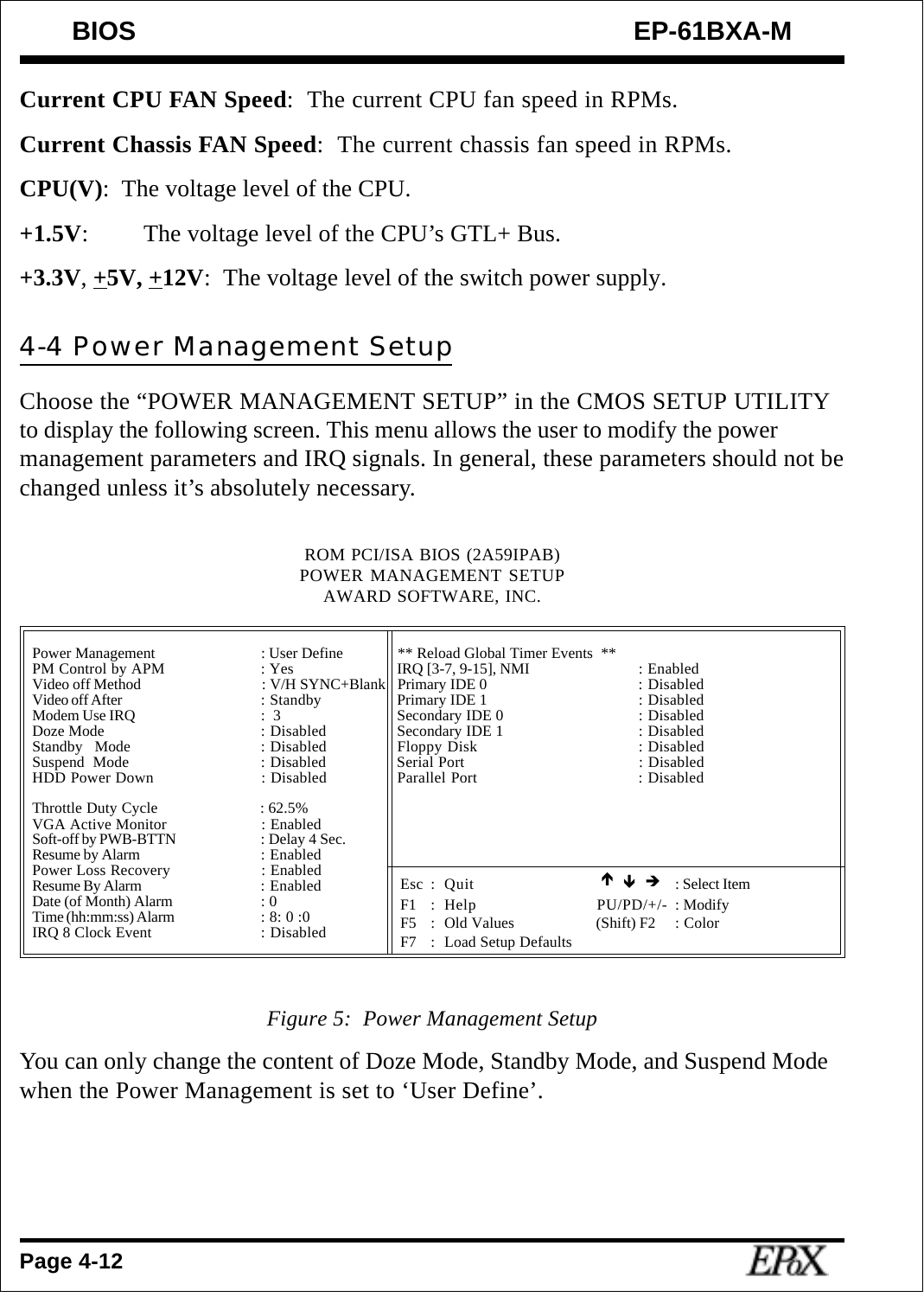**Power Management**: Use this to select your Power Management selection. The default is User define.

*Disabled: The system operates in NORMAL conditions (Non-GREEN), and the Power Management function is disabled. Max. saving: Maximum power savings. Inactivity period is 1 minute in each mode. Min. saving: Minimum power savings. Inactivity period is 1 hour in each mode. User define: Allows user to define PM Timers parameters to control power*

*saving mode.*

**PM controlled APM**: This option shows weather or not you want the Power Management to be controlled the Advanced Power Management (APM). The default is Yes.

*Yes: APM controls your PM No: APM does not control your PM*

**Video Off Method**: This option allows you to select how the video will be disabled by the power management. The default is  $V/H$  Sync + Blank

*V/H Sync + Blank: System turns off vertical and horizontal synchronization ports and writes blanks to the video buffer. DPMS: Select this option if your monitor supports the Display Power Management Signaling (DPMS) standard of the Video Electronics Standards Association (VESA). Use the software supplied for your video subsystem to select video power management values. Blank Screen: System only writes blanks to the video buffer.*

**Video Off After**: Tells you what time frame that the video will be disabled under current power management settings.

The default is Standby.

*Standby: Video powers off after time shown in standby mode setting. Doze: Video powers off after time shown in doze mode setting. Suspend: Video powers off after time shown in suspend mode setting. N/A: Video power off not controlled by power management.*

**MODEM Use IRQ**: Name the interrupt request (IRQ) line assigned to the modem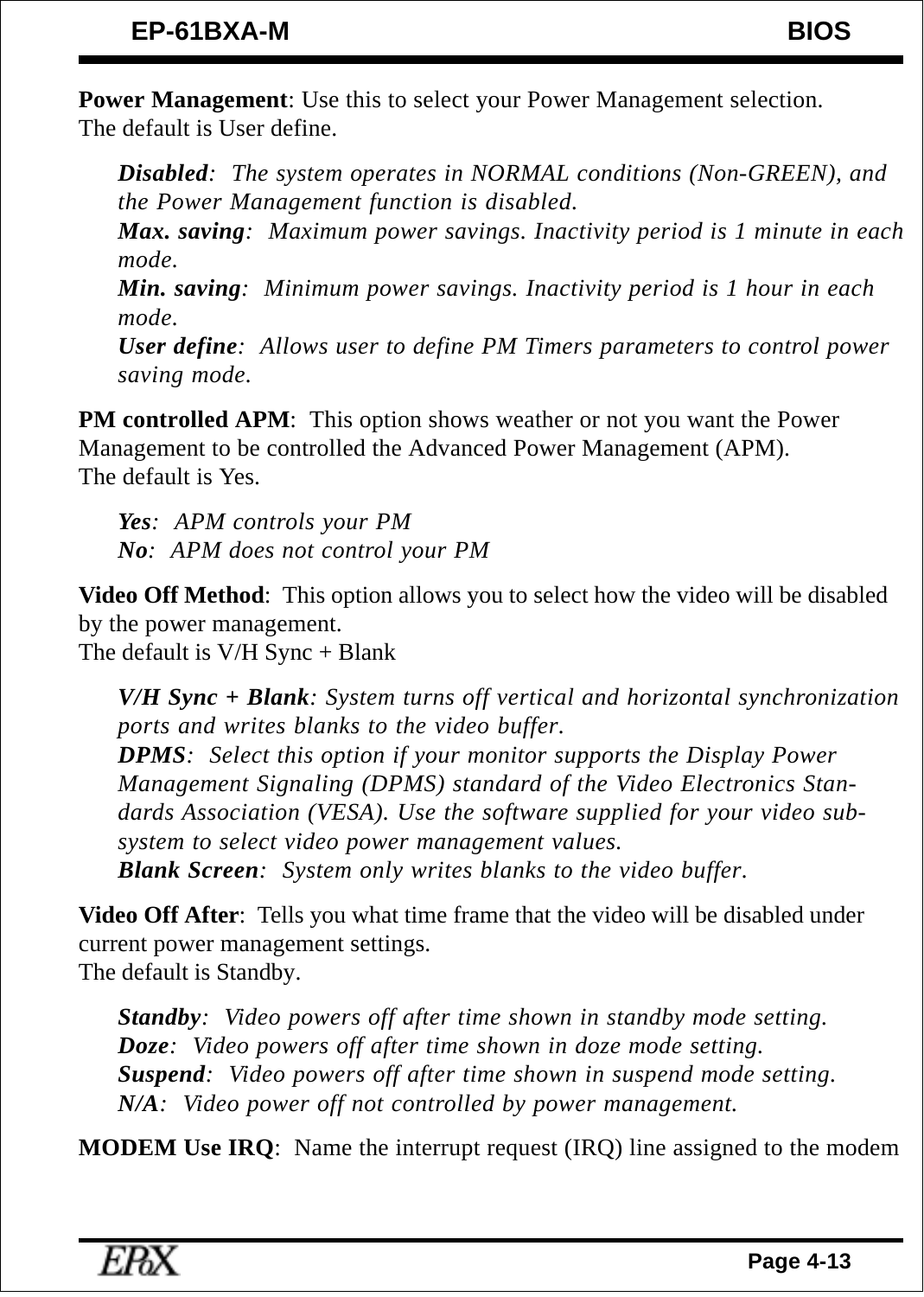(if any) on your system. Activity of the selected IRQ always awakens the system. Default is IRO 3.

| $N/A$ : No IRQ is used. | 3: IRO.3   |
|-------------------------|------------|
| 4: $IRQ4$               | 5: $IRQ$ 5 |
| 7: IRO 7                | 9: IRO9    |
| 10: $IRQ$ 10            | 11: IRQ11  |

The EP-61BXA-M supports HDD Power Down, Doze and Standby power saving functions when using the Intel Pentium II Processor. The default is Disabled

**Doze Mode:** The "Doze" mode timer starts to count when no "PM events" have occurred.

**Standby Mode**: When the standby mode timer times-out, it will enter the standby mode and retain CPU at a slow working speed. The screen will be blanked out.

**Suspend Mode**: This function works only when the Pentium II Processor is installed. The timer starts to count when "System Standby" mode timer is timed out and no "PM Events" are occurring. Valid range is from 1 minute up to 1 hour.

**HDD Power Down**: HDD Standby timer can be set from 1 to 15 minute(s).

**VGA Active Monitor:** Use this option if your monitor has advanced power saving features.

The default is Enabled

*Enabled: Your monitor's power features will be included in power management. Disabled: Your monitor's power features will not be included in power management.*

**Soft-Off by PWR-BTTN**: Use this to select your soft-off function. The default is Delay 4 sec.

*Instant Off: Turns off instantly. Delay 4 Second : Turns off after a 4 second delay. If momentary press of button, the system will go into Suspend Mode. Press again to take system out of Suspend Mode.*

**Resume by Ring**: This option is used to set the remote ring in feature. This option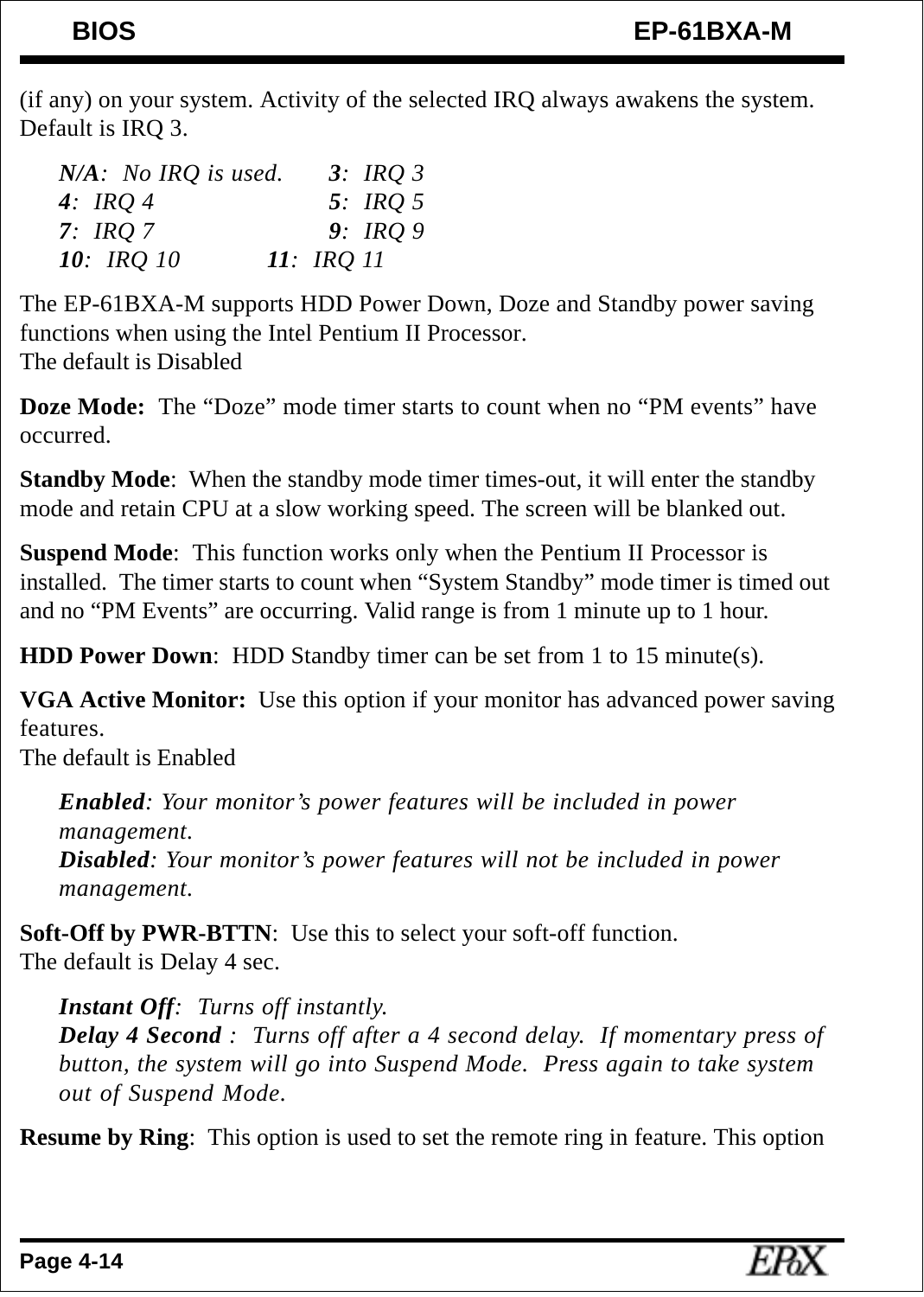is only available when Power Loss Recovery is Enabled. The default is Enabled.

*Enabled: The system can use remote ring-in to wake the system up. Disabled: The system cannot use remote ring in to wake system up.*

**Power Loss Recovery:** If the power to the system is cut off the system will turn itself back on with no user intervention.

The default is Disabled.

*Enabled: The system will power back on after a power interuption. Disabled: The system will stay off after a power interuption.*

**Resume by Alarm:** This option allows you to have the system turn on at a preset time each day or on a certain day. This option is only available when Power Loss Recovery is Enabled.

The default is Enabled.

*Enabled: The system will turn on at the preset time. Disabled: The system will not turn on until you turn it on.*

**Date (of month) Alarm:** This is how you set the date that the system will turn on. The default is 0.

*0: Setting this to 0 will turn the system on everyday at the preset time. 1-31: Represents the day of the month that you need the system to turn on.*

**Time (hh:mm:ss) Alarm:** This sets the time that you need the system to turn on. The deault is 08:00:00.

#### **\*\*Reload Global Timer Events \*\***

These options allow the user to reset the global power features timer if any of the enabled events occur.

**IRQ [3-7, 9-15], NMI**: The default is Enable. **Primary IDE 0**: The default is Disable. **Primary IDE 1**: The default is Disable. **Secondary IDE 0**: The default is Disable. **Secondary IDE 1**: The default is Disable. **Floppy Disk**: The default is Disable. **Serial Port**: The default is Enable.

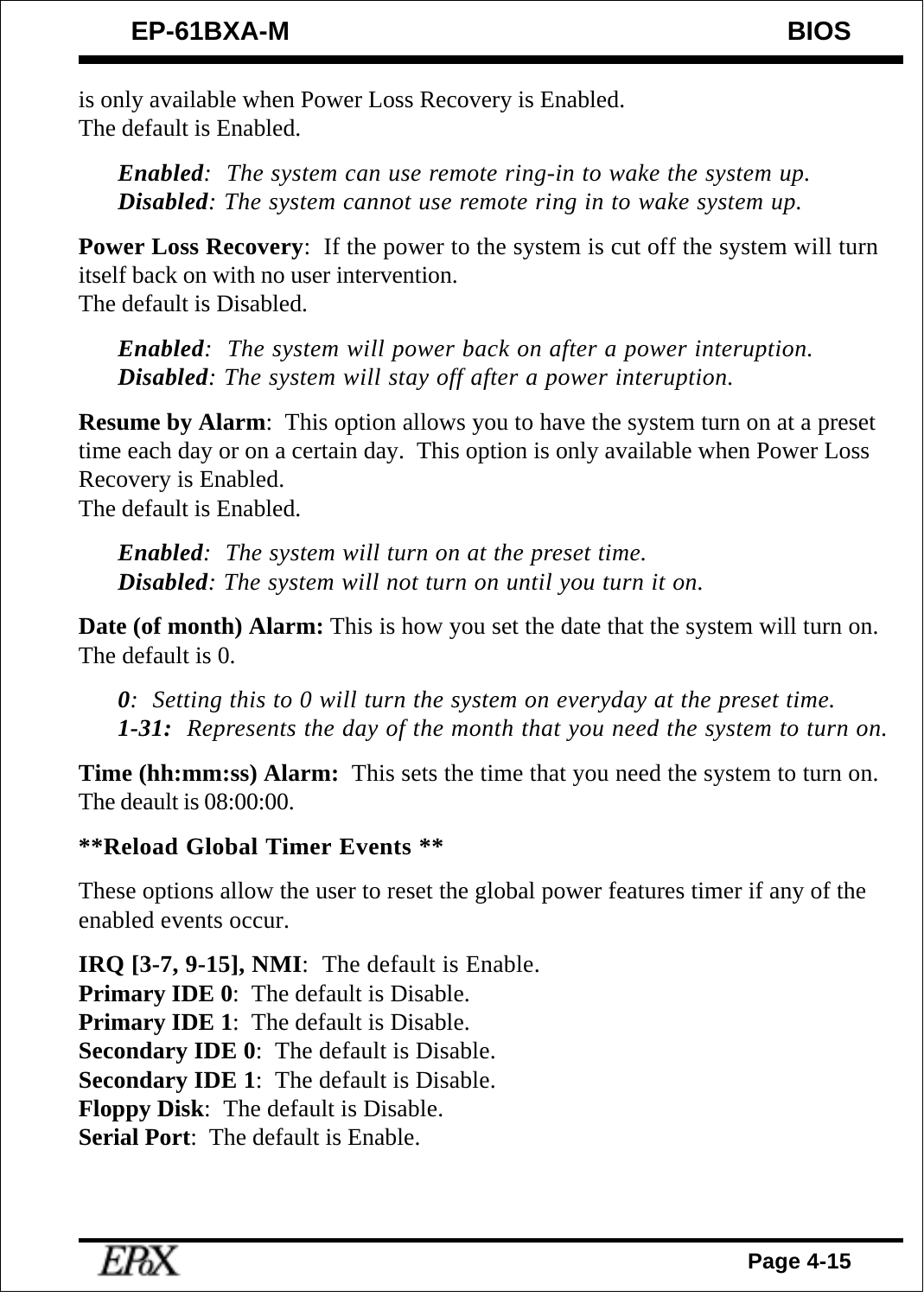**Parallel Port**: The default is Disable.

## 4-5 PNP/PCI Configuration

The PNP/PCI configuration program is for the user to modify the PCI/ISA IRQ signals when various PCI/ISA cards are inserted in the PCI or ISA slots. ROM PCI/ISA BIOS(2A69KPA9)

WARNING: Conflicting IRQ<sup>R</sup>NRAS<sup>T</sup> CANSU THE SYSTEM to not find certain devices. AWARD SOFTWARE, INC.

| <b>PNP OS Installed</b><br>Resources Controlled By<br><b>Reset Configuration Data</b>                                                                                                                                                                                                                                     | :NO<br>: Manual<br>: Disabled                                                                                                                                                                          | PCI IDE IRO Map To<br>Primary IDE INT#<br>Secondary IDE INT#                    | : PCI-AUTO<br>: A<br>: B                                                                |
|---------------------------------------------------------------------------------------------------------------------------------------------------------------------------------------------------------------------------------------------------------------------------------------------------------------------------|--------------------------------------------------------------------------------------------------------------------------------------------------------------------------------------------------------|---------------------------------------------------------------------------------|-----------------------------------------------------------------------------------------|
| $IRQ-3$<br>assigned to<br>$IRQ-4$<br>assigned to<br>$IRQ-5$<br>assigned to<br>$IRO-7$<br>assigned to<br>$IRQ-9$<br>assigned to<br>$IRO-10$<br>assigned to<br>$IRO-11$<br>assigned to<br>$IRO-12$<br>assigned to<br>$IRO-14$<br>assigned to<br>$IRO-15$<br>assigned to<br>$DMA-0$<br>assigned to<br>$DMA-1$<br>assigned to | : Legacy ISA<br>: Legacy ISA<br>: PCI/ISA PnP<br>: PCI/ISA PnP<br>: PCI/ISA PnP<br>: PCI/ISA PnP<br>: PCI/ISA PnP<br>: PCI/ISA PnP<br>: PCI/ISA PnP<br>: PCI/ISA PnP<br>: PCI/ISA PnP<br>: PCI/ISA PnP | Used MEM base addr<br>Assign IRO For USB                                        | : N/A<br>: Enabled                                                                      |
| $DMA-3$<br>assigned to<br>$DMA-5$<br>assigned to<br>$DMA-6$<br>assigned to<br>assigned to<br>$DMA-7$                                                                                                                                                                                                                      | : PCI/ISA PnP<br>: PCI/ISA PnP<br>: PCI/ISA PnP<br>: PCI/ISA PnP                                                                                                                                       | Esc : Quit<br>: Help<br>F1<br>: Old Values<br>F5<br>F7<br>: Load Setup Defaults | ^<br>J.<br>$\rightarrow$ : Select Item<br>$PU/PD/+/-$ : Modify<br>(Shift) F2<br>: Color |

#### *Figure 6: PCI Configuration Setup*

**PNP OS Installed**: Do you have a PNP OS installed on your system. The default is No.

*Yes: Select if you are using a PNP OS*

*No: Select if your OS does not support PNP.*

**Resources Controlled By**: Who controlled the system PNP/PCI resources. The default is Manual.

*Manual: PNP Card's resources will be controlled manually. You can set which IRQ-X and DMA-X are assigned to PCI/ISA PNP or Legacy ISA Cards.*

*Auto: If your ISA card and PCI card are all PNP cards, BIOS will assign the interrupt resource automatically.*

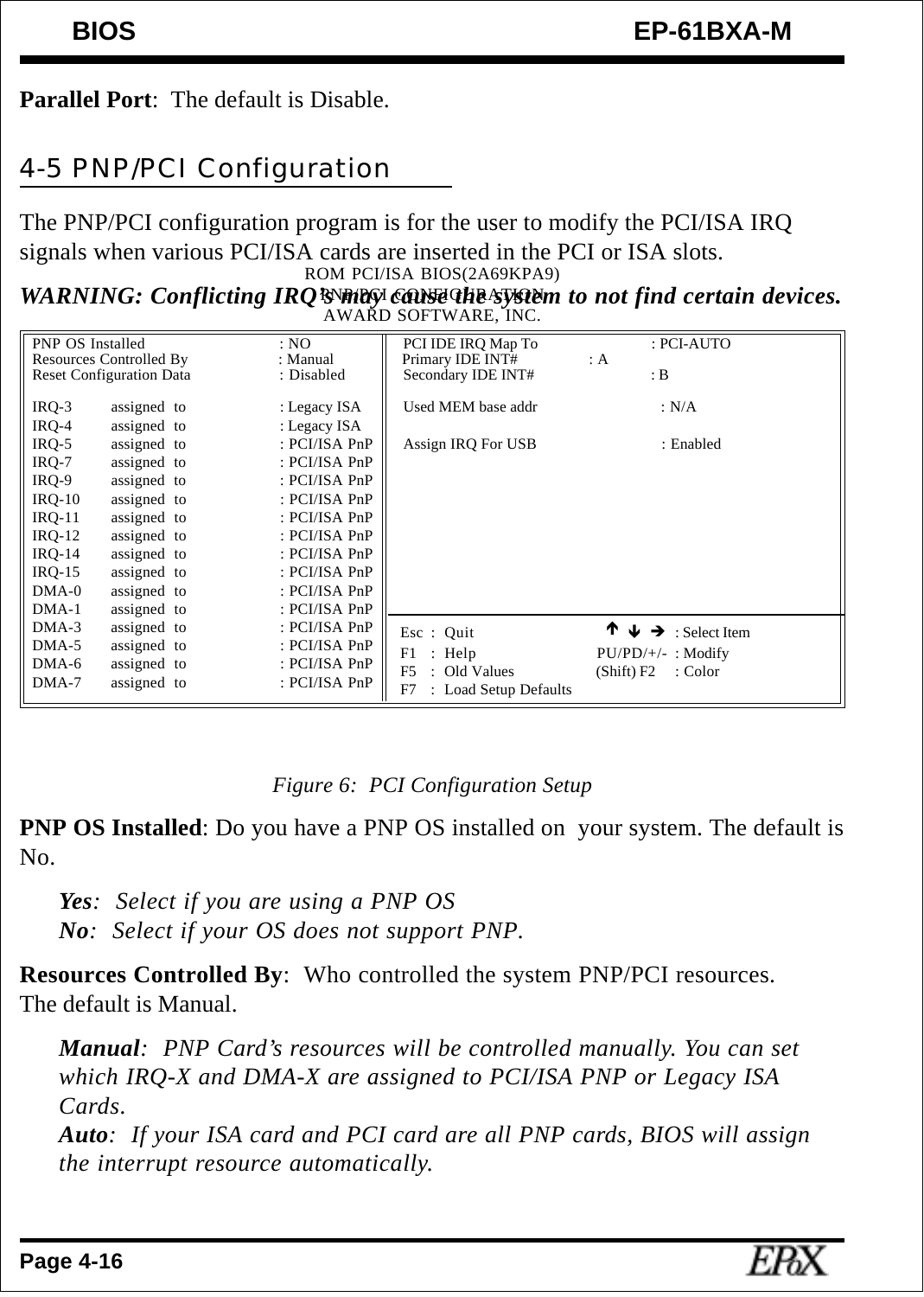**Reset Configuration Data**: This setting allows you to clear ESCD data. The default is Disabled

*Disabled: Normal Setting.*

*Enabled: If you have plugged in some Legacy cards to the system and they were recorded into ESCD (Extended System Configuration Data), you can set this field to Enabled in order to clear ESCD.*

**PCI IDE IRQ Map To:** This item allows the user to configure the system for the type of IDE hard disk controller in use. By default, the BIOS assumes that the hard drive controller is an ISA device rather than a PCI controller. If you are using a PCI controller, then you will need to change this to specify which PCI slot has the controller and which PCI interrupt (A, B, C, or D) is associated with the connected IDE devices.

The default value is PCI-AUTO. This will allow the system to automatically configure the IDE devices.



**Figure 7: The Com bination of PCI INT#lines**

**Used MEM base addr**: The Used MEM base addr (CB00, CC00, D000, D400, D800, DC00) and Used MEM Length (8K, 16K, 32K, 64K) are used to support some specific ISA Legacy cards with requested memory space below 1M address. Now with these two functions, users can define where the used memory address is located and its length of the legacy area that is used by the legacy device to avoid the memory space conflict. For example, if you select "D000" for Used MEM base addr" and "16K" for "Used MEM Length", that means the address region D000H-D3FFFH is occupied by ISA legacy cards, and thus BIOS will not assign this region for PnP/ISA and PCI cards.

The default is N/A.

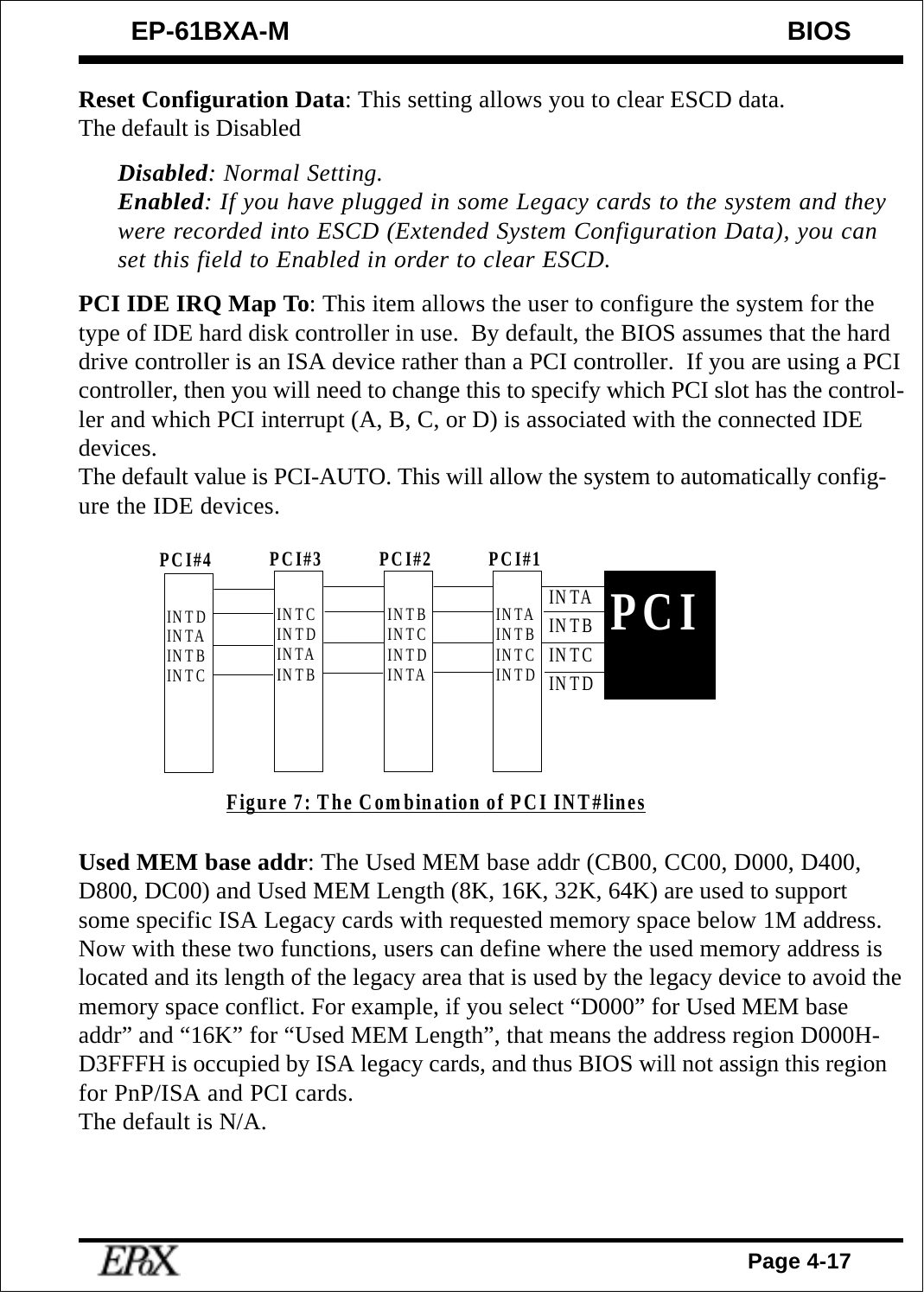**Assign IRQ For USB**: This item allows BIOS to assign whether IRQ is with USB or not. If you have not connect the USB device. Can release the IRQ for other device.

The default is Enabled.

*Enalbed: Provides IRQ for USB device. Disabled: Release IRQ for other device.*

## 4-6 Load Setup Defaults

The "LOAD SETUP DEFAULTS" function loads the system default data directly from ROM and initializes the associated hardware properly. This function will be necessary only when the system CMOS data is corrupted.

> ROM PCI/ISA BIOS(2A69KPA9) INTEGRATED PERIPHERALS

| AWARD SOFTWARE, INC.                   |            |                               |                                                 |  |  |
|----------------------------------------|------------|-------------------------------|-------------------------------------------------|--|--|
| <b>IDE HDD Block Mode</b>              | : Enabled  | <b>Onboard Parallel Port</b>  | : 378/IRO7                                      |  |  |
| <b>IDE Primary Master PIO</b>          | : Auto     | <b>Onboard Parallel Mode</b>  | ECP / EPP                                       |  |  |
| <b>IDE Primary Slave PIO</b>           | : Auto     | ECP Mode Ise DMA              | :3                                              |  |  |
| <b>IDE Secondary Master PIO</b> : Auto |            | Parallel Port EPP Type        | EPP1.9                                          |  |  |
| IDE Secondary Slave PIO : Auto         |            |                               |                                                 |  |  |
| <b>IDE Primary Master UDMA</b> : Auto  |            | POWER ON Method               | : Hot Key                                       |  |  |
| <b>IDE Primary Slave UDMA</b> : Auto   |            | KB I bwer ON Password : Enter |                                                 |  |  |
| <b>IDE Secondary Master UDMA</b>       | : Auto     | Hot Key Power ON              | $:$ Ctrl-F1                                     |  |  |
| <b>IDE Secondary Slave UDMA: Auto</b>  |            |                               |                                                 |  |  |
| Onboard Primary PCI IDE : Enabled      |            |                               |                                                 |  |  |
| Onboard Secondary PCI IDE: Enabled     |            |                               |                                                 |  |  |
| <b>USB Keyboard Support</b>            | : Disabled |                               |                                                 |  |  |
|                                        |            |                               |                                                 |  |  |
| : 12MHz<br><b>KBC</b> Input Clock      |            |                               |                                                 |  |  |
| Onboard FDD Controller<br>: Enabled    |            |                               |                                                 |  |  |
| <b>Onboard Serial Port 1</b>           | $:$ Auto   | Esc : Quit                    | $\uparrow \downarrow \rightarrow$ : Select Item |  |  |
| <b>Onboard Serial Port 2</b>           | : Auto     | : Help<br>F1                  | $PU/PD/+/-$ : Modify                            |  |  |
| Onboard IR Controller                  | : Disabled | : Old Values<br>F5            | (Shift) F2<br>: Color                           |  |  |
|                                        |            | F7<br>: Load Setup Defaults   |                                                 |  |  |

#### 4-7 Integrated Peripherals

*Figure 8: Integrated Peripherals*

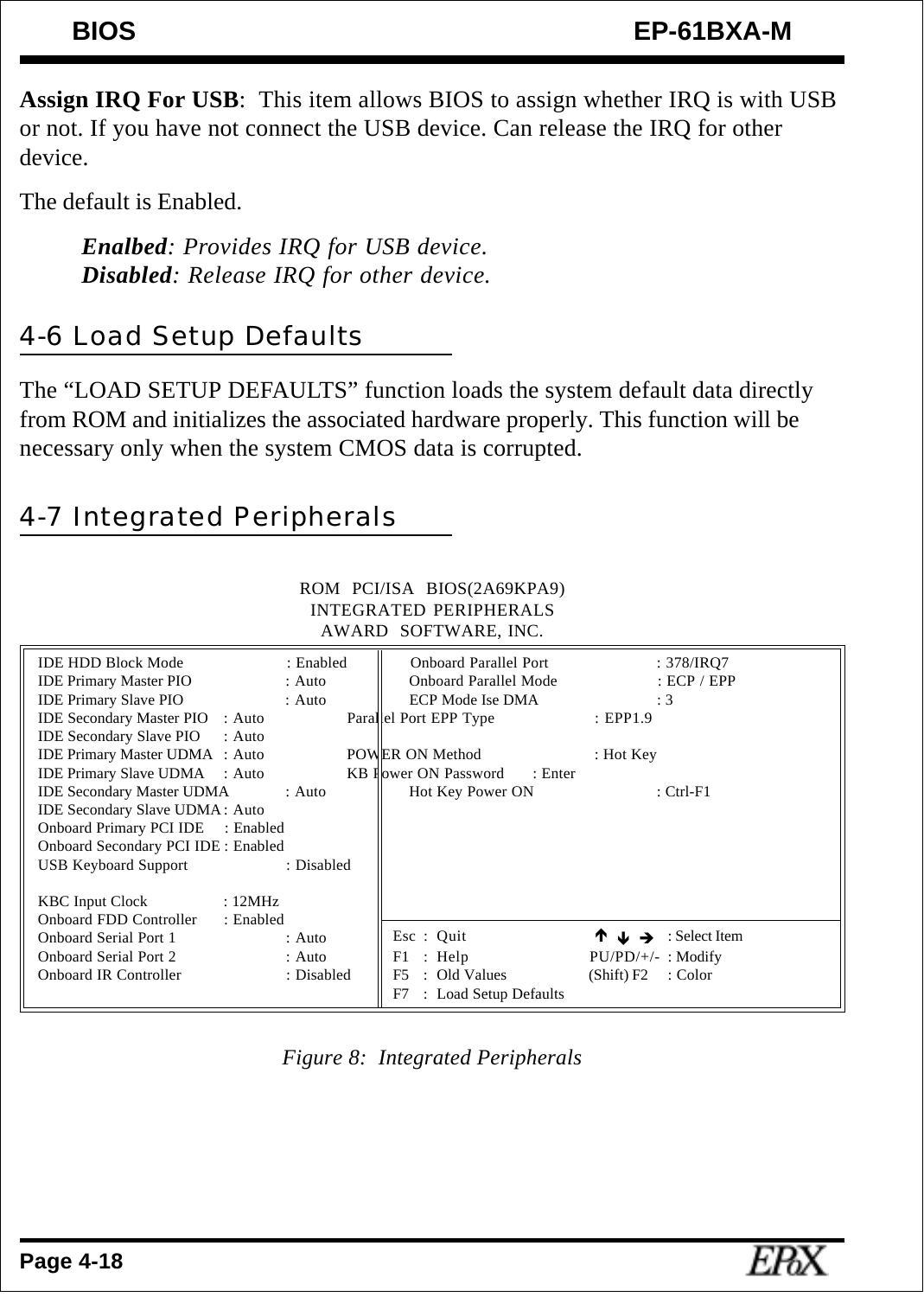*Note: If you do not use the Onboard IDE connector, then you will need to set Onboard Primary PCI IDE: Disabled and Onboard Secondary PCI IDE: Disabled Note: The Onboard PCI IDE cable should be equal to or less than 18 inches (45 cm.).*

**IDE HDD Block Mode**: IDE Block Mode allows the controller to access blocks of sectors rather than a single sector at a time. The default is Enabled.

*Enabled: Enabled IDE HDD Block Mode. Provides higher HDD transfer rates. Disabled: Disable IDE HDD Block Mode.*

**Onboard Primary PCI IDE**: The default value is Enabled.

*Enabled: Enables Onboard IDE primary port. Disabled: Disables Onboard IDE primary port.*

#### **Onboard Secondary PCI IDE**:

The default is Enabled.

*Enabled: Enables Onboard IDE secondary port. Disabled: Disables Onboard IDE secondary port.*

**IDE Primary Master PIO** The default is Auto.

> *Auto: BIOS will automatically detect the Onboard Primary Master PCI IDE HDD Accessing mode. Mode 0~4: Manually set the IDE Programmed interrupt mode.*

#### **IDE Primary Slave PIO**

The default is Auto.

*Auto: BIOS will automatically detect the Onboard Primary Slave PCI IDE HDD Accessing mode. Mode 0~4: Manually set the IDE Programmed interrupt mode.*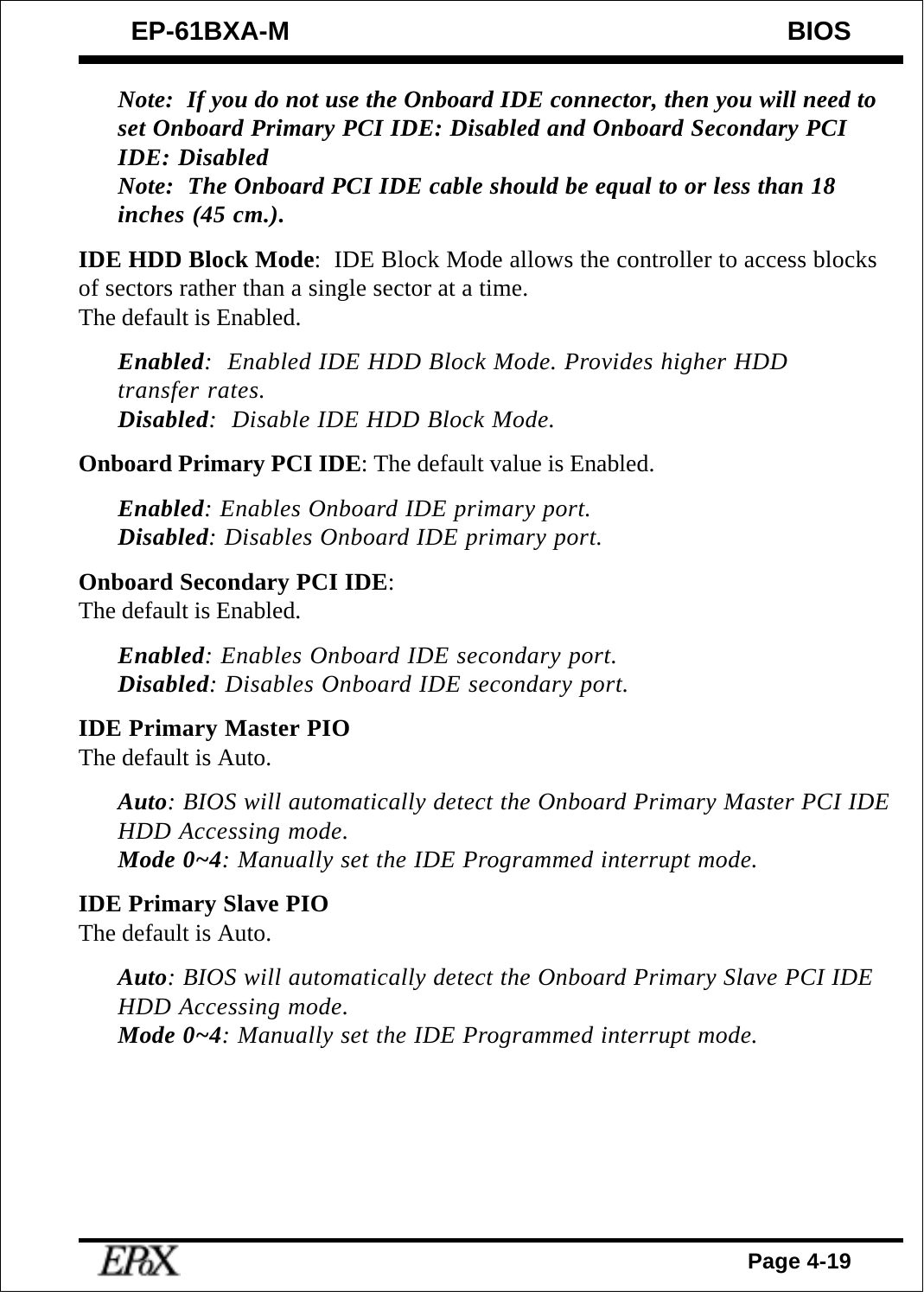#### **IDE Secondary Master PIO**:

The default is Auto.

*Auto: BIOS will automatically detect the Onboard Secondary Master PCI IDE HDD Accessing mode. Mode 0~4: Manually set the IDE Programmed interrupt mode.*

#### **IDE Secondary Slave PIO**:

The default is Auto.

*Auto: BIOS will automatically detect the Onboard Secondary Slave PCI IDE HDD Accessing mode. Mode 0~4: Manually set the IDE Programmed interrupt mode.*

**IDE Primary Master UDMA**: This allows you to select the mode of operation for the hard drive. The default is Auto.

*Auto: The computer will select the optimal setting. Disabled: The hard drive will run in normal mode.*

**IDE Primary Slave UDMA**: This allows you to select the mode of operation for the hard drive.

The default is Auto.

*Auto: The computer will select the optimal setting. Disabled: The hard drive will run in normal mode.*

**IDE Secondary Master UDMA**: This allows you to select the mode of operation for the hard drive. The default is Auto.

*Auto: The computer will select the optimal setting. Disabled: The hard drive will run in normal mode.*

**IDE Secondary Slave UDMA**: This allows you to select the mode of operation for the hard drive.

The default is Auto.

*Auto: The computer will select the optimal setting. Disabled: The hard drive will run in normal mode.*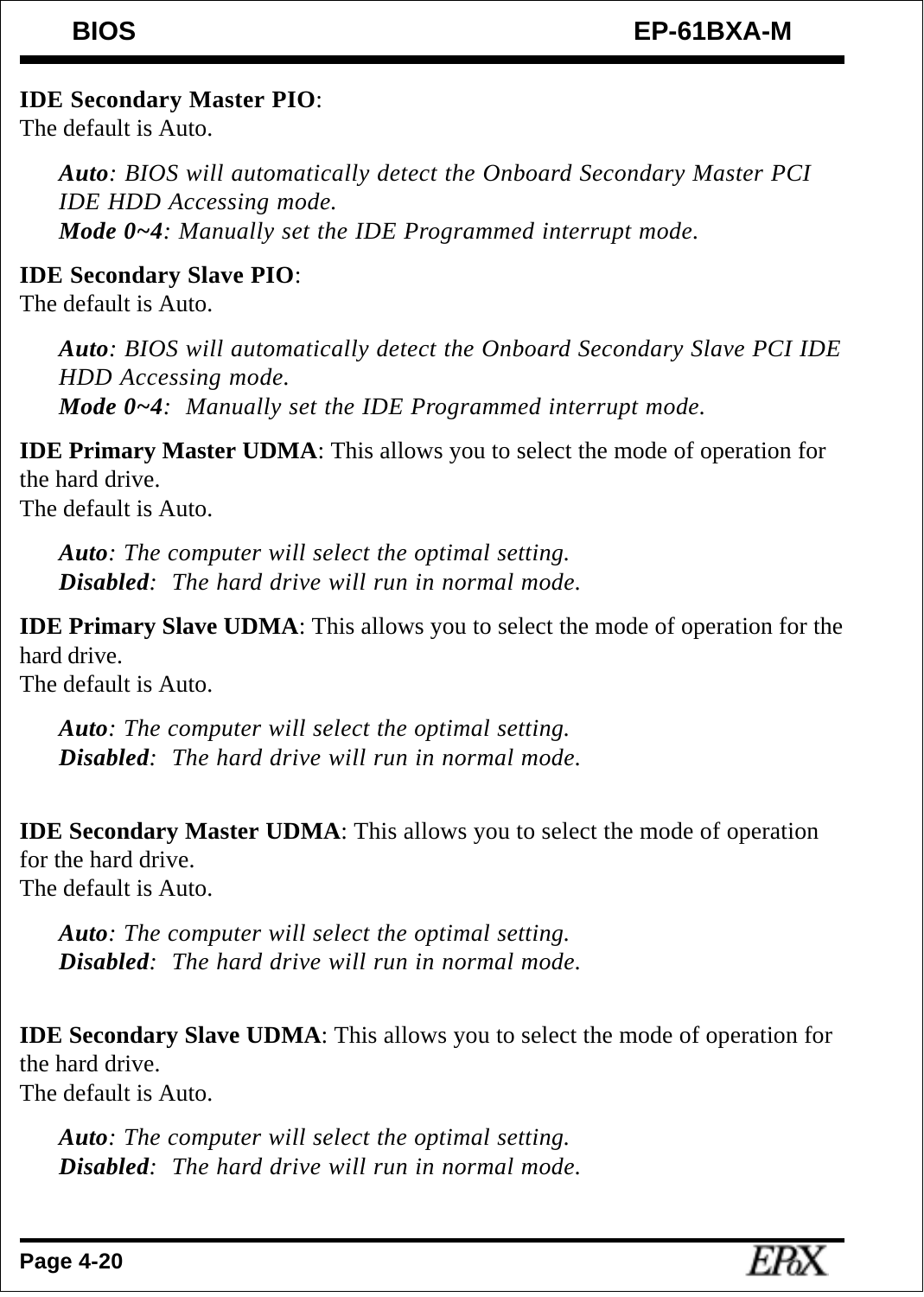**USB Keyboard Support**: This controls the activation status of an optional USB keyboard that may be attached.

The default is disabled.

*Enabled: Enable USB keyboard support. Disabled: Disable USB keyboard support.*

**OnBoard Primary PCI IDE:** This option turns on and off the onboard primary IDE. The default is enabled.

*Enabled: This activates the primary PCI IDE. Disabled: This disables the primary PCI IDE and frees up the resource.*

**OnBoard Secondary PCI IDE**: This option turns on/off the onboard secondary IDE. The default is enabled.

*Enabled: This activates the secondary PCI IDE. Disabled: This disables the secondary PCI IDE and frees up its resources.*

**KBC input clock**: This sets the keyboard clock value. The default is 12 MHz.

*Options: 6, 8, 12, 16 are the available choices.*

**Onboard FDC Controller:** This controls the state of the onboard floppy controller. The default value is Enabled.

*Enabled: Enable the Onboard Winbond Chips's floppy drive interface controller. Disabled: Disable the Onboard Winbond Chip's floppy drive interface controller.*

**Onboard Serial Port 1**: This field allows the user to configure the 1st serial port. The default is Auto.

*AUTO: Enable Onboard Serial port 1 and address is Auto adjusted COM1: Enable Onboard Serial port 1 and address is 3F8H/IRQ4. COM2: Enable Onboard Serial port 1 and address is 2F8H/IRQ3. COM3: Enable Onboard Serial port 1 and address is 3E8H/IRQ4. COM4: Enable Onboard Serial port 1 and address is 2E8H/IRQ3. Disabled: Disable Onboard SMC CHIP's Serial port 1.*

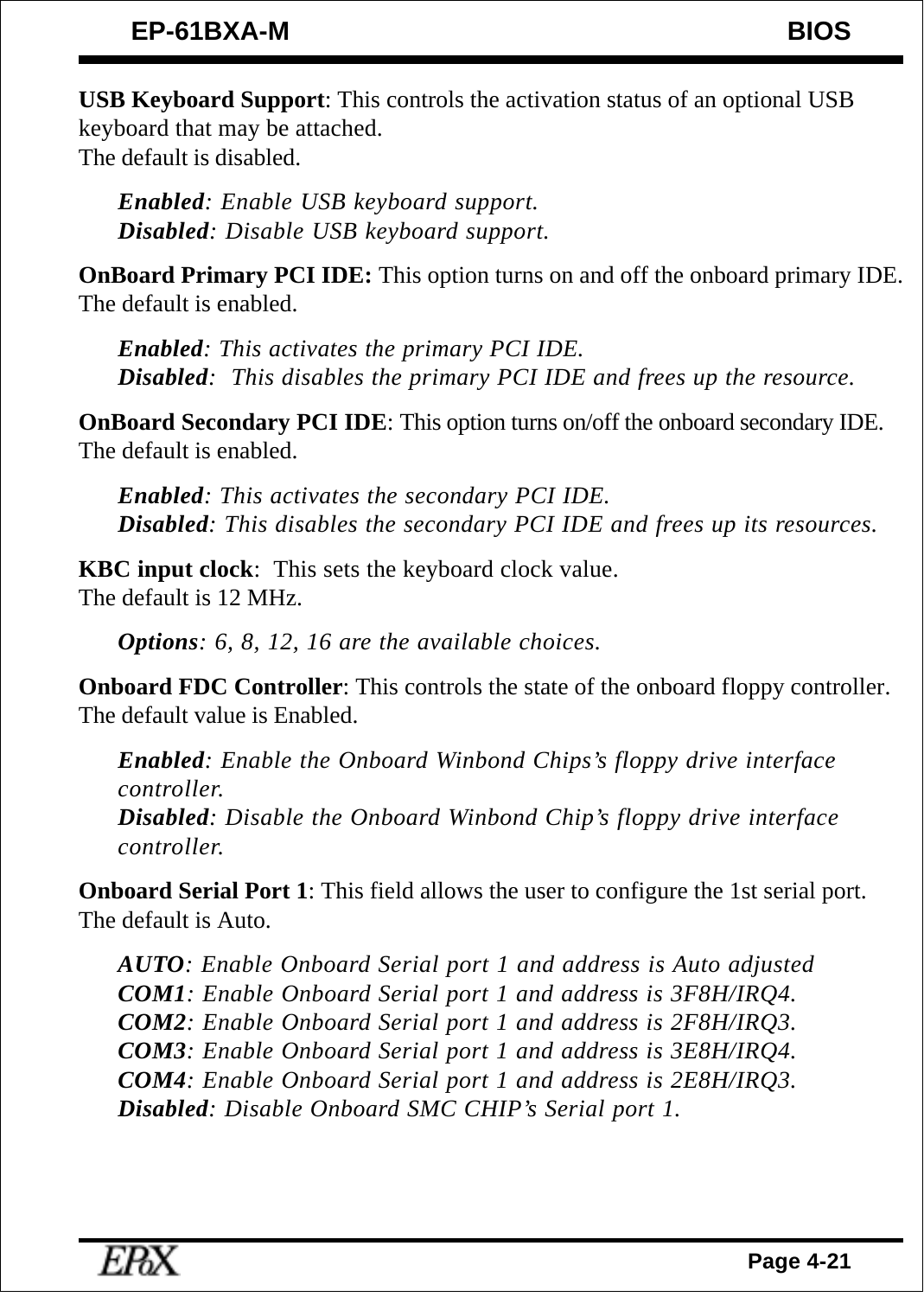**Onboard Serial Port 2**: This field allows the user to configure the 2nd serial port. The default is Auto.

*AUTO: Enable Onboard Serial port 2 and address is Auto adjusted COM1: Enable Onboard Serial port 2 and address is 3F8H/IRQ4. COM2: Enable Onboard Serial port 2 and address is 2F8H/IRQ3. COM3: Enable Onboard Serial port 2 and address is 3E8H/IRQ4. COM4: Enable Onboard Serial port 2 and address is 2E8H/IRQ3. Disabled: Disable Onboard SMC CHIP's Serial port 2.*

**UART Mode Select**: The mode of the IR Controller. The default is Normal.

**IrDA**: Support a Serial Infrared Inferface IrDA.

**ASKIR**: Support a Sharp Serial Infrared Interface formats.

**Normal**: The IRRX and IRTX pins of IR function in normal condition.

**Onboard Parallel port**: This field allows the user to configure the LPT port. The default is 378H / IRQ7.

*378H: Enable Onboard LPT port and address is 378H and IRQ7. 278H: Enable Onboard LPT port and address is 278H and IRQ5. 3BCH: Enable Onboard LPT port and address is 3BCH and IRQ7. Disabled: Disable Onboard Winbond Chip's LPT port.*

**Parallel Port Mode**: This field allows the user to select the parallel port mode. The default is ECP+EPP.

*Normal: Standard mode. IBM PC/AT Compatible bidirectional parallel port. EPP: Enhanced Parallel Port mode. ECP: Extended Capabilities Port mode. EPP+ECP: ECP Mode & EPP Mode.*

**ECP Mode USE DMA**: This field allows the user to select DMA1 or DMA3 for the ECP mode. The default is DMA3.

*DMA1: This field selects the routing of DMA1 for the ECP mode. DMA3: This field selects the routing of DMA3 for the ECP mode.*

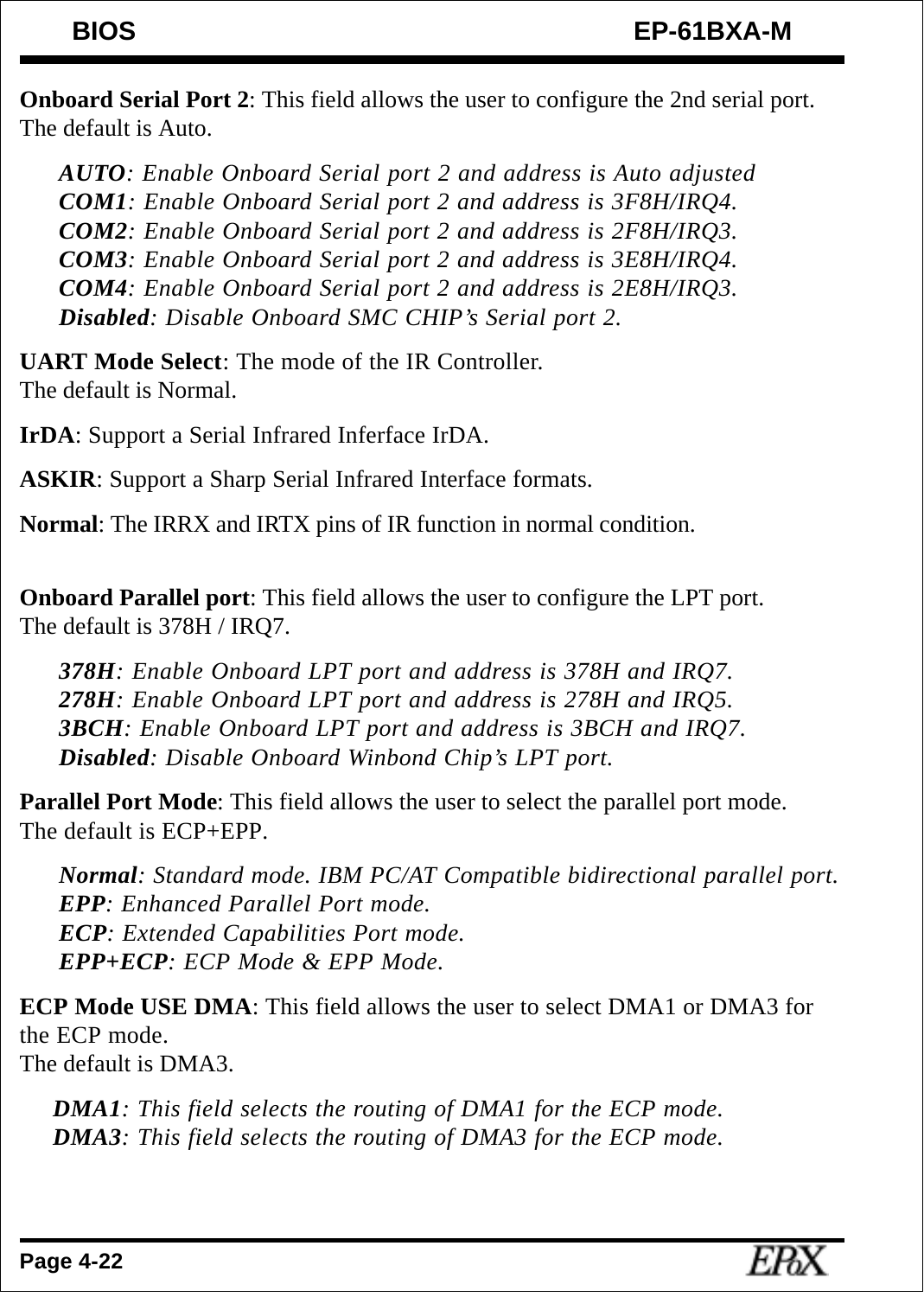**Power On Method**: There are "**Button Only**", "**Hot Key**" and "**Any key**" can be chosen by this field that allows users to select one of these various functions as Power On Method for their requirement.

The default value in this selection is " Hot Key". (Ctrl-F1)

*Hot Key: User can press "Control Key" (Ctrl) and "Function Key" (from F1 to F12) individually to power on the system.*

*The interval between "Ctrl" key and function Key (F1-F12) must be short.*

*Anykey: Press anykey to power on the system.*

*Button Only: This power on method is controlled by J3 (pw-on.) Use Power On Button to power on the system.*

*Password: User can Power On the System by password, the password can be entered from 1 to 5 characters. The maximum of password is 5 characters.*

*If user forget / lost the password, please go into BIOS setting to change the Power On Method, or keyin another words as password instead of original one.*

4-8 Change Supervisor or User Password

To change the password, choose the "SUPERVISOR PASSWORD or USER PASSWORD" option from the CMOS SETUP UTILITY menu and press [Enter].

#### *NOTE: Either "Setup" or "System" must be selected in the "Security Option" of the BIOS FEATURES SETUP menu.*

1. If CMOS is corrupted or the option was not used, a default password stored in the ROM will be used. The screen will display the following message:

Enter Password:

Press the [Enter] key to continue after the proper password is given.

2. If the CMOS is corrupted or the option was used earlier and the user wishes to change the default password, the SETUP UTILITY will display a message and ask for a confirmation.

Confirm Password:

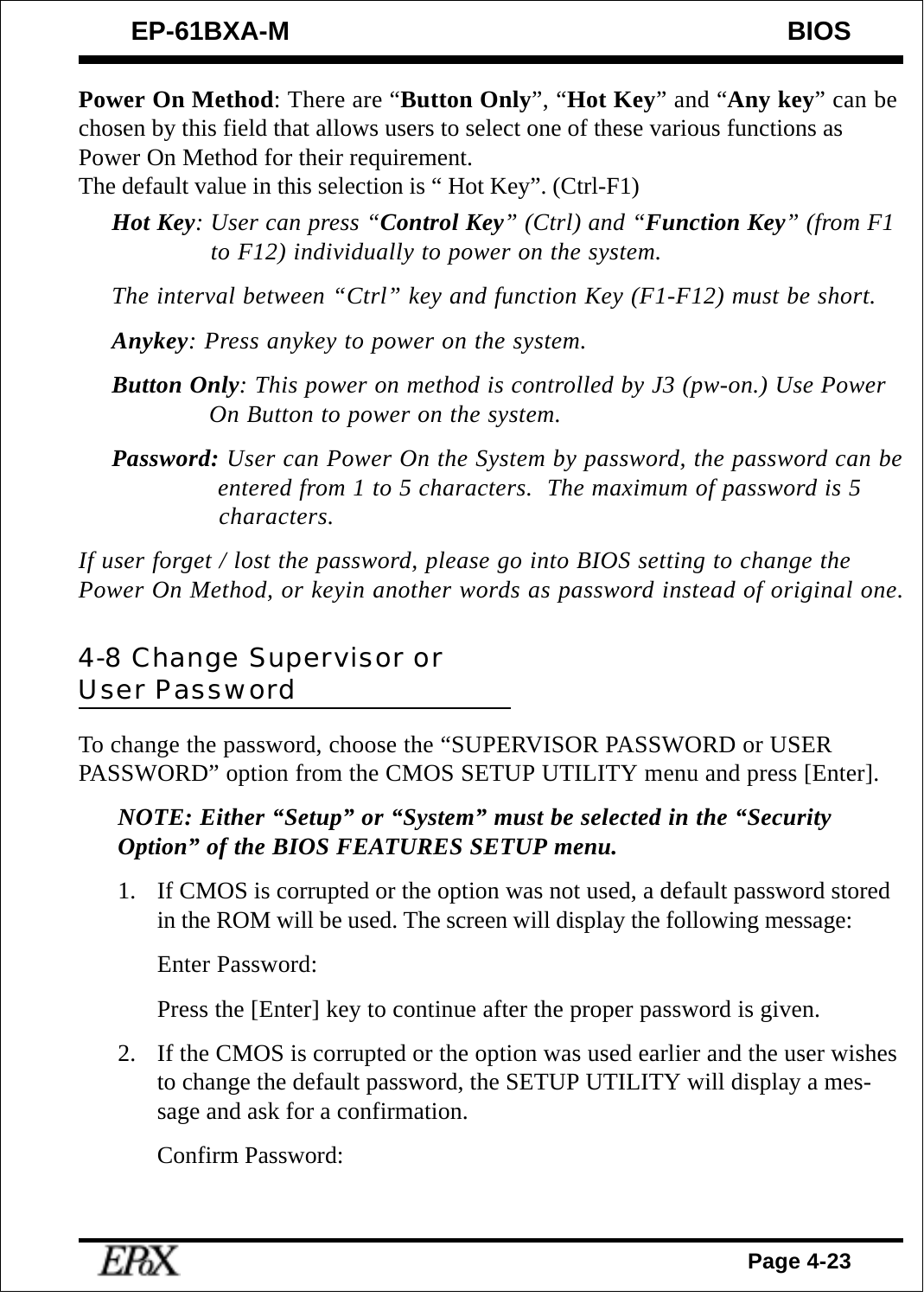3. After pressing the [Enter] key (ROM password if the option was not used) or current password (user-defined password), the user can change the password and store new one in CMOS RAM. A maximum of 8 characters can be entered.

#### 4-9 IDE HDD Auto Detection

The "IDE HDD auto detection" utility is a very useful tool, especially when you do not know which kind of hard disk type you are using. You can use this utility to detect the correct disk type installed in the system automatically. But now you can set HARD DISK TYPE to Auto in the STANDARD CMOS SETUP. You don't need the "IDE HDD AUTO DETECTION" utility. The BIOS will Auto-detect the hard disk size and model on display during POST.

> ROM PCI/ISA BIOS(2A69KPA9) CMOS SETUP UTILITY AWARD SOFTWARE, INC.

|                |             |             |             | Select Secondary Slave Option (N=Skip) : N |       |                          |  |
|----------------|-------------|-------------|-------------|--------------------------------------------|-------|--------------------------|--|
| <b>OPTIONS</b> | <b>SIZE</b> | <b>CYLS</b> | <b>HEAD</b> | <b>PRECOMP</b>                             |       | <b>LANDZ SECTOR MODE</b> |  |
| 2(Y)           | 4310        | 524         | 255         | $\Omega$                                   | 14847 | 63 LBA                   |  |
|                | 4310        | 14848       | 9           | 65535                                      | 14847 | 63 NORMAL                |  |
| 3              | 4310        | 928         | 144         | 65535                                      | 14847 | 63 LARGE                 |  |

*Figure 8: IDE HDD Auto Detection*

#### *NOTE: HDD Modes*

The Award BIOS supports 3 HDD modes : NORMAL, LBA & LARGE NORMAL mode

Generic access mode in which neither the BIOS nor the IDE controller will make any transformations during accessing.

The maximum number of cylinders, head & sectors for NORMAL mode are.

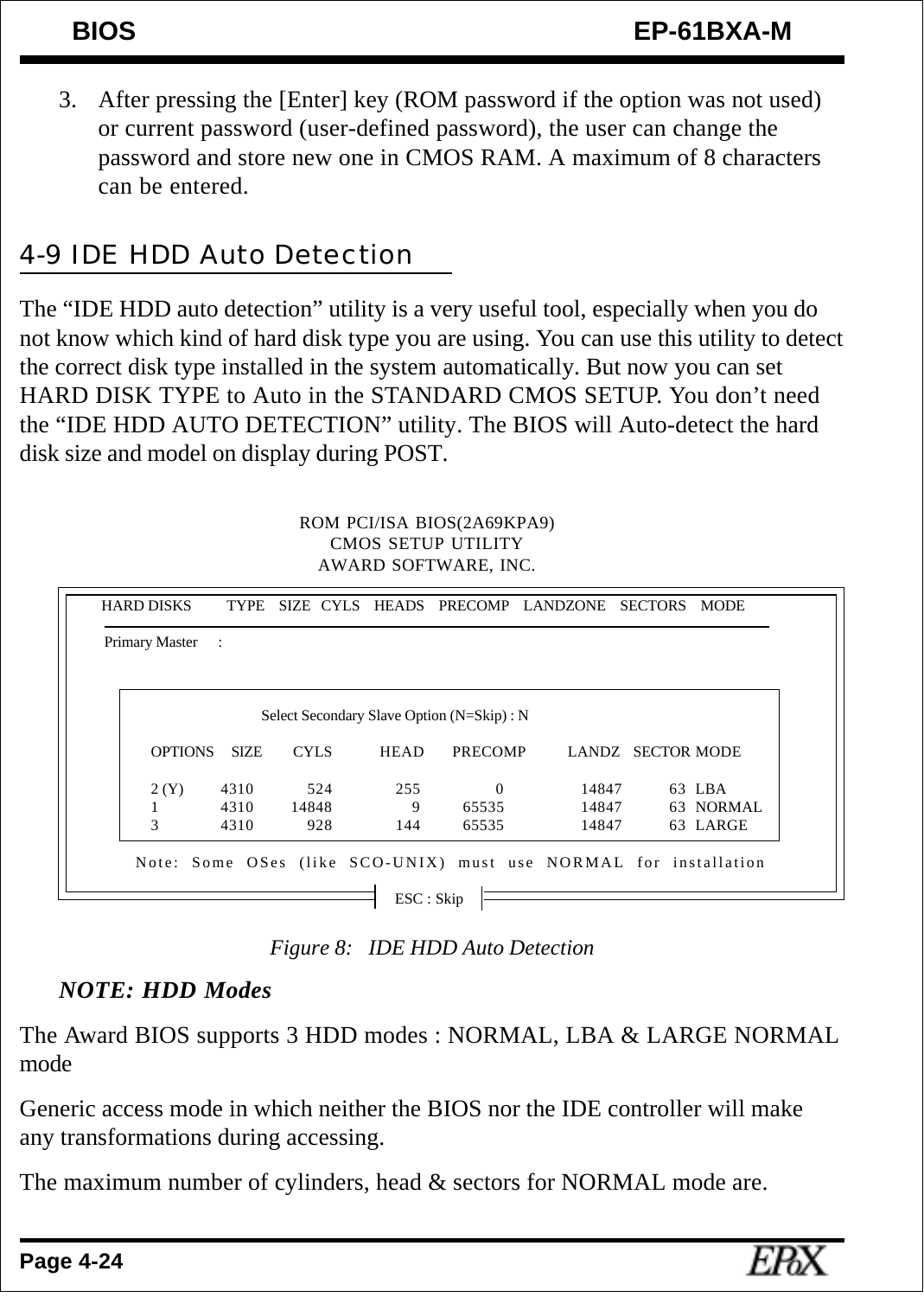| 1024, 16 & 63    |               |
|------------------|---------------|
| no. Cylinder     | (1024)        |
| x no. Head       | (16)          |
| x no. Sector     | (63)          |
| x no. per sector | (512)         |
|                  | 528 Megabytes |

If user set his HDD to NORMAL mode, the maximum accessible HDD size will be 528 Megabytes even though its physical size may be greater than that!

**LBA (Logical Block Addressing) mode**: A new HDD accessing method to overcome the 528 Megabyte bottleneck. The number of cylinders, heads & sectors shown in setup may not be the number physically contained in the HDD. During HDD accessing, the IDE controller will transform the logical address described by sector, head & cylinder into its own physical address inside the HDD. The maximum HDD size supported by LBA mode is 8.4 GigaBytes which is obtained by the following formula:

| (1024)        |
|---------------|
| (255)         |
| (63)          |
| (512)         |
| 8.4 GigaBytes |
|               |

**LARGE mode**: Extended HDD access mode supported by Award Software.

Some IDE HDDs contain more than 1024 cylinder without LBA support (in some cases, user do not want LBA). The Award BIOS provides another alternative to support these kinds of LARGE mode.

| <b>CYLS</b> | <b>HEADS</b> | <b>SECTOR</b> | <b>MODE</b> |
|-------------|--------------|---------------|-------------|
| 1120        | 16           | 59            | NORMAL      |
| 560         | 32           | 59            | LARGE       |

BIOS tricks DOS (or other OS) that the number of cylinders is less than 1024 by dividing it by 2. At the same time, the number of heads is multiplied by 2. A reverse transformation process will be made inside

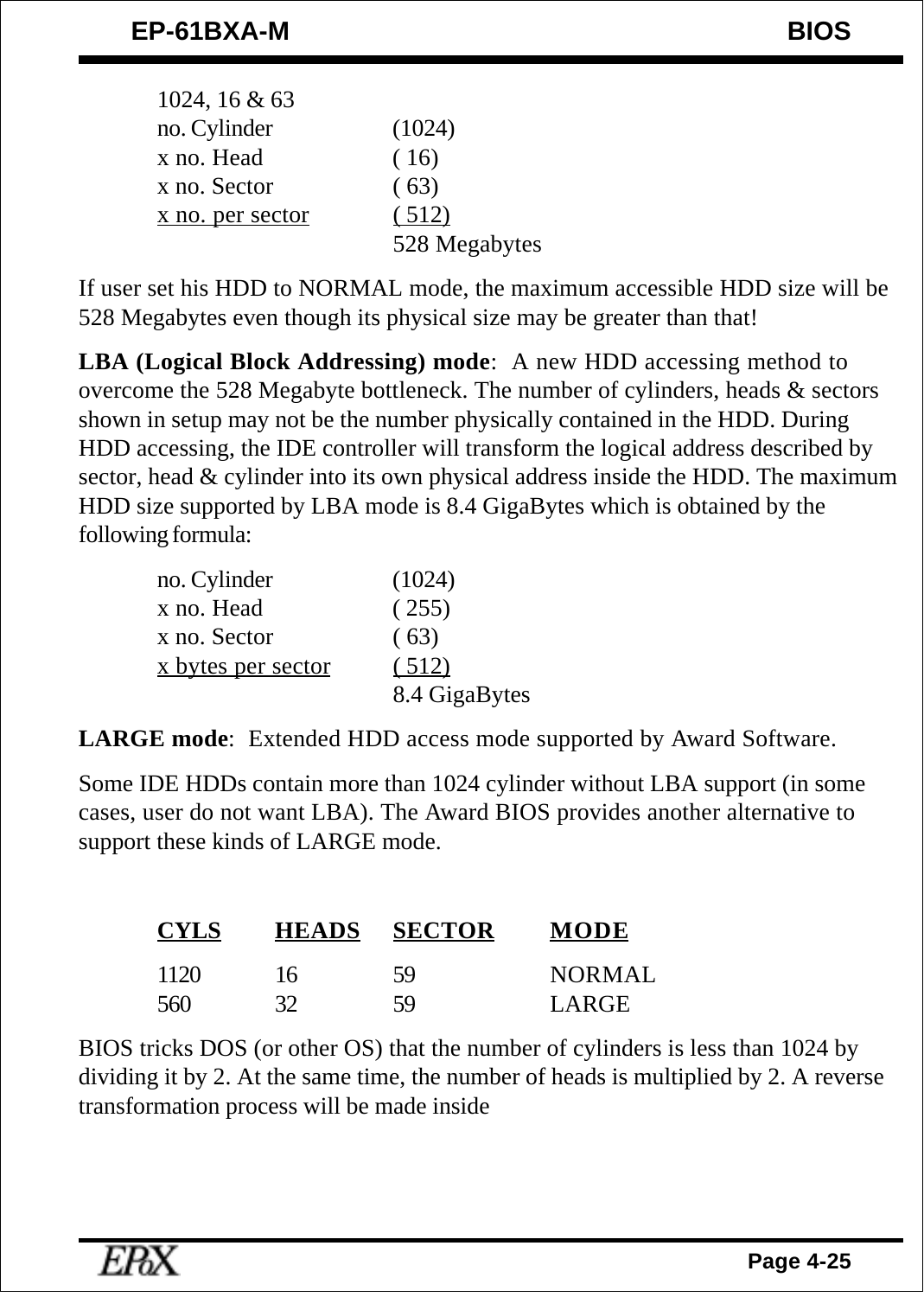INT 12h in order to access the right HDD address!

#### **Maximum HDD size**:

| no. Cylinder              | (1024)     |
|---------------------------|------------|
| x no. Head                | (32)       |
| x no. Sector              | (63)       |
| <u>x bytes per sector</u> | (512)      |
|                           | 1 GigaByte |

*Note: To support LBA or LARGE mode of HDDs, there must be some software involved. All the software is located in the Award HDD Service Routine (INT 13h). It may fail to access a HDD with LBA (LARGE) mode selected if you are running under an Operating System which replaces the whole INT 13h.*

UNIX operating systems do not support either LBA or LARGE and must utilize the Standard mode. UNIX can support drives larger than 528MB.

## 4-10 HDD Low Level Format

**Interleave**: Select the interleave number of the hard disk drive you wish to perform a low level format on. You may select from 1 to 8. Check the documentation that came with the drive for the correct interleave number, or select 0 for automatic detection.

**Auto scan bad track**: This allows the utility to scan first then format by each track.

**Start**: Press<Y>to start low level format.

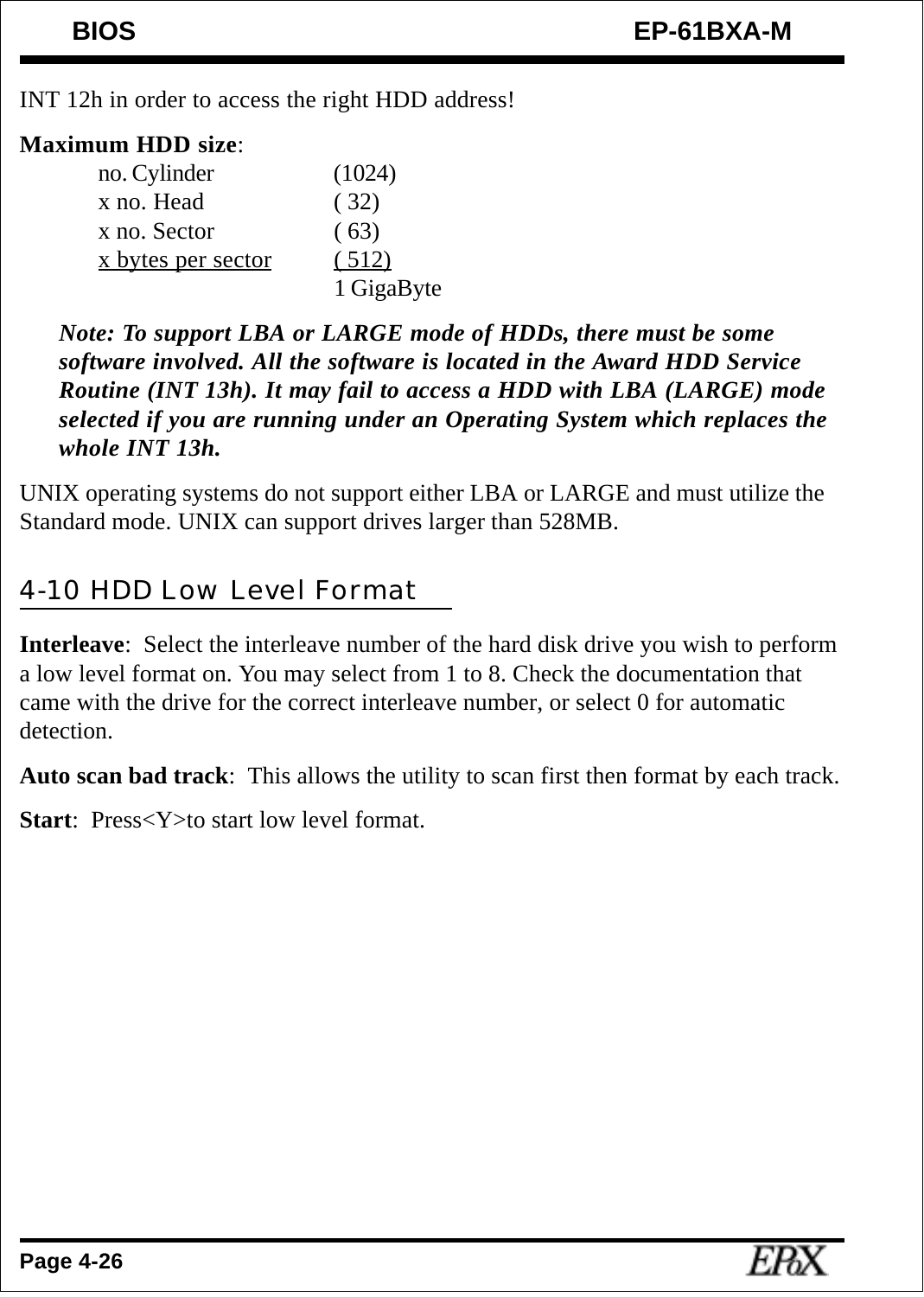## 3-11 Save & Exit Setup

The "SAVE & EXIT SETUP" option will bring you back to the boot up procedure with all the changes you just recorded in the CMOS RAM.

#### 3-12 Exit Without Saving

The "EXIT WITHOUT SAVING" option will bring you back to normal boot up procedure without saving any data into CMOS RAM.

#### **All old data in the CMOS will not be destroyed.**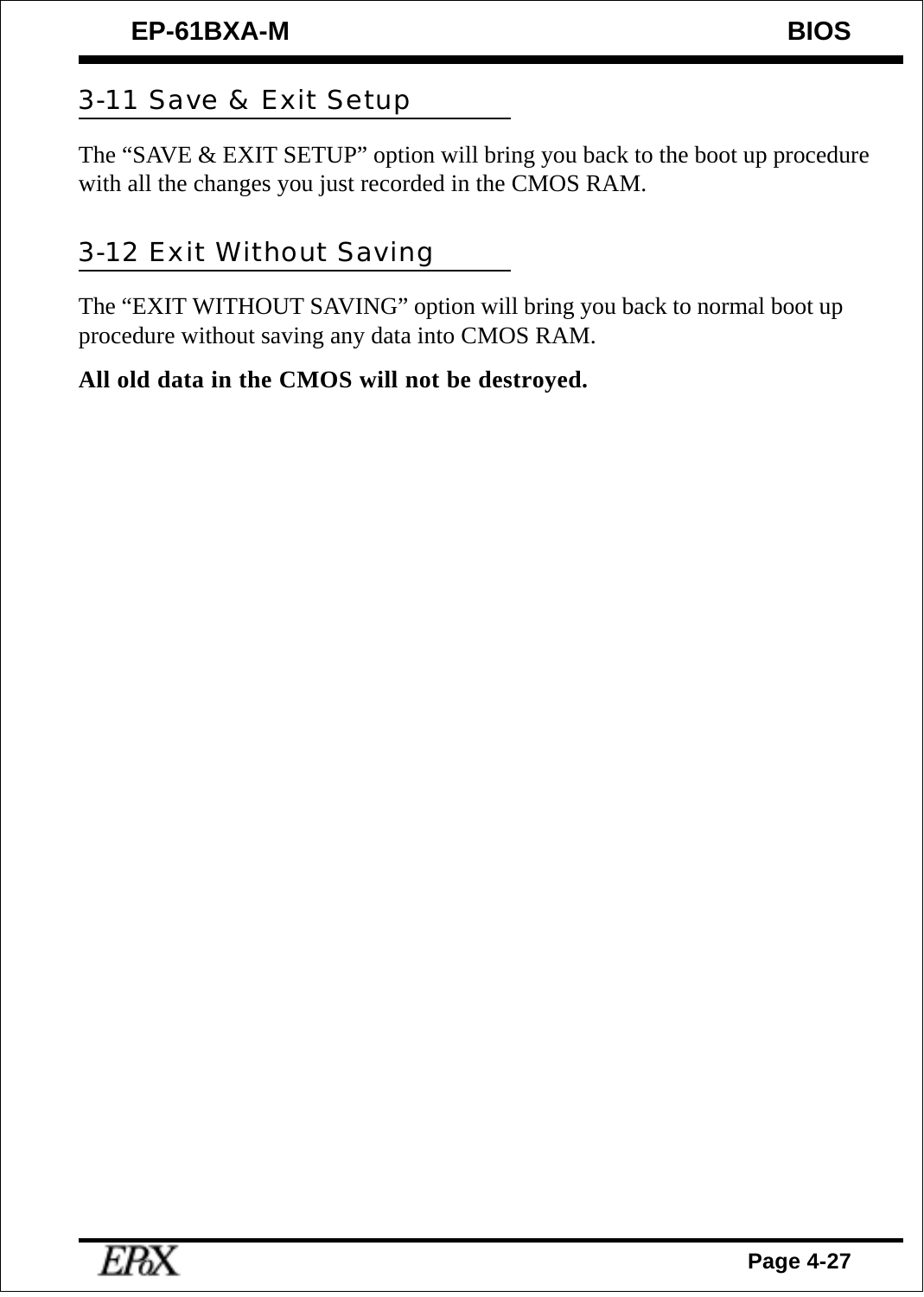# Page Left Blank

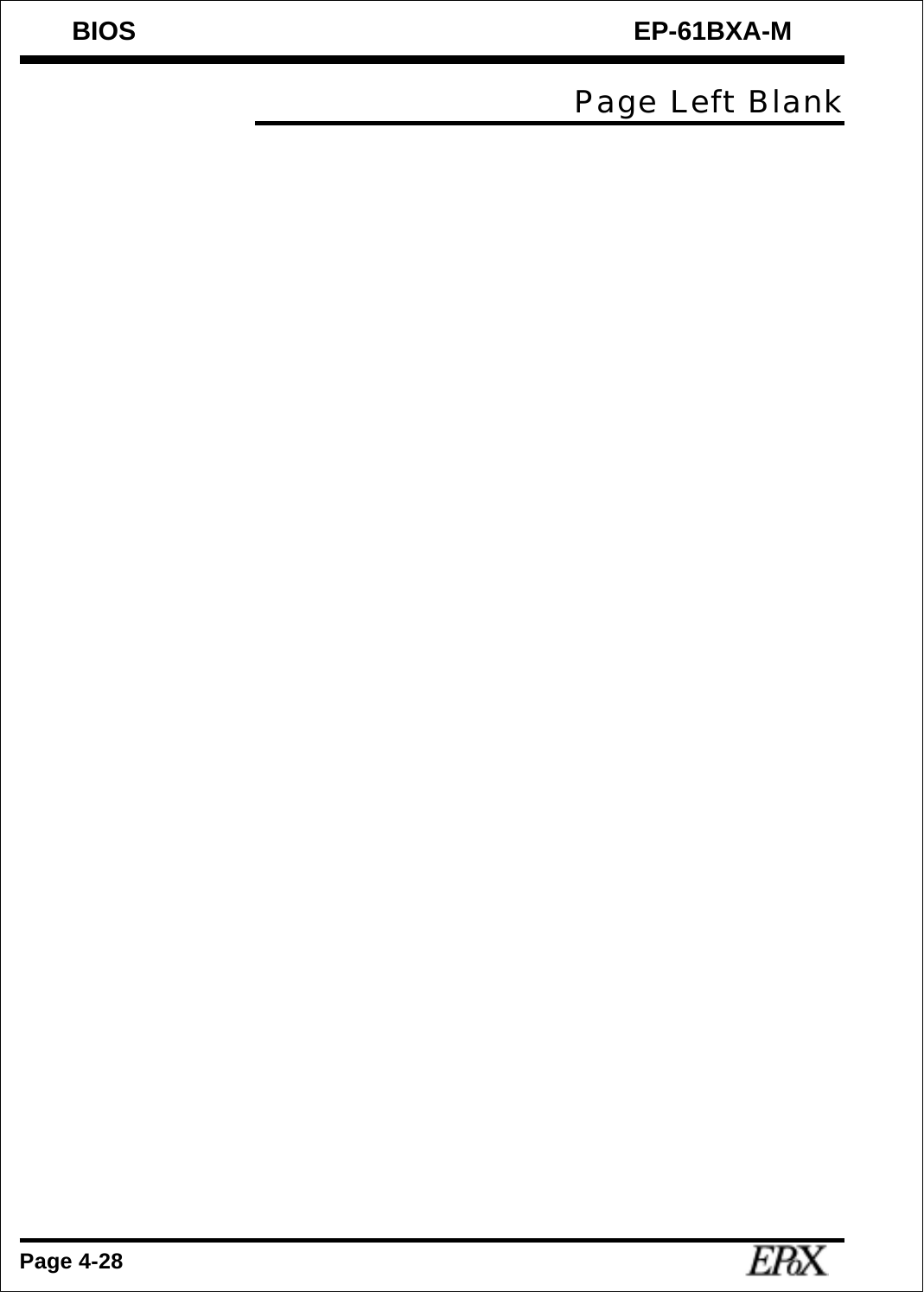## Section 5 DMI ACCESS

#### DMI Access

DMI, or desktop Management Interface, is a feature that is able to auto-detect and record information about your computer system. This information is used by computing professionals to accurately determine your system configuration and to diagnose and resolve problems.

The computer's BIOS will detect and record as much information as it is able to, and will store that information in a special location in the BIOS.

The DMI configuration utility will allow system integrators to add information that the BIOS cannot detect, such as model and brand of motherboard and other components. This information cannot be detected by the bios and must be added by the system integrator or vendor.

|                                                                                                                                                                                                                                                                                                                                  | Award DMI Configuration Utility U1.08u, Copyright Award Software Inc. 1996<br>TEdit DMIT [Add DMI] [Load DMI FILE] [Save DMI FILE]                                                                                                                                                                                                          |
|----------------------------------------------------------------------------------------------------------------------------------------------------------------------------------------------------------------------------------------------------------------------------------------------------------------------------------|---------------------------------------------------------------------------------------------------------------------------------------------------------------------------------------------------------------------------------------------------------------------------------------------------------------------------------------------|
| <b>BIOS</b><br>System<br>Enclosure/Chassis<br>Processor<br>Memory Controller<br>Memory Module<br>Memory Module<br>Memory Module<br>Memory Module<br>Cache<br>Cache<br>Port Connector<br>Port Connector<br>Port Connector<br>Port Connector<br>Port Connector<br>Port Connector<br>Port Connector<br>System Slots<br>System Slots | Display Component<br>$\qquad \qquad - \qquad$<br>---<br>Type : BIOS Information<br>Handle : 0000<br><b>Uendor Name: Award Software International, Inc.</b><br>BIOS Version : 4.51 PG<br>BIOS starting Address Segment : E000<br>BIOS Build Date : $03/24/97$<br>BIOS Characteristics : Press [ENTER] for detail<br>Size of BIOS ROM : 0128K |
|                                                                                                                                                                                                                                                                                                                                  | -Move cursor <b>ENTER</b> -Accept <b>DEL</b> -Delete ESC-Abort&Exit                                                                                                                                                                                                                                                                         |

*Figure 1: DMI Screen Shoot*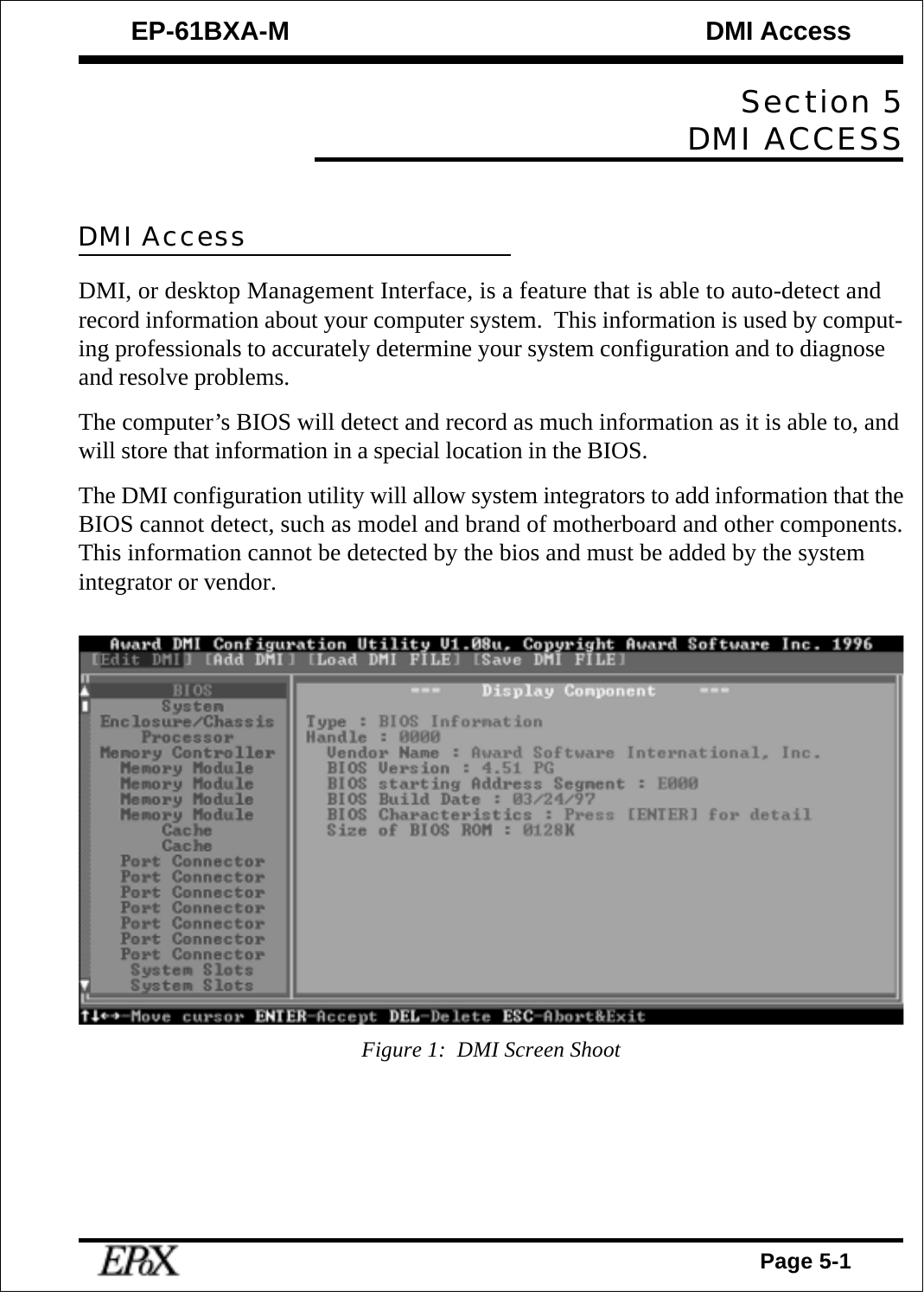# Page Left Blank

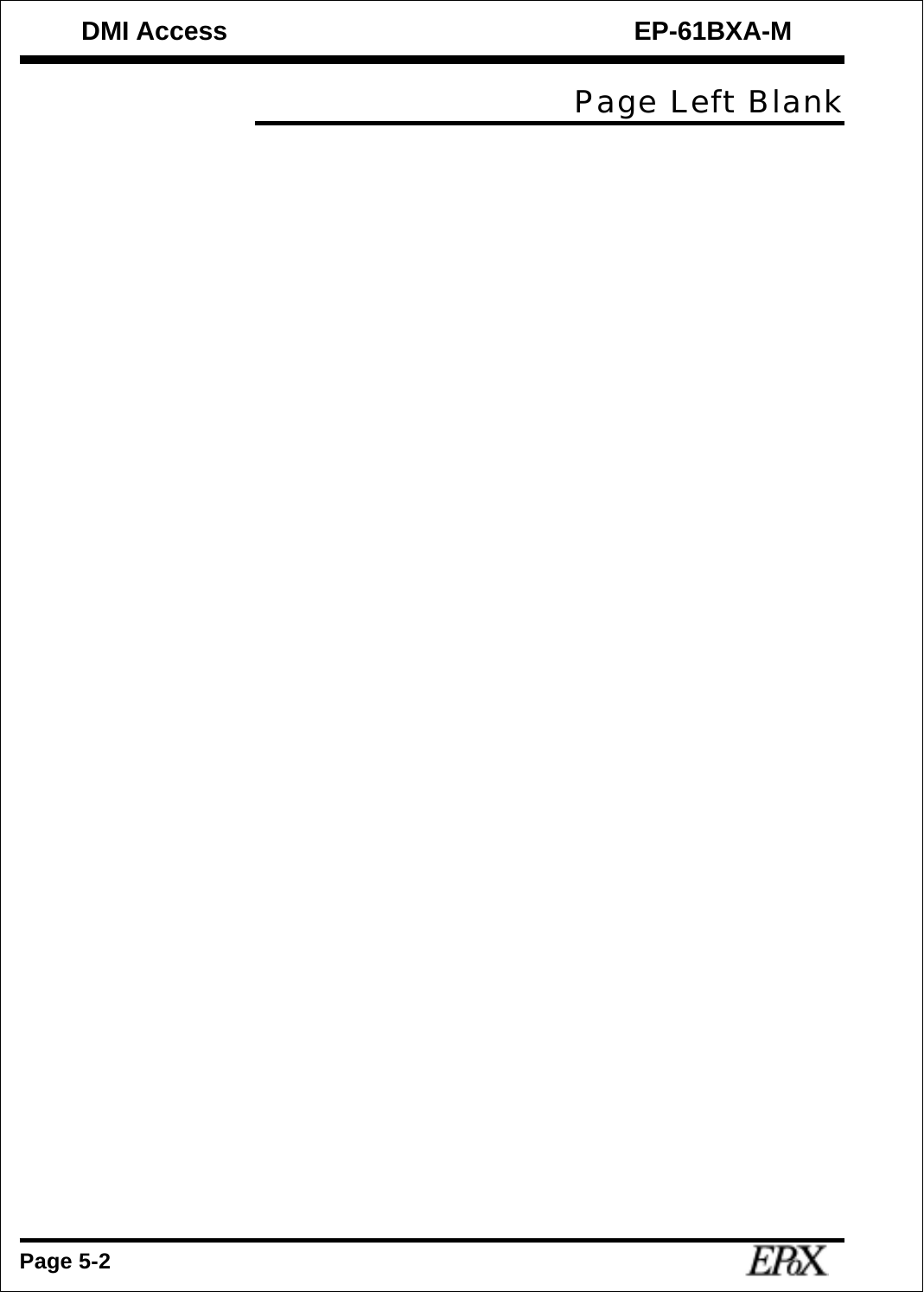# Appendix A:

#### A-1 MEMORY MAP

| <b>Address Range</b> | <b>Size</b> | Description                                           |
|----------------------|-------------|-------------------------------------------------------|
| $[00000-7$ FFFFI     | 512K        | Conventional memory                                   |
| [80000-9FBFF]        | 127K        | <b>Extended Conventional memory</b>                   |
| [9FC00-9FFFF]        | 1Κ          | Extended BIOS data area if PS/2 mouse is installed    |
| [A0000-C7FFF]        | 160K        | Available for Hi DOS memory                           |
| [C8000-DFFFF]        | 96K         | Available for Hi DOS memory and adapter ROMs          |
| [E0000-EEFFF]        | 60K         | Available for UMB                                     |
| <b>[EF000-EFFFF]</b> | 4K          | Video service routine for Monochrome & CGA<br>adaptor |
| [F0000-F7FFF]        | 32K         | <b>BIOS CMOS</b> setup utility                        |
| [F8000-FCFFF]        | 20K         | BIOS runtime service routine (2)                      |
| [FD000-FDFFF]        | 4K          | Plug and Play ESCD data area                          |
| <b>IFE000-FFFFFI</b> | 8K          | BIOS runtime service routine (1)                      |

#### A-2 I/O MAP

| $[000-01$ Fl  | DMA controller. (Master)              |
|---------------|---------------------------------------|
| $[020-021]$   | <b>INTERRUPT CONTROLLER.</b> (Master) |
| $[022-023]$   | CHIPSET control registers. I/O ports. |
| [040-05F]     | TIMER control registers.              |
| $[060-06F]$   | KEYBOARD interface controller. (8042) |
| $[070-07F]$   | RTC ports & CMOS I/O ports.           |
| $[080-09F]$   | DMA register.                         |
| $[0A0-0BF]$   | (Slave) INTERRUPT controller.         |
| $[0C0-0DF]$   | DMA controller. (Slave)               |
| $[0F0-0FF]$   | <b>MATHCOPROCESSOR.</b>               |
| $[1F0-1F8]$   | HARD DISK controller.                 |
| $[278-27F]$   | PARALLEL port 2.                      |
| $[2B0-2DF]$   | GRAPHICS adapter controller.          |
| $[2F8-2FF]$   | SERIAL port 2.                        |
| $[360 - 36F]$ | NETWORK ports.                        |
| [378-37F]     | PARALLEL port 1.                      |
| $[3B0-3BF]$   | MONOCHROME & PARALLEL port adapter.   |
| [3C0-3CF]     | EGA adapter.                          |

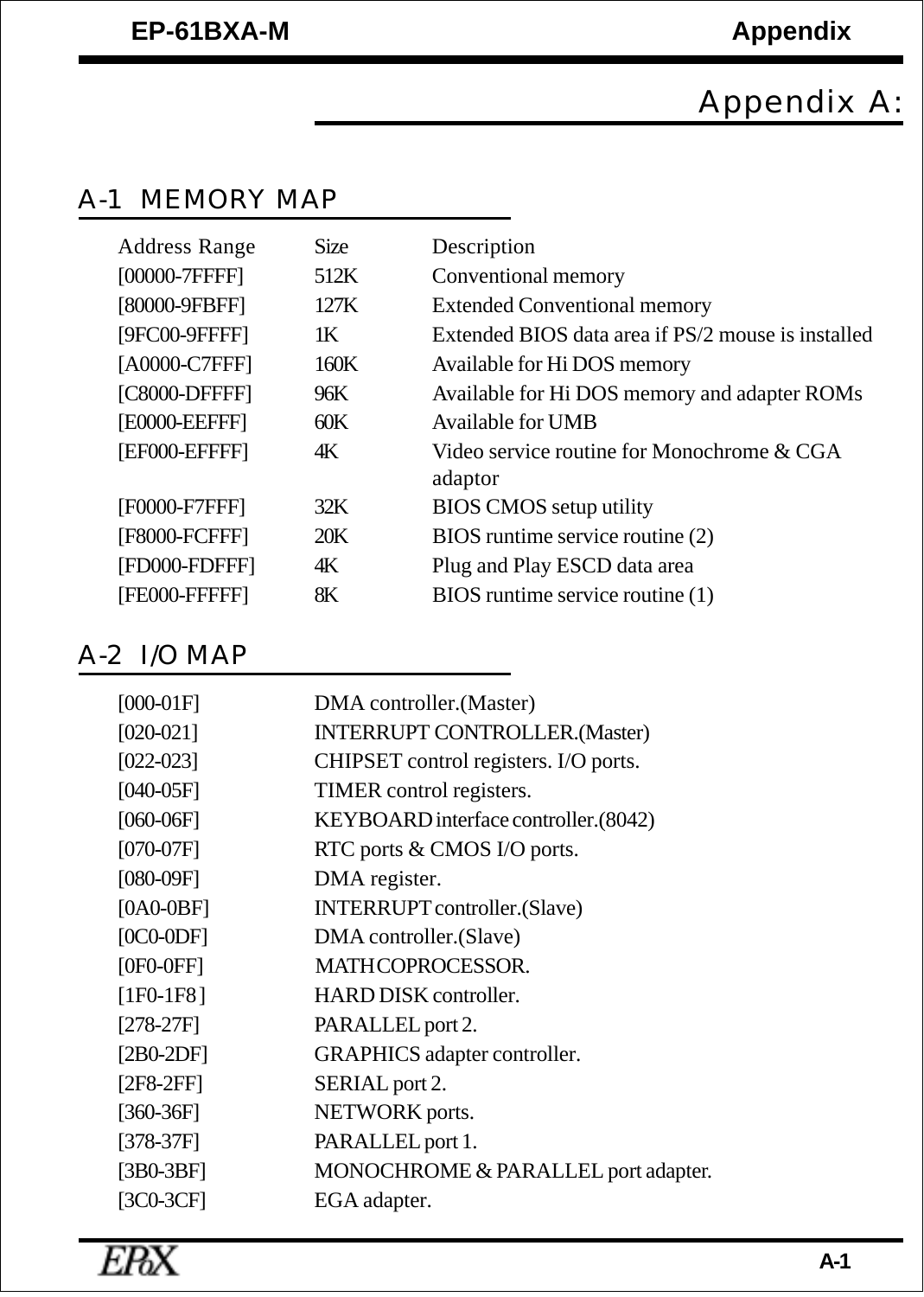| $[3D0-3DF]$ | CGA adapter.            |
|-------------|-------------------------|
| $[3F0-3F7]$ | FLOPPY DISK controller. |
| $[3F8-3FF]$ | SERIAL port 1.          |

#### A-3 TIMER & DMA CHANNELS MAP

#### TIMER MAP:

| TIMER Channel 0 | System timer interrupt.       |
|-----------------|-------------------------------|
| TIMER Channel 1 | DRAM REFRESH request.         |
| TIMER Channel 2 | SPEAKER tone generator.       |
| DMA CHANNELS:   |                               |
| DMA Channel 0   | Available.                    |
| DMA Channel 1   | Onboard ECP (Option).         |
| DMA Channel 2   | FLOPPY DISK (SMCCHIP).        |
| DMA Channel 3   | Onboard ECP (default).        |
| DMA Channel 4   | Cascade for DMA controller 1. |
| DMA Channel 5   | Available.                    |
| DMA Channel 6   | Available.                    |
| DMA Channel 7   | Available                     |
|                 |                               |

#### A-4 INTERRUPT MAP

NMI :

Parity check error.

IRQ (H/W):

- 0 System TIMER interrupt from TIMER 0.
- 1 KEYBOARD output buffer full.
- 2 Cascade for IRQ 8-15.
- 3 SERIAL port 2.
- 4 SERIAL port 1.
- 5 PARALLEL port 2.
- 6 FLOPPY DISK (SMC CHIP).
- 7 PARALLEL port 1.
- 8 RTC clock.
- 9 Available.
- 10 Available.
- 11 Available.
- 12 PS/2 Mouse.
- 13 MATH coprocessor.

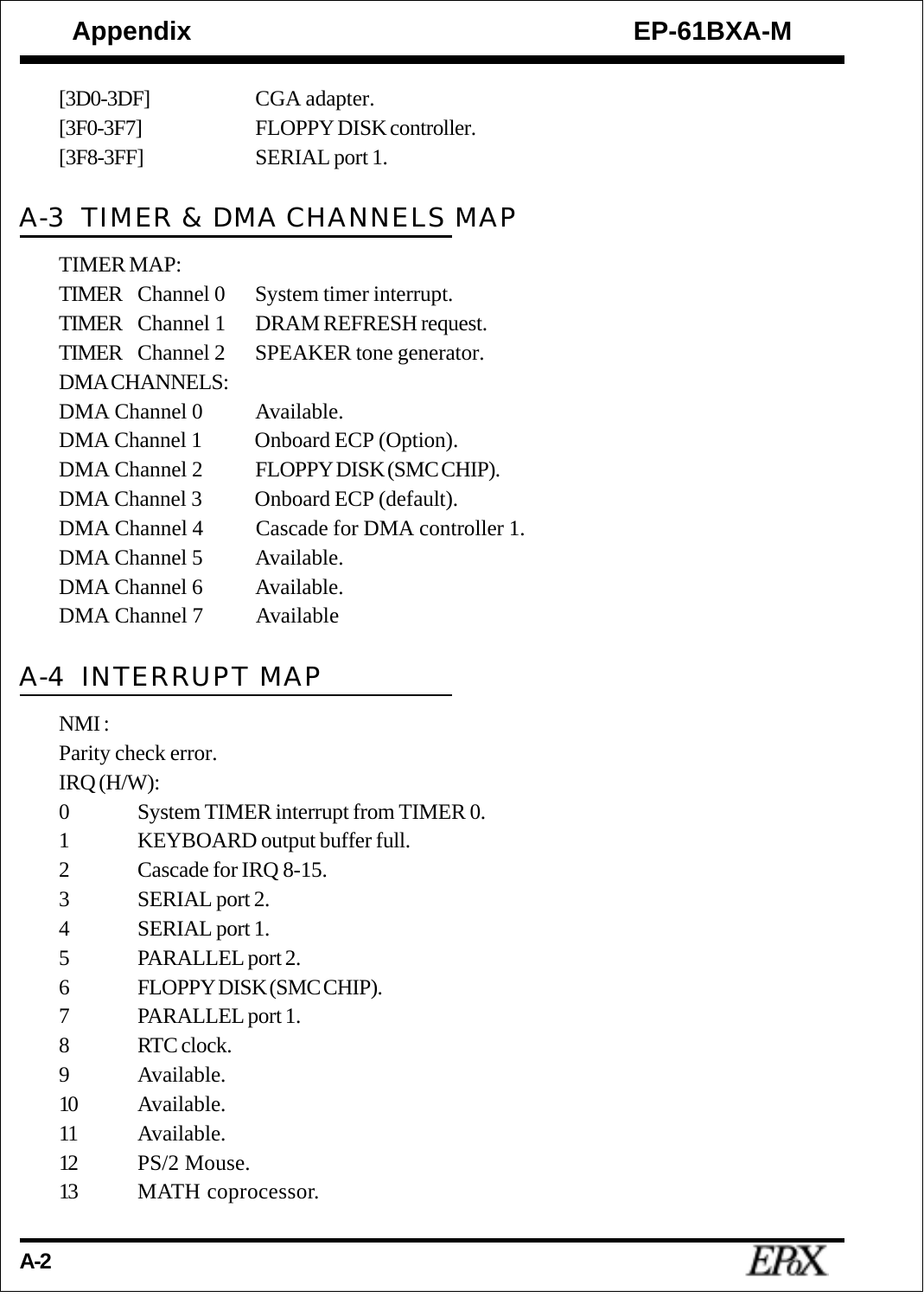- 14 Onboard HARD DISK (IDE1) channel.
- 15 Onboard HARD DISK (IDE1) channel.

#### A-5 RTC & CMOS RAM MAP

#### RTC & CMOS:

- 00 Seconds. 01 Second alarm. 02 Minutes. 03 Minutes alarm. 04 Hours. 05 Hours alarm. 06 Day of week. 07 Day of month. 08 Month. 09 Year. 0A Status register A. 0B Status register B. 0C Status register C. 0D Status register D. 0E Diagnostic status byte. 0F Shutdown byte. 10 FLOPPY DISK drive type byte. 11 Reserve. 12 HARD DISK type byte. 13 Reserve. 14 Equipment type. 15 Base memory low byte. 16 Base memory high byte. 17 Extension memory low byte. 18 Extension memory high byte. 19-2d 2E-2F 30 Reserved for extension memory low byte. 31 Reserved for extension memory high byte. 32 DATE CENTURY byte. 33 INFORMATION FLAG.
	- 34-3F Reserve.
	- 40-7F Reserved for CHIPSET SETTING DATA.

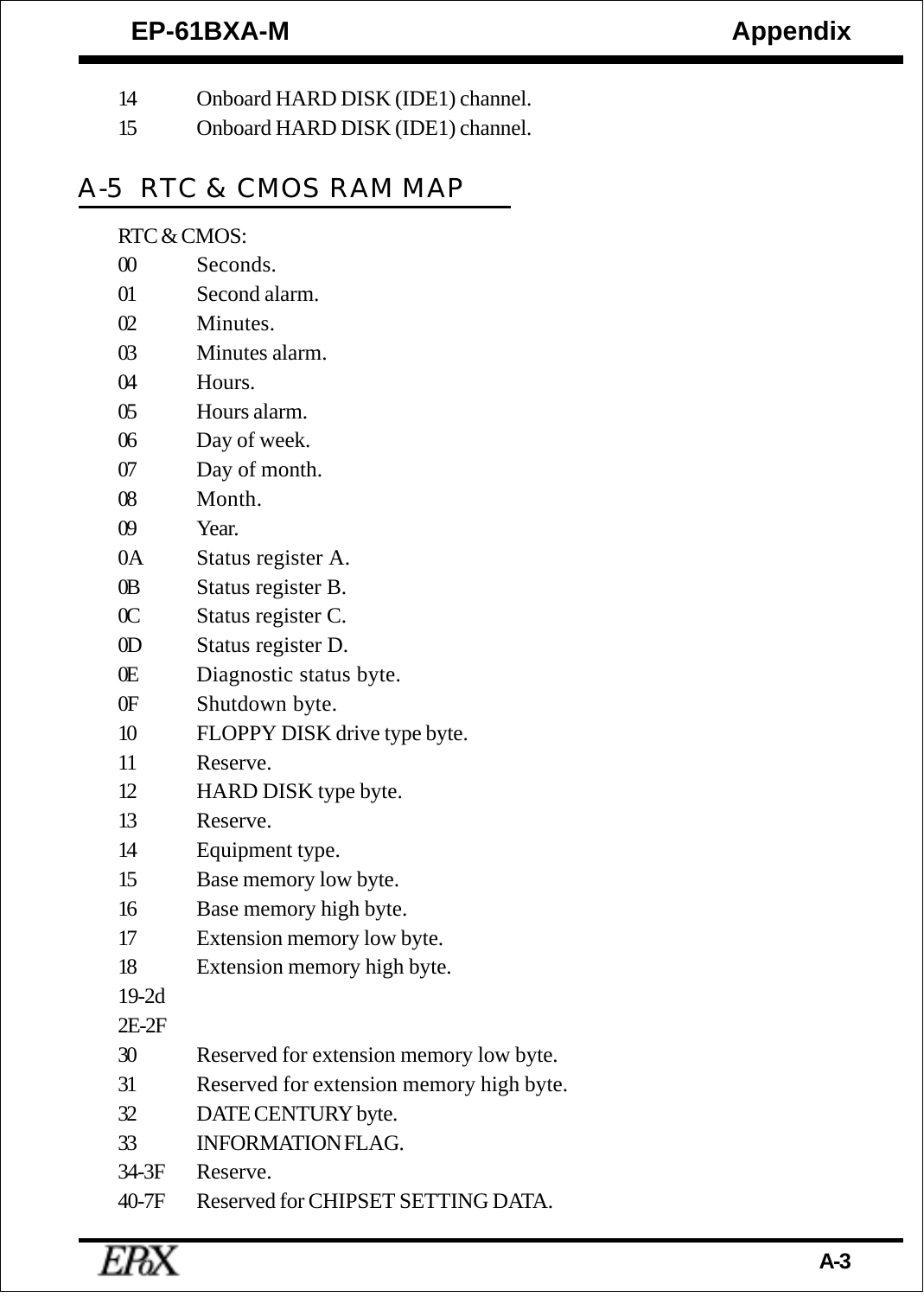# Page Left Blank

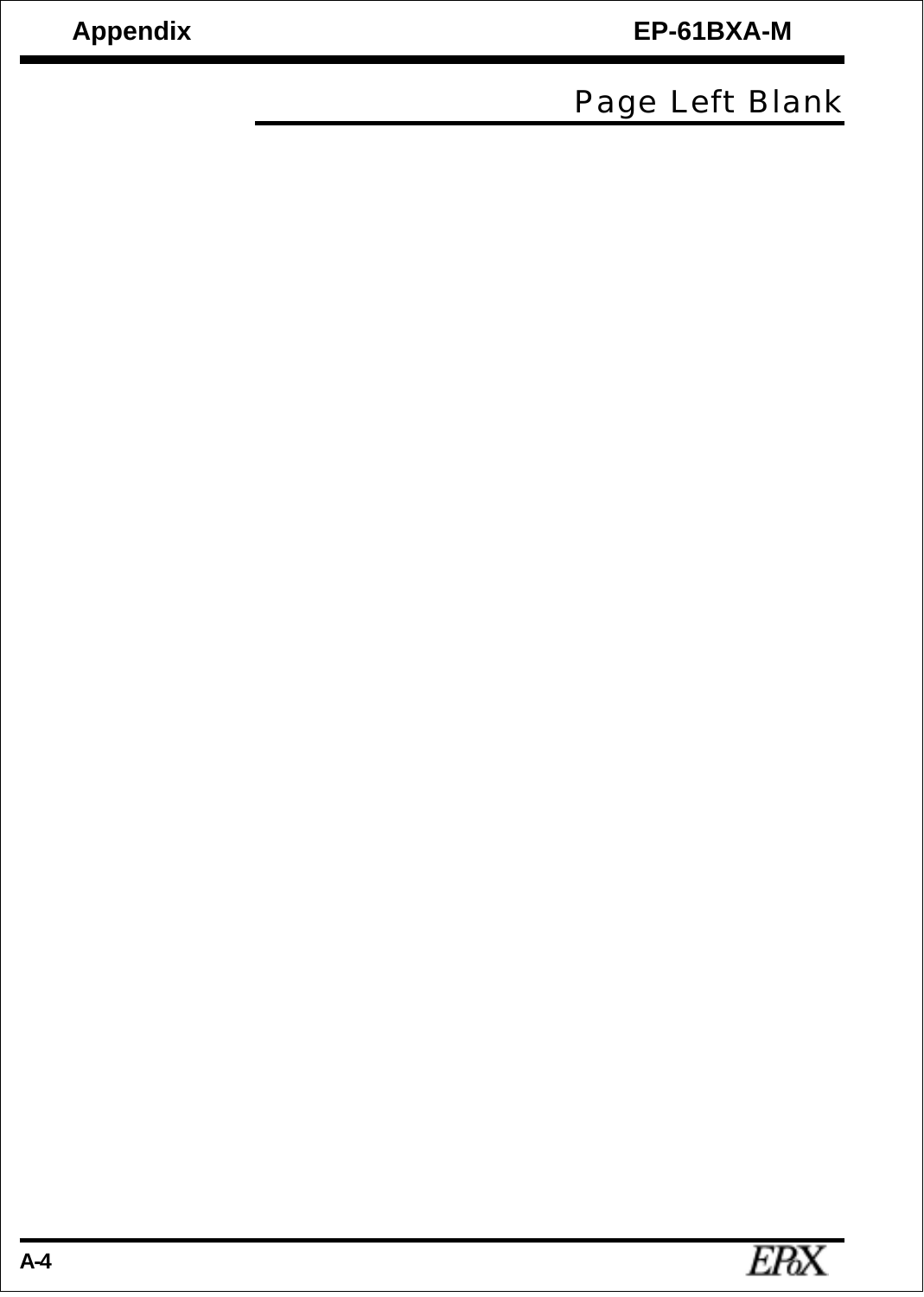# Appendix B:

## B-1 POST CODES

|                 | ISA POST codes are typically output to I/O port address 80h.                                                                                                          |  |
|-----------------|-----------------------------------------------------------------------------------------------------------------------------------------------------------------------|--|
| POST (hex)      | <b>DESCRIPTION</b>                                                                                                                                                    |  |
| $01-02$         | Reserved.                                                                                                                                                             |  |
| $\Omega$        | Turn off OEM specific cache, shadow.                                                                                                                                  |  |
| $\overline{03}$ | 1. Initialize EISA registers (EISA BIOS only).                                                                                                                        |  |
|                 | 2. Initialize all the standard devices with default values                                                                                                            |  |
|                 | Standard devices includes.                                                                                                                                            |  |
|                 | DMA controller (8237).                                                                                                                                                |  |
|                 | Programmable Interrupt Controller (8259).                                                                                                                             |  |
|                 | Programmable Interval Timer (8254).<br>$\overline{\phantom{a}}$                                                                                                       |  |
|                 | RTC chip.<br>$\frac{1}{2}$                                                                                                                                            |  |
| $\Omega$        | Reserved                                                                                                                                                              |  |
| 05              | 1. Keyboard Controller Self-Test.                                                                                                                                     |  |
| 06              | 2. Enable Keyboard Interface.                                                                                                                                         |  |
| 07              | Reserved.                                                                                                                                                             |  |
| 08              | Verifies CMOS's basic R/W functionality.                                                                                                                              |  |
| C1              | Auto-detection of onboard DRAM & Cache.                                                                                                                               |  |
| C <sub>5</sub>  | Copy the BIOS from ROM into E0000-FFFFF shadow RAM so that                                                                                                            |  |
|                 | POST will go faster.                                                                                                                                                  |  |
| 08              | Test the first 256K DRAM.                                                                                                                                             |  |
| 09              | OEM specific cache initialization. (if needed)                                                                                                                        |  |
| 0A              | 1. Initialize the first 32 interrupt vectors with corresponding Interrupt<br>handlers. Initialize INT numbers from 33-120 with Dummy<br>(Spurious) Interrupt Handler. |  |
|                 | 2. Issue CPUID instruction to identify CPU type.                                                                                                                      |  |
|                 | 3. Early Power Management initialization. (OEM specific)                                                                                                              |  |
| <b>OB</b>       | 1. Verify the RTC time is valid or not.                                                                                                                               |  |
|                 | 2. Detect bad battery.                                                                                                                                                |  |
|                 | 3. Read CMOS data into BIOS stack area.                                                                                                                               |  |
|                 | 4. PnP initializations including. (PnP BIOS only)                                                                                                                     |  |
|                 | Assign CSN to PnP ISA card.<br>$\frac{1}{2}$                                                                                                                          |  |
|                 | Create resource map from ESCD.                                                                                                                                        |  |
|                 | 5. Assign IO & Memory for PCI devices. (PCI BIOS only)                                                                                                                |  |
|                 |                                                                                                                                                                       |  |

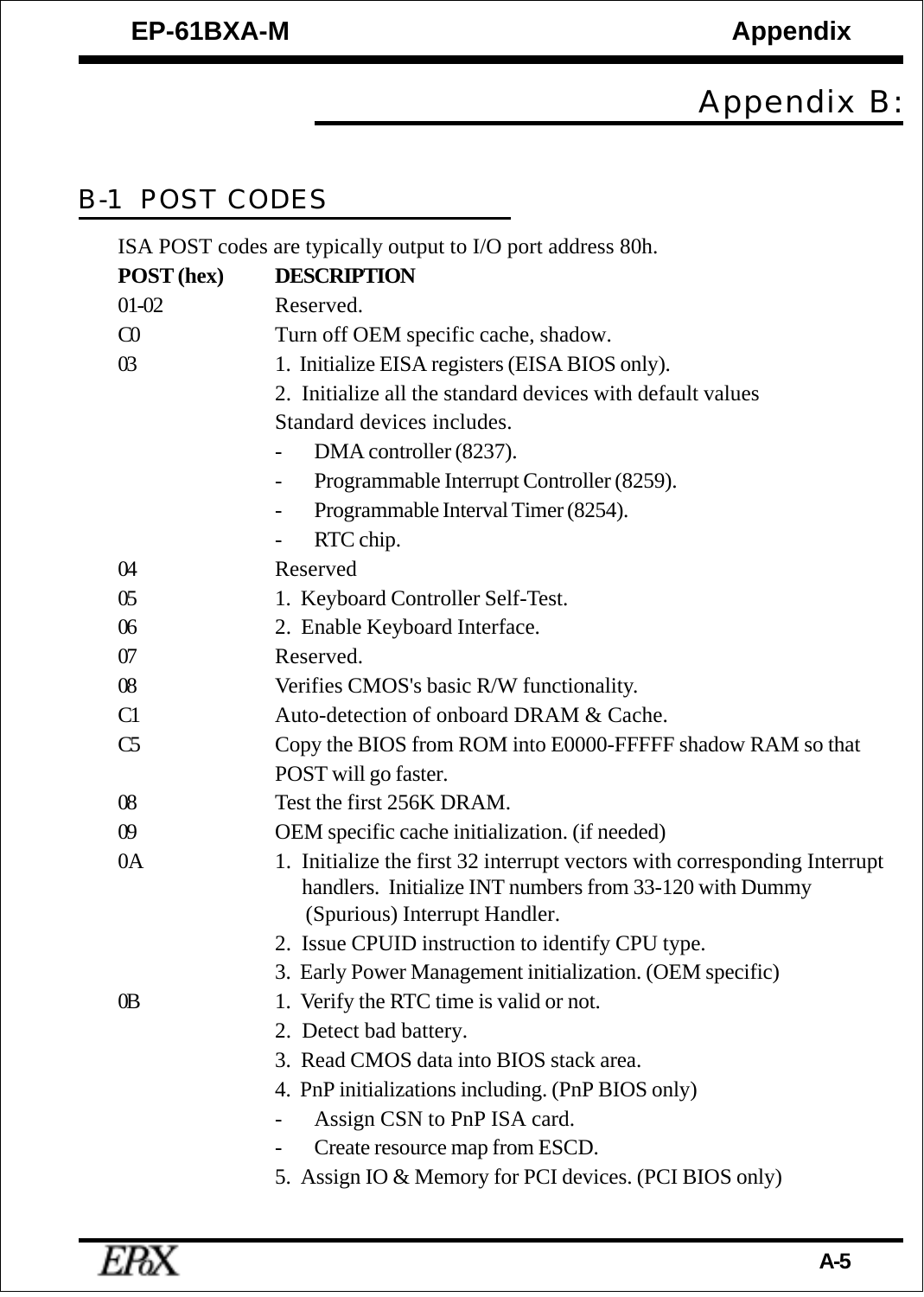| $\alpha$                                        | Initialization of the BIOS Data Area. (40:ON - 40:FF)                                                                  |  |
|-------------------------------------------------|------------------------------------------------------------------------------------------------------------------------|--|
| 0D                                              | 1. Program some of the Chipset's value according to Setup.<br>(Early Setup Value Program)                              |  |
|                                                 | 2. Measure CPU speed for display & decide the system clock speed.                                                      |  |
|                                                 | 3. Video initialization including Monochrome, CGA, EGA/VGA. If                                                         |  |
| no display device found, the speaker will beep. |                                                                                                                        |  |
| Œ                                               | 1. Test video RAM. (If Monochrome display device found)                                                                |  |
|                                                 | 2. Show messages including.                                                                                            |  |
|                                                 | Award Logo, Copyright string, BIOS Data code & Part No.                                                                |  |
|                                                 | OEM specific sign on messages.<br>$\overline{\phantom{m}}$                                                             |  |
|                                                 | Energy Star Logo. (Green BIOS ONLY)<br>$\overline{\phantom{m}}$                                                        |  |
|                                                 | CPU brand, type & speed.<br>$\overline{\phantom{a}}$                                                                   |  |
|                                                 | Test system BIOS checksum. (Non-Compress Version only)                                                                 |  |
| 0F                                              | DMA channel 0 test.                                                                                                    |  |
| 10                                              | DMA channel 1 test.                                                                                                    |  |
| 11                                              | DMA page registers test.                                                                                               |  |
| $12 - 13$                                       | Reserved.                                                                                                              |  |
| 14                                              | Test 8254 Timer 0 Counter 2.                                                                                           |  |
| 15                                              | Test 8259 interrupt mask bits for channel 1.                                                                           |  |
| 16                                              | Test 8259 interrupt mask bits for channel 2.                                                                           |  |
| 17                                              | Reserved.                                                                                                              |  |
| 19                                              | Test 8259 functionality.                                                                                               |  |
| 1A-1D                                           | Reserved.                                                                                                              |  |
| 1E                                              | If EISA NVM checksum is good, execute EISA initialization.                                                             |  |
|                                                 | (EISA BIOS only)                                                                                                       |  |
| 1F-29                                           | Reserved.                                                                                                              |  |
| 30                                              | Detect Base Memory & Extended Memory Size.                                                                             |  |
| 31                                              | 1. Test Base Memory from 256K to 640K.                                                                                 |  |
|                                                 | 2. Test Extended Memory from 1M to the top of memory.                                                                  |  |
| 32                                              | 1. Display the Award Plug & Play BIOS Extension message.<br>(PnP BIOS only)                                            |  |
|                                                 | 2. Program all onboard super I/O chips (if any) including COM ports,<br>LPT ports, FDD port  according to setup value. |  |
| $33-3B$                                         | Reserved.                                                                                                              |  |
| 3C                                              | Set flag to allow users to enter CMOS Setup Utility.                                                                   |  |
| 3D                                              | 1. Initialize Keyboard.                                                                                                |  |
|                                                 | 2. Install PS2 mouse.                                                                                                  |  |

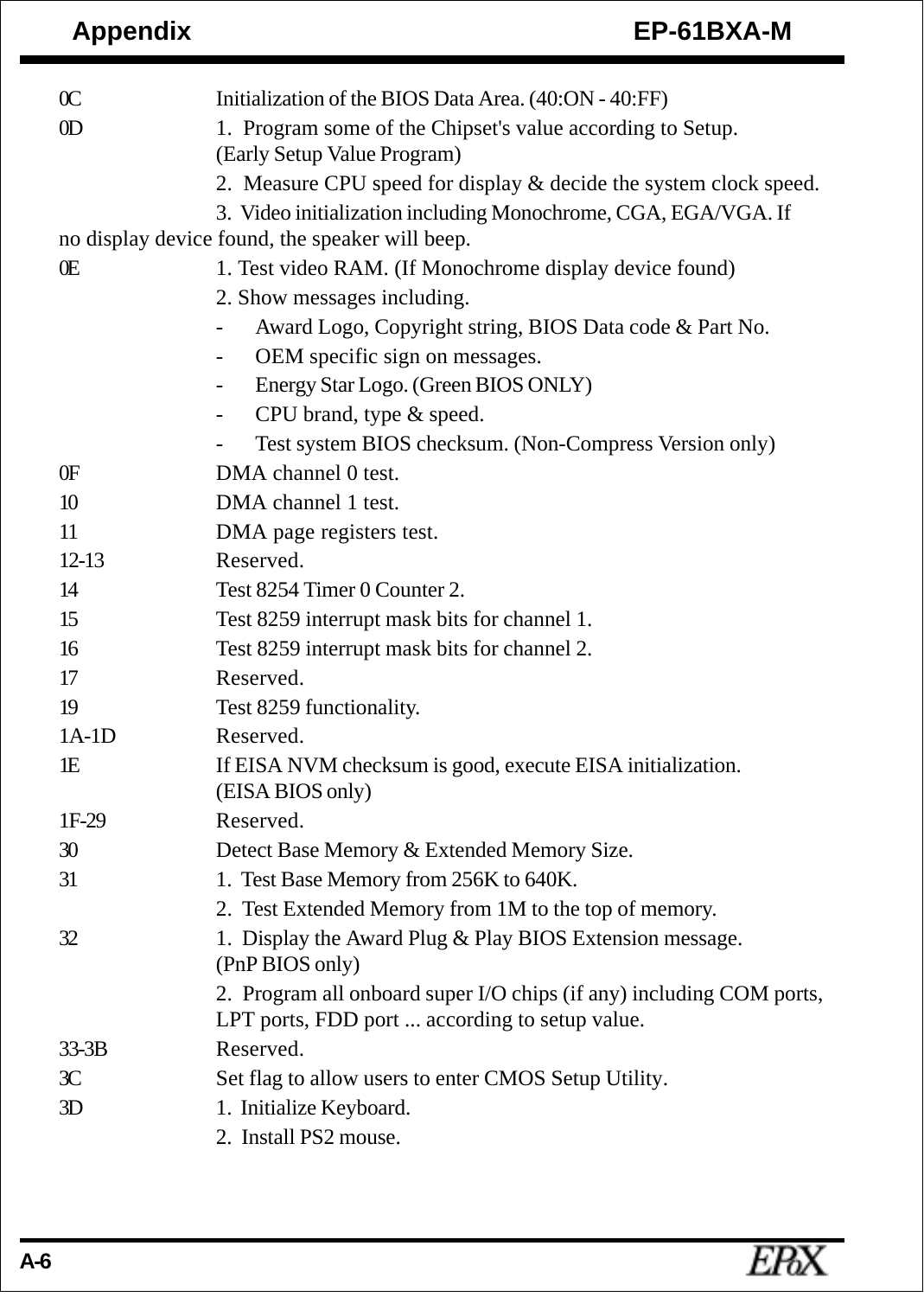| 3E    | Try to turn on Level 2 cache.                                                |  |
|-------|------------------------------------------------------------------------------|--|
|       | Note: Some chipset may need to turn on the L2 cache in this stage.           |  |
|       | But usually, the cache is turn on later in POST 61h.                         |  |
| 3F-40 | Reserved.                                                                    |  |
| BF    | 1. Program the rest of the Chipset's value according to Setup.               |  |
|       | (Later Setup Value Program)                                                  |  |
| 41    | 2. If auto-configuration is enabled, program the chipset with                |  |
|       | pre-defined Values.                                                          |  |
| 42    | Initialize floppy disk drive controller.                                     |  |
| 43    | Initialize Hard drive controller.                                            |  |
| 45    | If it is a PnP BIOS, initialize serial $&$ parallel ports.                   |  |
| 44    | Reserved.                                                                    |  |
| 45    | Initialize math coprocessor.                                                 |  |
| 46-4D | Reserved.                                                                    |  |
| 4E    | If there is any error detected (such as video, kb), show all error           |  |
|       | messages on the screen $\&$ wait for user to press <f1> key.</f1>            |  |
| 4F    | 1. If password is needed, ask for password.                                  |  |
|       | 2. Clear the Energy Star Logo. (Green BIOS only)                             |  |
| 50    | Write all CMOS values currently in the BIOS stack area back into the         |  |
|       | CMOS.                                                                        |  |
| 51    | Reserved.                                                                    |  |
| 52    | 1. Initialize all ISA ROMs.                                                  |  |
|       | 2. Later PCI initializations. (PCI BIOS only)                                |  |
|       | assign IRQ to PCI devices.<br>$\frac{1}{2}$                                  |  |
|       | initialize all PCI ROMs.                                                     |  |
|       | 3. PnP Initialzations. (PnP BIOS only)                                       |  |
|       | assign IO, Memory, IRQ & DMA to PnP ISA devices.<br>$\overline{\phantom{a}}$ |  |
|       | initialize all PnP ISA ROMs.                                                 |  |
|       | 4. Program shadows RAM according to Setup settings.                          |  |
|       | 5. Program parity according to Setup setting.                                |  |
|       | 6. Power Management Initialization.                                          |  |
|       | Enable/Disable global PM.<br>$\blacksquare$                                  |  |
|       | APM interface initialization.                                                |  |
| 53    | 1. If it is NOT a PnP BIOS, initialize serial & parallel ports.              |  |
|       | 2. Initialize time value in BIOS data area by translate the RTC time         |  |
|       | value into a timer tick value.                                               |  |
| 60    | Setup Virus Protection. (Boot Sector Protection) functionality               |  |
|       | according to Setup setting.                                                  |  |

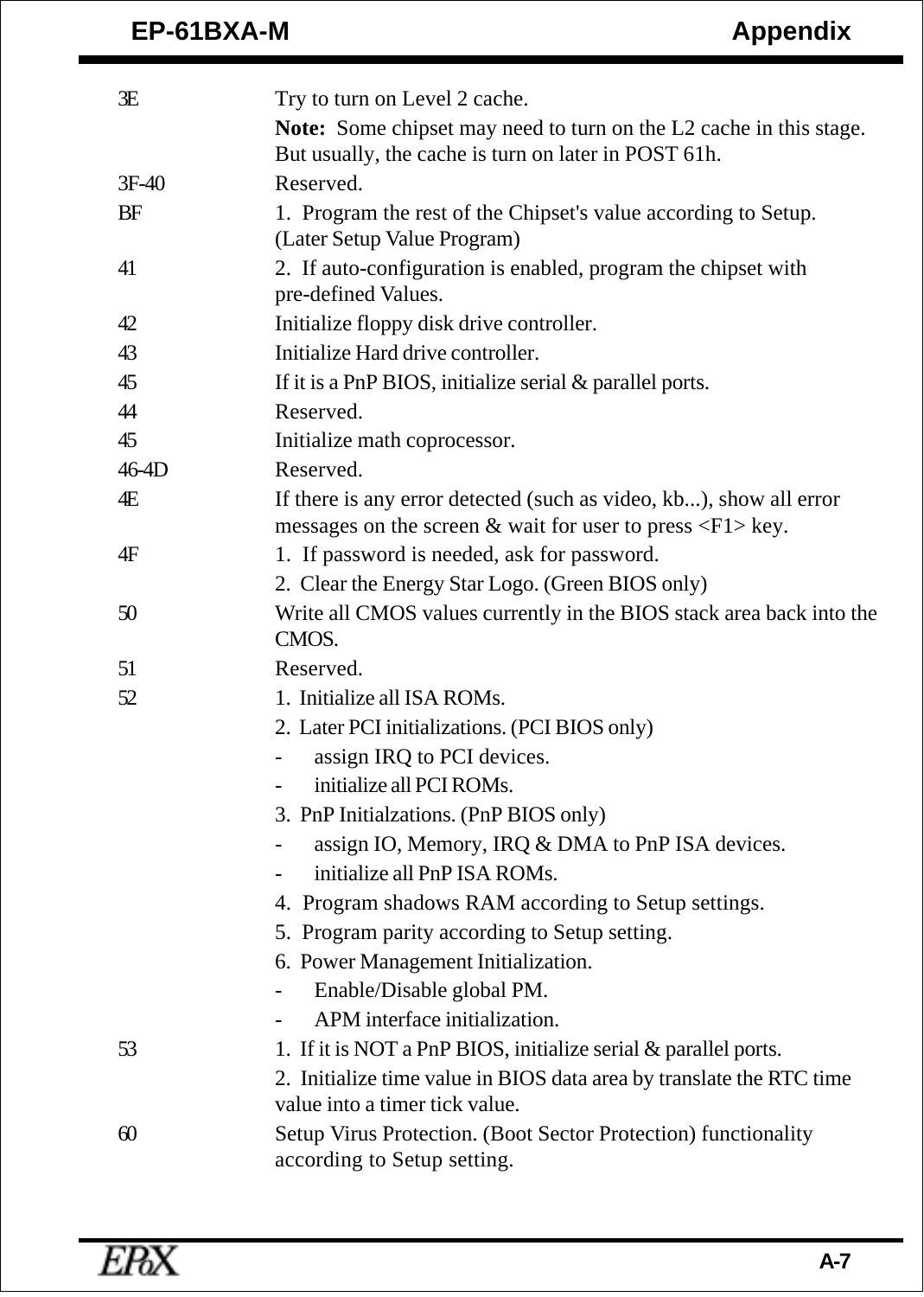| <b>Appendix</b> | EP-61BXA-M                                                                                                |
|-----------------|-----------------------------------------------------------------------------------------------------------|
| 61              | 1. Try to turn on Level 2 cache.                                                                          |
|                 | Note: If L2 cache is already turned on in POST 3D, this part will be<br>skipped.                          |
|                 | 2. Set the boot up speed according to Setup setting.                                                      |
|                 | 3. Last chance for Chipset initialization.                                                                |
|                 | 4. Last chance for Power Management initialization. (Green BIOS<br>only)                                  |
|                 | 5. Show the system configuration table.                                                                   |
| 62              | 1. Setup daylight saving according to Setup value.                                                        |
|                 | 2. Program the NUM Lock, typematic rate & typematic speed<br>according to Setup setting.                  |
| 63              | 1. If there is any changes in the hardware configuration, update the<br>ESCD information. (PnP BIOS only) |
|                 | 2. Clear memory that have been used.                                                                      |
|                 | 3. Boot system via INT 19H.                                                                               |
| $_{\rm FF}$     | System Booting. This means that the BIOS already pass the control<br>right to the operating system.       |

## B-2 Unexpected Errors:

| POST (hex) | <b>DESCRIPTION</b>                     |  |
|------------|----------------------------------------|--|
| BO.        | If interrupt occurs in protected mode. |  |
| B1         | Unclaimed NMI occurs.0                 |  |